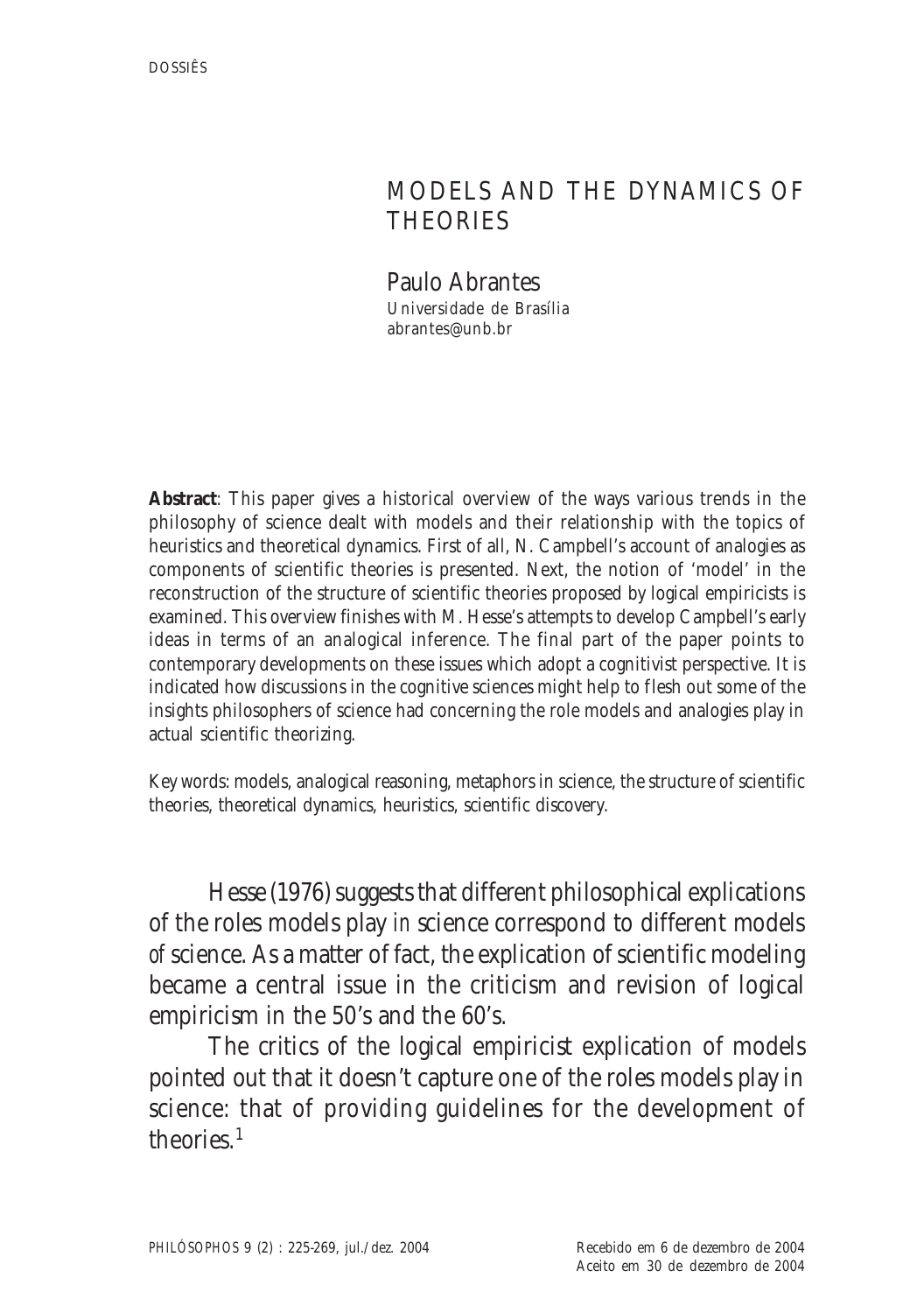#### CAMPBELL ON THEORIES

The idea that models steer the formulation and development of theories dates back at least to Campbell's book Physics: the elements (1920). Strictly speaking, Campbell doesn't talk about "models", but rather about "analogy".

For Campbell, a theory is "a connected set of propositions" that can be divided into two sets: the "hypothesis" and the "dictionary". The way Campbell defines these different sets of propositions in a theory anticipates, in some respects, the so called 'received' ('standard' or 'syntactical') view of the structure of scientific theories, associated with logical empiricism.<sup>2</sup>

What is relevant to my concerns here is, rather, the way in which Campbell's conception of a theory differs from those that were subsequently proposed by the logical empiricists. He argues for the need of a third component in a theory – the "analogy" – which steers its "development".

Campbell (1920, p. 129) explicitly distinguishes his position from those that regard analogies simply as "aids in the formulation of a theory", as if they could be "removed and forgotten" once the theory is constructed. Instead, he claims that analogies are "an utterly essential part of theories, without which [they] would be completely valueless and unworthy of the name".

The bottom line of Campbell's argument is that the "meaning" of a proposition includes not only its empirical content, but also the "ideas which are called to mind when it is asserted" (Campbell, 1920, p. 132). In particular, the meaning of a theory is not reducible to the "experimental statements" it implies. A "valuable" theory "evokes ideas which are not contained in the laws which it explains" (p. 132). These ideas are suggested by the analogy and play an essential role in modifications of the "hypothesis" and the "dictionary", required when a theory faces "evidence against" it (p. 134).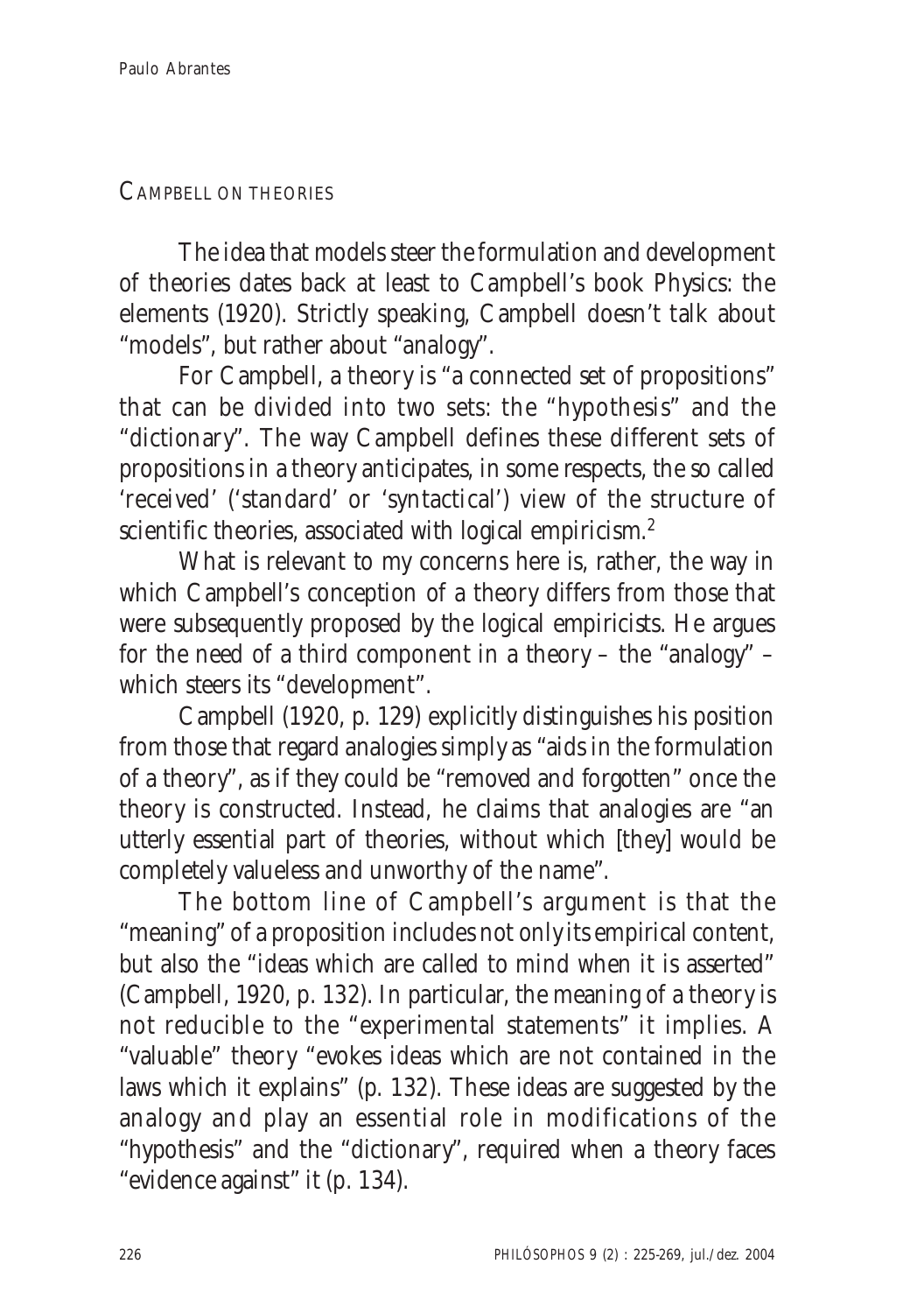In his reconstruction of the way the kinetic theory of gases has been constructed, Campbell claims that the propositions of the hypothesis have a similarity in form with "the laws which would describe the motion of a large number of infinitely small and highly elastic bodies" in a box. The propositions of the dictionary are then "suggested by the analogy displayed by the propositions of the hypothesis" (p. 128).

Campbell's analogy has more than a formal dimension, though. In this context, it is important to mention his distinction between laws and theories, as well as the related distinction between what a proposition "asserts" and what it "means". A proposition asserts its empirical content. The meaning of a proposition includes not only its empirical content, but also the "ideas which are called to mind when it is asserted" (p. 132).

Campbell claims that a law means what it asserts. The meaning of a theory, however, should be distinguished from what it asserts: its meaning is not reducible to the (meanings of the) experimental statements it implies.

Even in the "imaginary" situation in which a theory might be shown to be logically equivalent to a set of laws, Campbell argues that the meaning of the theory is still not reducible to what these laws assert. Therefore, "formal relationships" are not all that matters in an analogy, but rather the "meanings" it conveys:

> A theory is valuable, and is a theory in any sense important for science, only if it evokes ideas which are not contained in the laws which it explains. The evocation of these ideas is even more valuable than the logical equivalence to the laws. (CAMPBELL, 1920, p. 132)

Campbell argues forcefully against a formalist view of the structure of scientific theories:

> In theories [...] there is something over and above the formal constitution, which cannot be expressed as part of the formal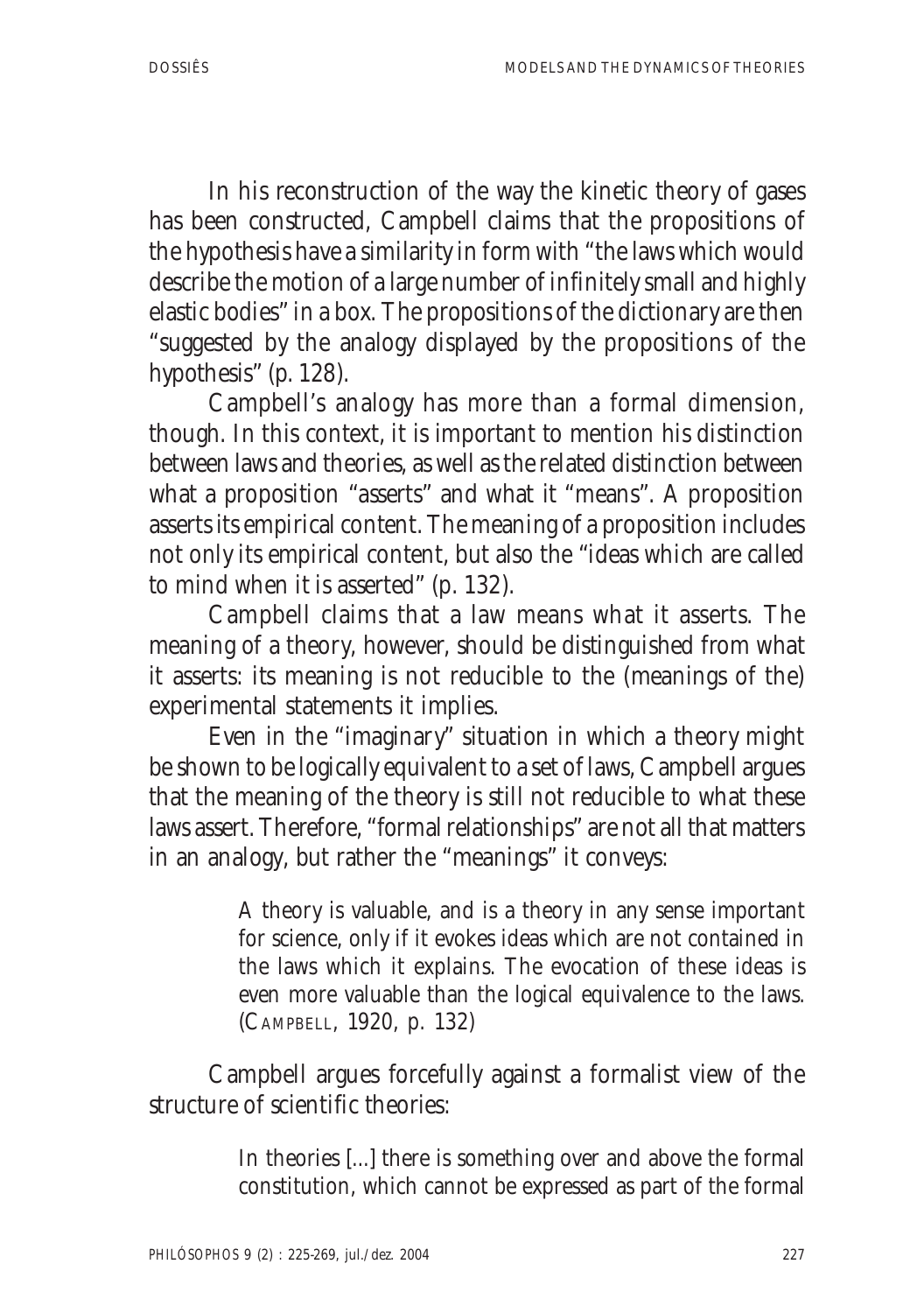constitution and yet distinguishes the theory from all possible alternatives. (CAMPBELL, 1920, p. 144).

If this is so, even theories that are known to be false- that is, theories which don't strictly imply (or are not equivalent to) experimental laws- might still be valuable, because of the "ideas that they bring to mind" (p.  $132$ ). $3$  The situation is clearly different in the case of laws: if what we guessed to be the statement of a law turns out to be false, there is no value left in asserting it.

## Analogies and the dynamics of theories

The core of a theory is, for Campbell, its hypothesis and the analogy it evokes, so to speak. He claims that the dictionary only "uses the analogy" and its propositions are usually suggested by it. Therefore, changes in the dictionary cannot be taken, strictly, as changes in the theory – they don't affect its "identity".

However, changes in the hypothesis- in order to account for inconsistencies between the implications of the theory and laws which are already known- can be taken as changes in the essence (or the core) of the theory and, therefore, be regarded as "evidence against" the latter, since they show "that the original theory was not quite complete and satisfactory" (CAMPBELL, 1920, p. 134). Given the importance Campbell attributes to the analogy in his account of theories, he regards this appraisal as not always accurate, since the hypothesis might also be suggested by the analogy. In this case, new ideas are, as it were, potentially contained in the original form of the theory, keeping its identity.

In his reconstruction of the development of the kinetic theory of gases, Campbell shows, for instance, how the idea that molecules have a non-zero diameter was introduced in the hypothesis in order to account for experimental data about the viscosity of gases. He argues that this modification of the hypothesis was a "natural extension of the old theory" of perfect gases, since the analogy with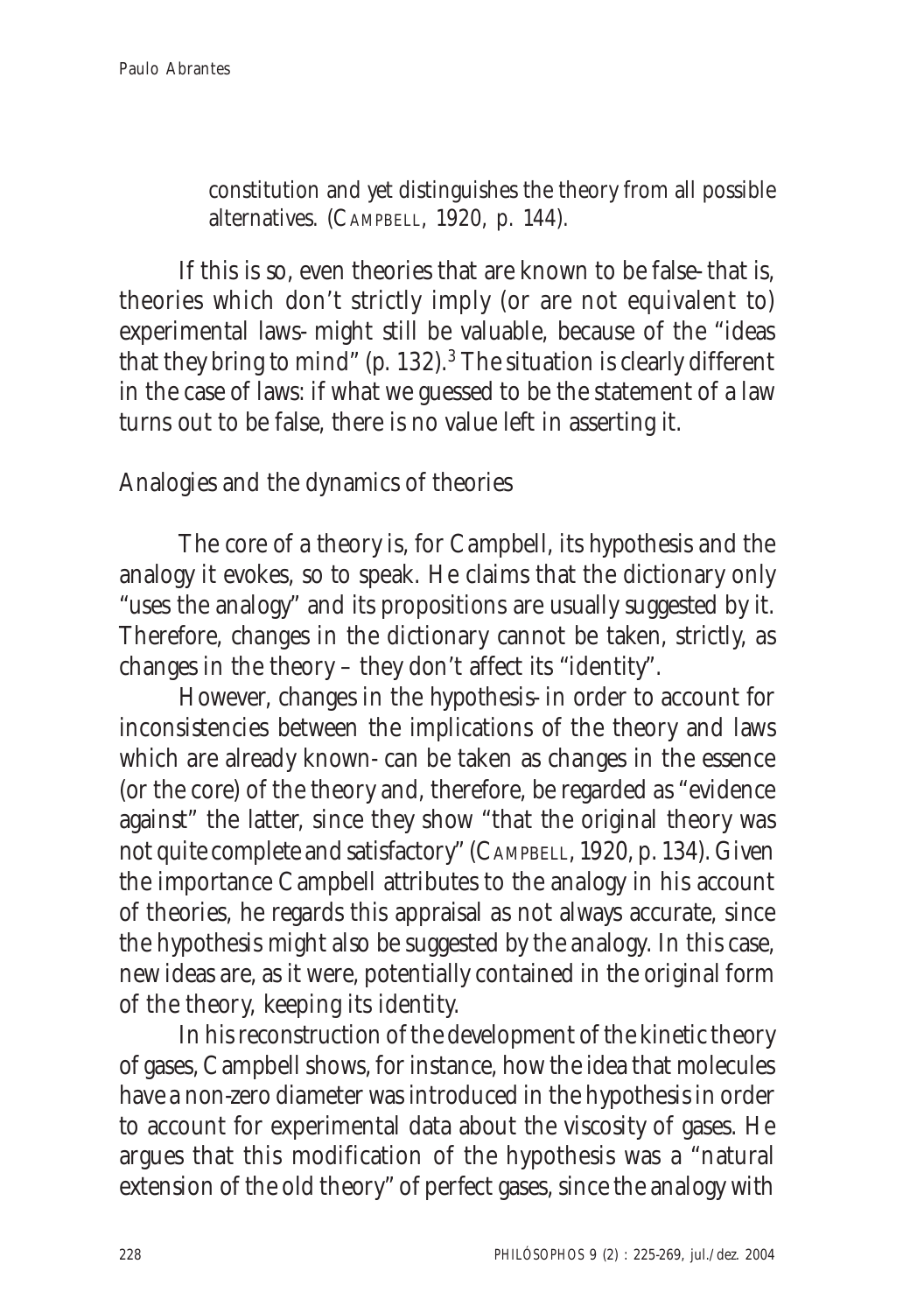elastic bodies suggested that molecules might have a non-vanishing size (CAMPBELL, 1920, p. 134-135). The modifications that were made in the hypothesis can, therefore, be regarded as confirmations of the (original) theory and not evidence against it.

Campbell has nothing to say, however, about how the scientist comes up with the analogy in the first place. He claims that, in most cases, it is just a lucky guess, "a brilliant idea of the inventor, dictated by no rule" (p. 143).

I'll show that Campbell's idea of an analogy, as a component of scientific theories, had its revival in the 50's as part of the emerging criticism against logical empiricism. Before that, we shoud have a look at the reconstruction of scientific theories proposed by the latter trend in the philosophy of science.

#### MODELS AND THE RECEIVED VIEW OF THEORIES

A central philosophical problem for the so-called "received view" (RV) of the structure of scientific theories concerned the meaning of the theoretical language. Logical empiricists acknowledged that theoretical language cannot, in general, get its meaning by explicit semantic connections with observational language. In later versions of this view of theories, most theoretical terms get their meaning implicitly through their relationships, in the calculus, to other terms, mostly elementary or observational. Only the latter are explicitly interpreted by means of correspondence rules.

It is not straightforward to assess the place the notion of "model" had in RV. Logical empiricists borrowed this notion from the study of the semantics of formal languages and applied it to the reconstruction of scientific theories. A "semantic model" is a structure of objects, properties and relations, that satisfy (or realize) the sentences of a calculus.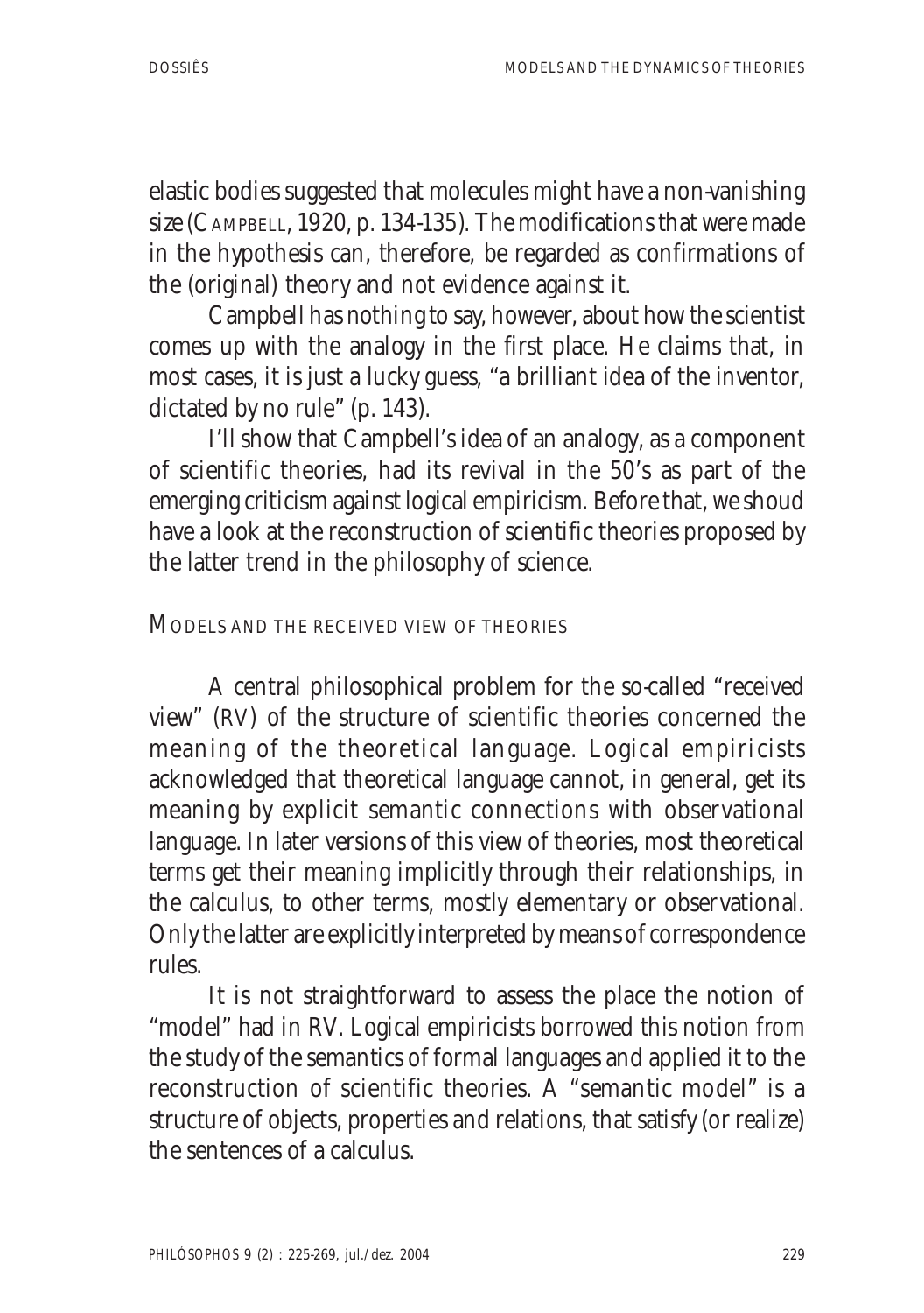Carnap on scientific models

As early as in Carnap's *The logical syntax of language* (1937) "model" is employed in this sense.<sup>4</sup> We find in his works explicit critiques of other roles models are supposed to play in science, associated with aims like "understanding" and "visualization" (of theories). Furthermore, I coudn't find in Carnap's early work, at least, any explicit association between modeling and the issue of theoretical dynamics.

In his paper for the *The International Encyclopedia of Unified Science* (1939), Carnap addresses the issue of the purported "psychological" role provided by models in the understanding of scientific theories. He mentions the case of the relativity and quantum theories and argues that the present situation, at least in physics, is very different from that prevalent in the 19th century, where "intuitive understanding" was still sought through the building of mechanical models.

Carnap emphasizes that a model has "no more than an aesthetic or didactic or at best a heuristic value, but is not at all essential for a successful application of the physical theory" (CARNAP, 1939, p. 210). He claims that in order to apply a theory to nature, it is enough to interpret just the "elementary terms" of the theory: "the interpretation of the other terms is then indirectly determined by the formulas of the calculus, either definitions or laws, connecting them with the elementary terms" (p. 210).

In the introductory lectures on philosophy of science Carnap gave in the late 40's and in the 50's (published in 1966), his target is again models taken as "visual spatial structures", as they were understood in nineteenth-century physics (CARNAP, 1966, p. 176). Visualizability is criticized even more explicitly than in his 1939 paper:

> The ability to visualize is a psychological matter, entirely irrelevant to physics. The construction of a physical theory is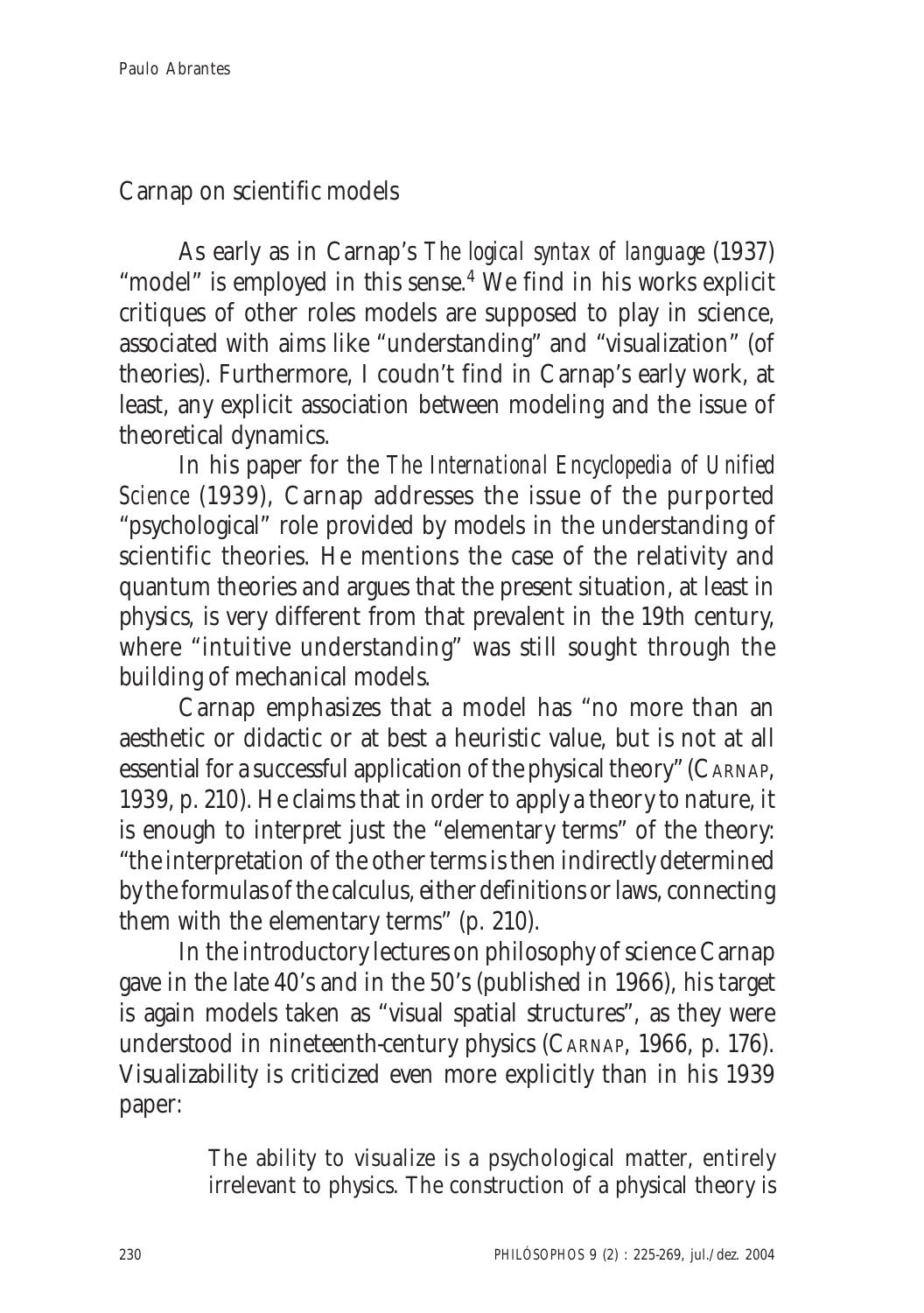not limited by man's power to visualize; in fact, modern physics has moved steadily away from what can be directly observed and imagined. (CARNAP, 1966, p. 172)

Carnap acknowledges, nonetheless, that visual models can be useful since "the mind works intuitively, and it is often helpful for a scientist to think with the aid of visual pictures" (p. 176).<sup>5</sup>

In these lectures, Carnap addresses, in passing, the issue of the dynamics of theorizing. He says that the interpretation of a "postulate system in physics" in terms of correspondence rules is always "incomplete" and that new correspondence rules can be added. This modification in the "dictionary" (Carnap uses Campbell's terminology) doesn't change the "identity" of the theory though, given by its "fundamental laws". However, Carnap (1966, p. 237) doesn't tell us how these new correspondence rules are introduced or how "radical changes" might come about, in which the fundamental laws of the theory are themselves modified.

Carnap works out the example of the kinetic theory of gases (like many others before and after him, including Campbell). He describes very briefly the "model or schematic picture" of "particles in constant agitation" and goes on saying that "when the kinetic theory was first developed, many of the magnitudes occurring in the laws of the theory were not known" (p. 241). However, this model is not mentioned to account for the introduction of new correspondence rules in the theory – which are required to link theoretical terms and phenomena, making possible the determination of those unknown parameters and, therefore, the test of the theory.6

I must highlight, at this point, that Campbell was concerned, primarily, neither with visualization nor with understanding, when he argued for an analogy as a component of scientific theories. He was, rather, looking for a rationale in the modifications a scientist makes in a theory in order to cope with empirical data.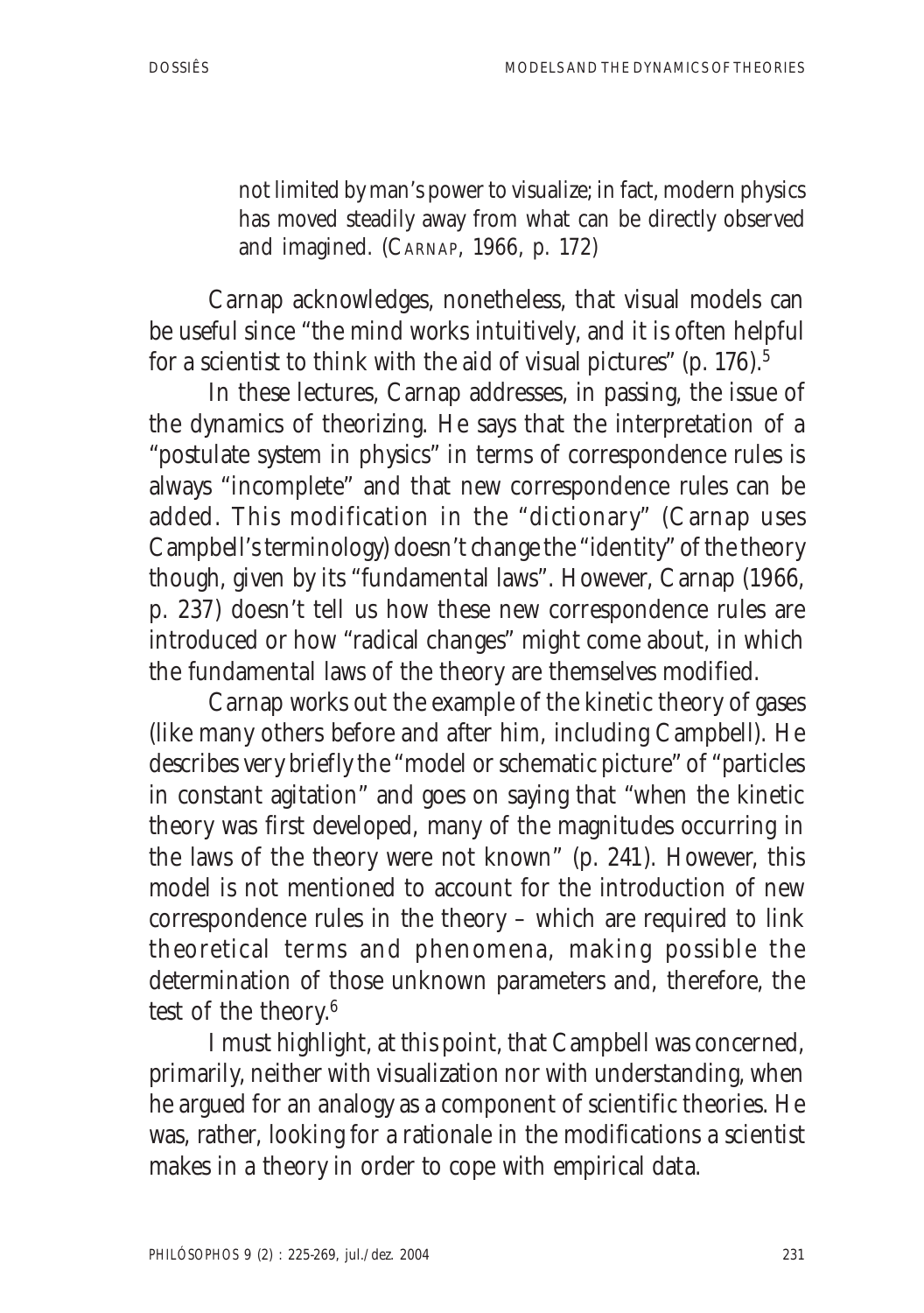A new concern with modeling

In the 50's, the work of philosophers of a clear logical empiricist allegiance- such as Hutten, Braithwaite, Brodbeck, and Hempel- showed a greater concern with the explication of the role models play in science, yielding improved versions of RV. Those attempts fundamentally accepted Carnap's explication in terms of "semantic models".

The most detailed and elaborate of these attempts is Braithwaite's. He characterizes a "model" as a system of propositions having the same formal structure – the same calculus – as the modeled theory.<sup>7</sup> "Model" and "theory" have, however, different "epistemological" statuses:

> [...] in the model the logically prior premises determine the meaning of the terms occurring in the representation in the calculus of the conclusions; in the theory the logically posterior consequences determine the meaning of the theoretical terms occurring in the representation in the calculus of the premises. (BRAITHWAITE, 1955, p. 90)

Braithwaite claims that "similarity in formal structure [...] is all that is required of the relationship of model to theory" (p. 93). He cautions against the risk of conflating the model and the theory by taking the model's reference as standing for the theory's reference. The interpretation through models can, at best, play a psychological role in helping to grasp the calculus.

Despite his formalist inclinations, Braithwaite expected that a philosophical reconstruction of scientific theories doesn't "ossify" them; instead, he recognized that theories are, in actual scientific practice, dynamical entities (BAILER-JONES, 1999, p. 27).

The explication Braithwaite provided for scientific models was not able, however, to account for any role they might play in the dynamics of theories. He clearly doesn't accept the criticism to RV voiced, for example, by Hesse, herself echoing Campbell: "The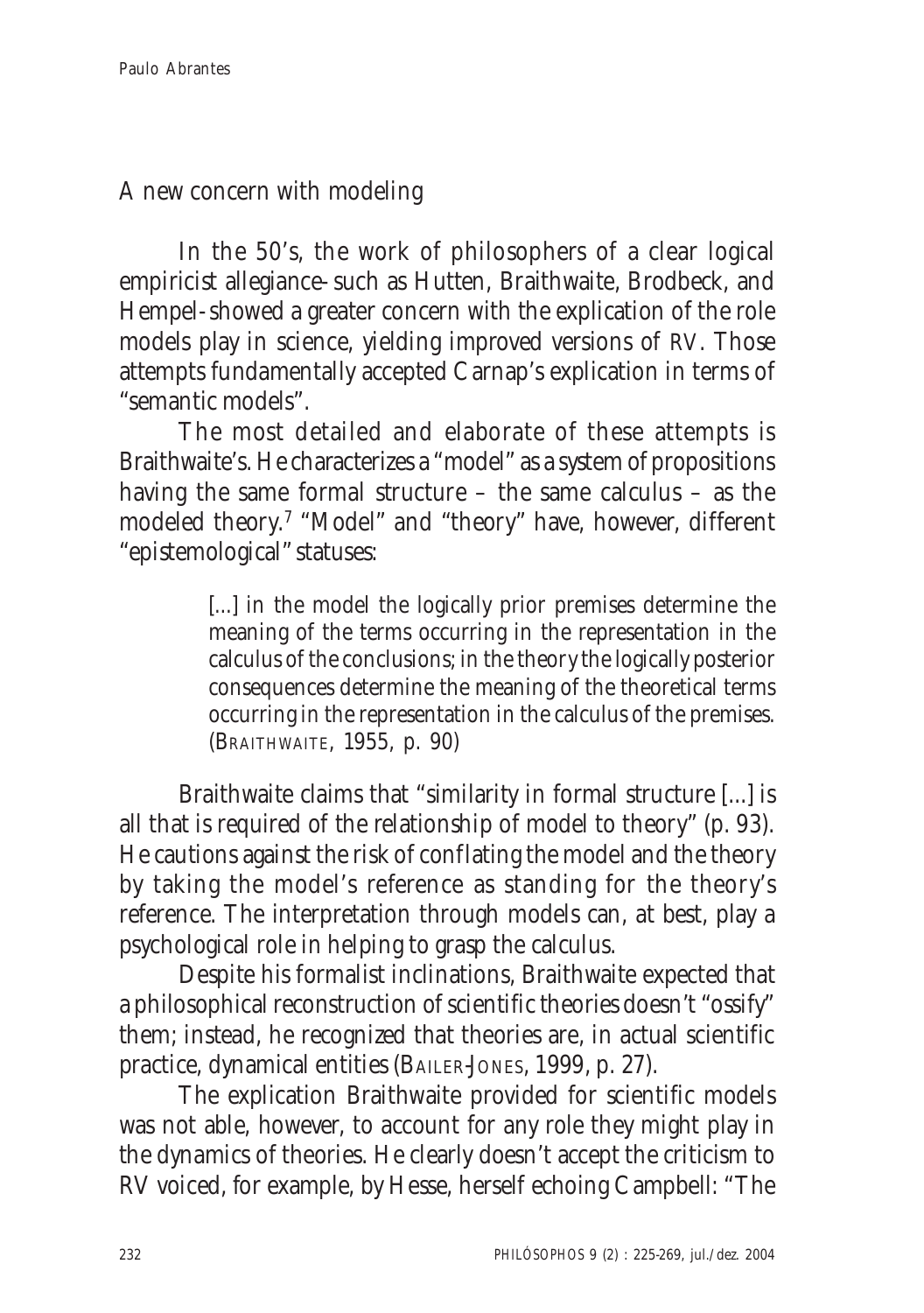model may be said to point towards its extension in a way which thinking of the calculus in isolation would not do" (HESSE, 1962, p. 229).

The semantics of theories: do correspondence rules suffice?

Suppe (1977) showed that some versions of RV (that can be found, for instance, in Hempel's and Carnap's later works) actually require an independent semantic interpretation of the theoretical language by means of "mathematical models",<sup>8</sup> over and above the interpretation provided by correspondence rules.

Suppe's claim presupposes a particular account of the notion of "partial interpretation" of a theory, originally proposed by Putnam (1962, p. 245): "to 'partially interpret' a theory is to specify a non-empty class of intended models. If the specified class has one member, the interpretation is complete; if more than one, properly partial".

An independent semantic interpretation of the theoretical language is required to restrict the class of possible models for the theory (that is, the class of models compatible with the interpretation given by the correspondence rules to low-level terms). This independent extra-observational interpretation presupposes a richer metalanguage: ordinary scientific language.

Part of the meaning of theoretical terms comes from this interpretation in the richer metalanguage; the other part comes indirectly through the correspondence rules. Suppe claims that the meanings of terms like "electron", "electron emission" and so forth are, actually, provided by

> extra-observational associations – for example, for electrons there might include various features of the billiard-ball model, various classical intuitions about macroscopic point-masses, and so on. Such features contribute to the meaning of theoretical terms in ordinary scientific language, and it is quite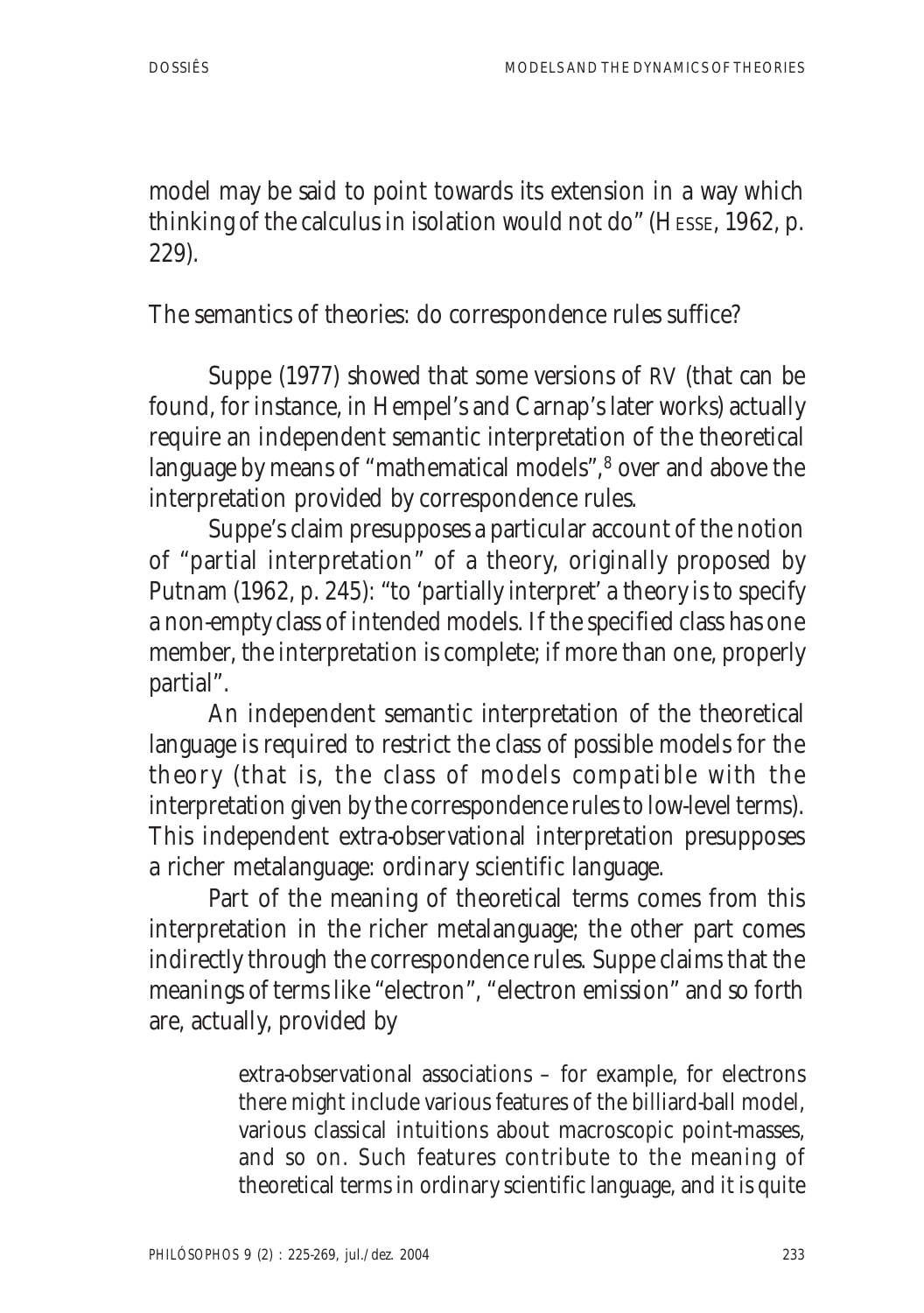likely that without them little progress could be made. But despite their legitimate place as meaning constituents of such terms, such features need not, and usually do not, have observable or testable consequences. (SUPPE, 1977, p. 92)

He argues that the critics of logical empiricism often miscontrued the intention of the proponents of later versions of RV, as if they didn't accept any independent semantic interpretation of the theoretical language.<sup>9</sup> He acknowledges, however, that the possibility of an independent semantic interpretation of the theoretical language is not usually made explicit and, moreover, that philosophers like Carnap and Hempel didn't give to this issue the importance it deserves.10

This might explain the widespread evaluation of RV as the "conceptual vacuum account" of theories, to use Nickles' terms. In that usual reading, besides "neutral" observation language, in RV no intertheoretic relations (by means of models, analogies etc.) were allowed "to play a genuine cognitive role either in concept formation or in hypothesis confirmation" (NICKLES, 1977, p. 572).

> However, Suppe's construal of the logical empiricists intentions in later versions of RV contrasts sharply with Nickles'. Suppe argues, somewhat surprisingly, that [...] the doctrine of partial interpretation commits the final version of the Received View (interpreted realistically) [...] to a position very similar to that advocated by Campbell [1920], Nagel [1961] and Hesse [1965, 1966]. (SUPPE, 1977, p. 96)

However, Suppe qualifies this claim by distinguishing two kinds of models: "mathematical"11 and "iconic". Carnap's and Hempel's versions of RV allow only an (independent) interpretation of the theoretical language in terms of semantic models. Nagel's, Hesse's and Harré's accounts of theories require not only a semantic but also an iconic model.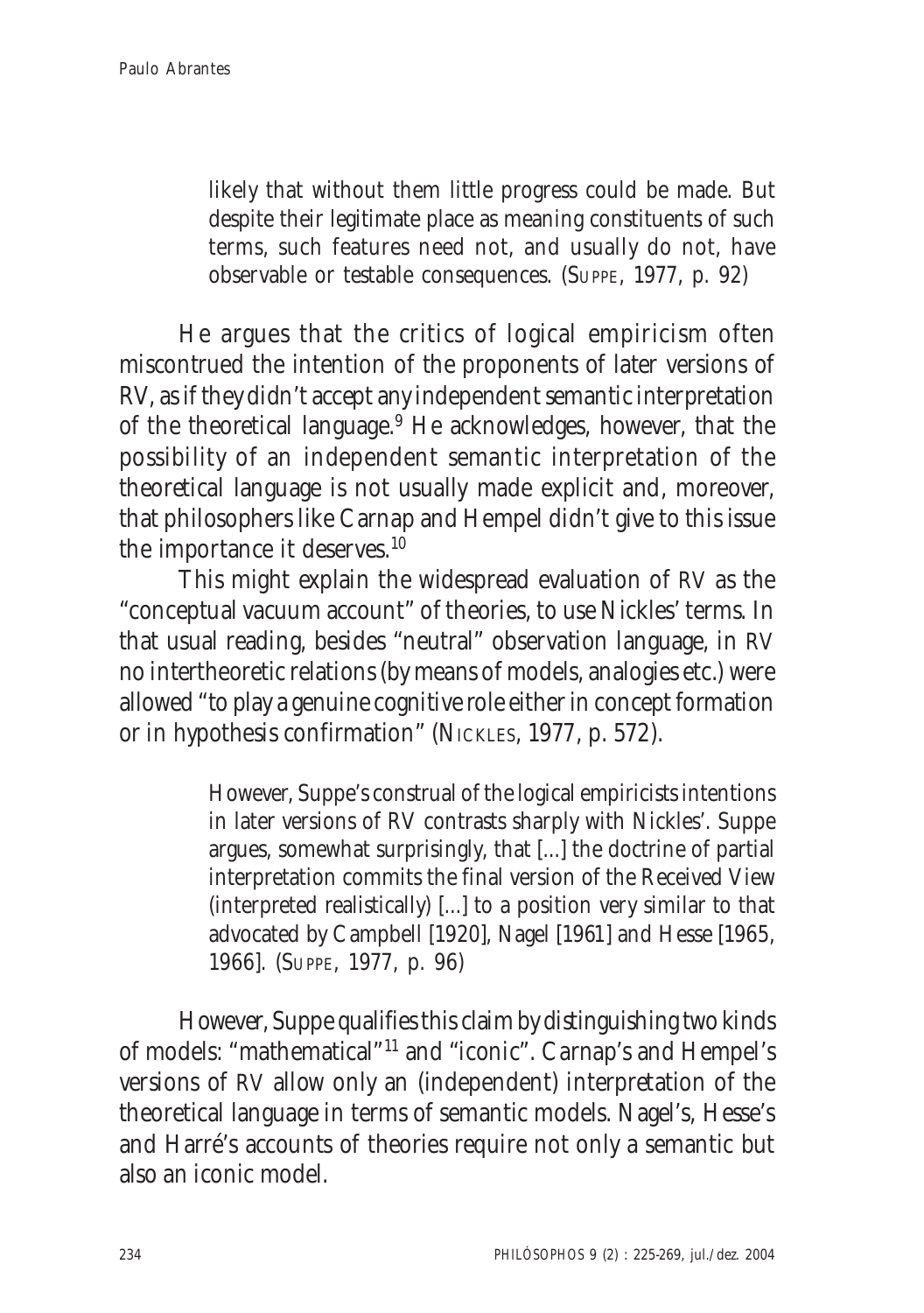In an iconic model, says Suppe, "a model is a model *of* some thing or kind of thing, and functions as an *icon* of what it modelsthat is, the model is structurally similar (isomorphic) to what it models" (SUPPE, 1977, p. 97). The example he gives of an iconic model is again the familiar billiard ball model for gases.<sup>12</sup>

Suppe argues, however, that the need for an independent interpretation of the theoretical language is a "logical" requirement and should be distinguished from the role iconic models might play in theoretical dynamics. Anyway, he explicitly denies that "mathematical" models can play the role of guidelines for theoretical development.13 Iconic models might be heuristically fruitful but they aren't essential to theories, in the sense that they aren't required to assure their testability or their explanatory role  $^{14}$ 

Schaffner concurs with Suppe showing, convincingly, that without an "antecedent theoretical meaning" a theory can't even be tested:

> Only *after* theoretical terms have been given a relatively precise meaning, by providing a list of some of the important properties of the hypothetically proposed theoretical entities, does it even become possible to consider relevant experiments or observations which might test the theory. (SCHAFFNER, 1993, p. 132-133)

However, he departs from Suppe by arguing that since models and analogies are often the basis of this antecedent meaning, they can't be considered as just "heuristic at best" (SCHAFFNER, 1993, p. 132). Schaffner claims that logical empiricists were forced to recognize that the meaning of the theoretical language can't be given only by correspondence rules. Instead, the "admissibility" of those rules depends on the antecedent meaning of the theoretical terms.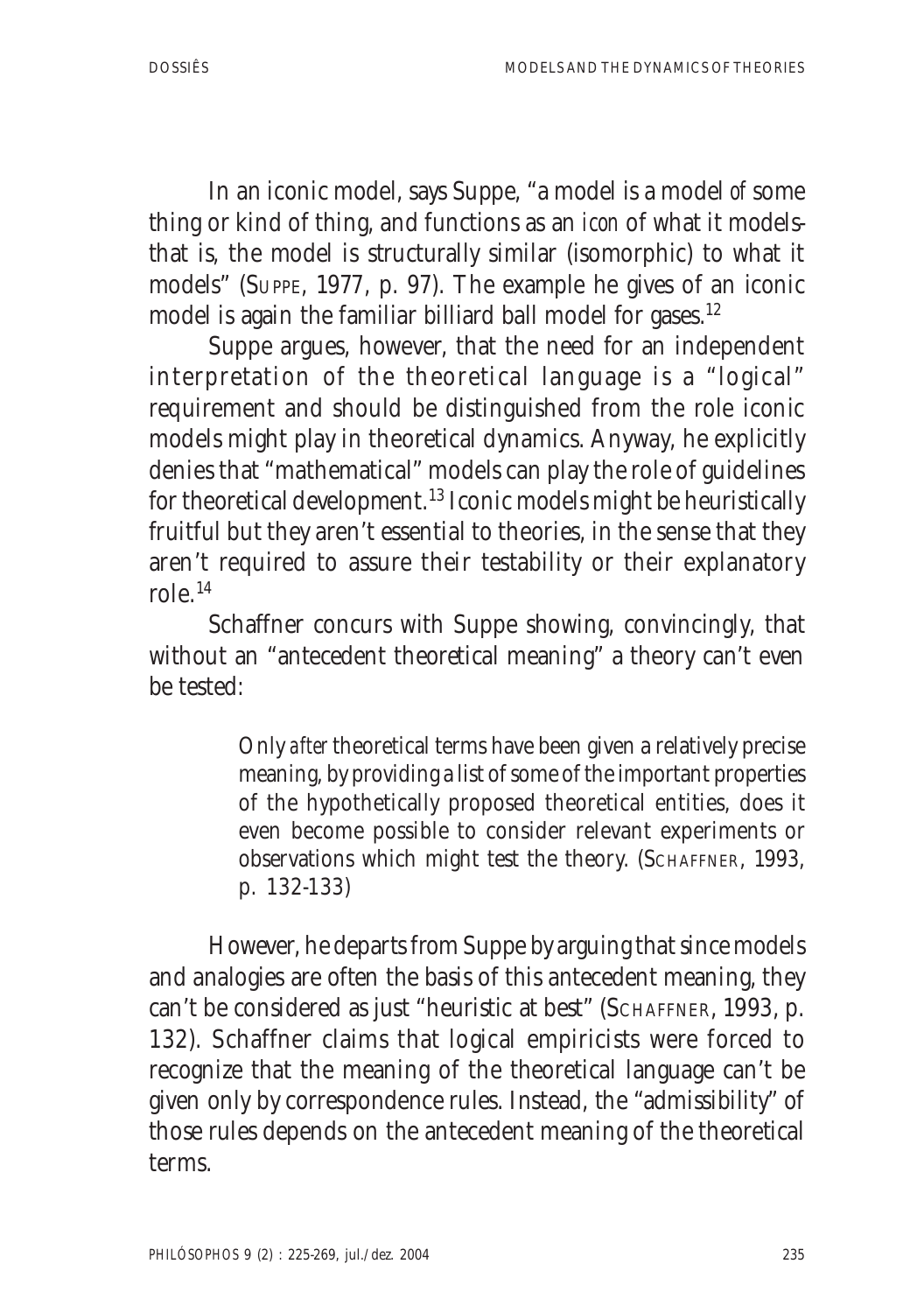## Hempel on analogies

Hempel's critiques of the first versions of RV emphasized, in agreement with Suppe's reading, that at least part of the meaning of theoretical terms should rely on an antecedently understood vocabulary.

He claims, however, that this "third component" (HEMPEL, 1977, p. 251) of a scientific theory cannot be conflated with what he calls an "analogical model". Hempel defines analogical models as models based on nomic isomorphisms (HEMPEL, 1965, p. 435).15

This kind of formal analogy presupposes that the laws that describe two systems have the same form, that is, that they are syntactically identical. The properties of the systems and their underlying physical mechanisms need not be the same for setting up a formal analogy, though. Hempel gives the example of the analogy between Ohm's law for the flow of an electric current and Poiseulle's law for the flow of a fluid in a pipe. Hempel argues that analogical models, in this sense, can't play any role in providing explanations of phenomena in a new domain.

He acknowledges, however, that nomic isomorphisms might play a heuristic role in the context of discovery by suggesting "extensions of the analogy on which it was originally based" (HEMPEL, 1965, p. 441). The use of mechanical models by Maxwell is given as an example of this heuristic role.16 However, Hempel claims that, in this case, models are not based on a formal analogy only, but are taken as hypothetical representations of "microphysical" structures, like in the kinetic theory of heat. These models are, by and large, what Suppe calls "iconic models".

Hempel discusses, in this context, Campbell's ideas about the structure of theories and the essential role the latter assigns to the analogy. He reads Campbell as if the latter required that, in microstructure theories, the laws of the microphysical structures and processes should be "identical or syntactically isomorphic with a set of laws governing an already well-explored field of inquiry"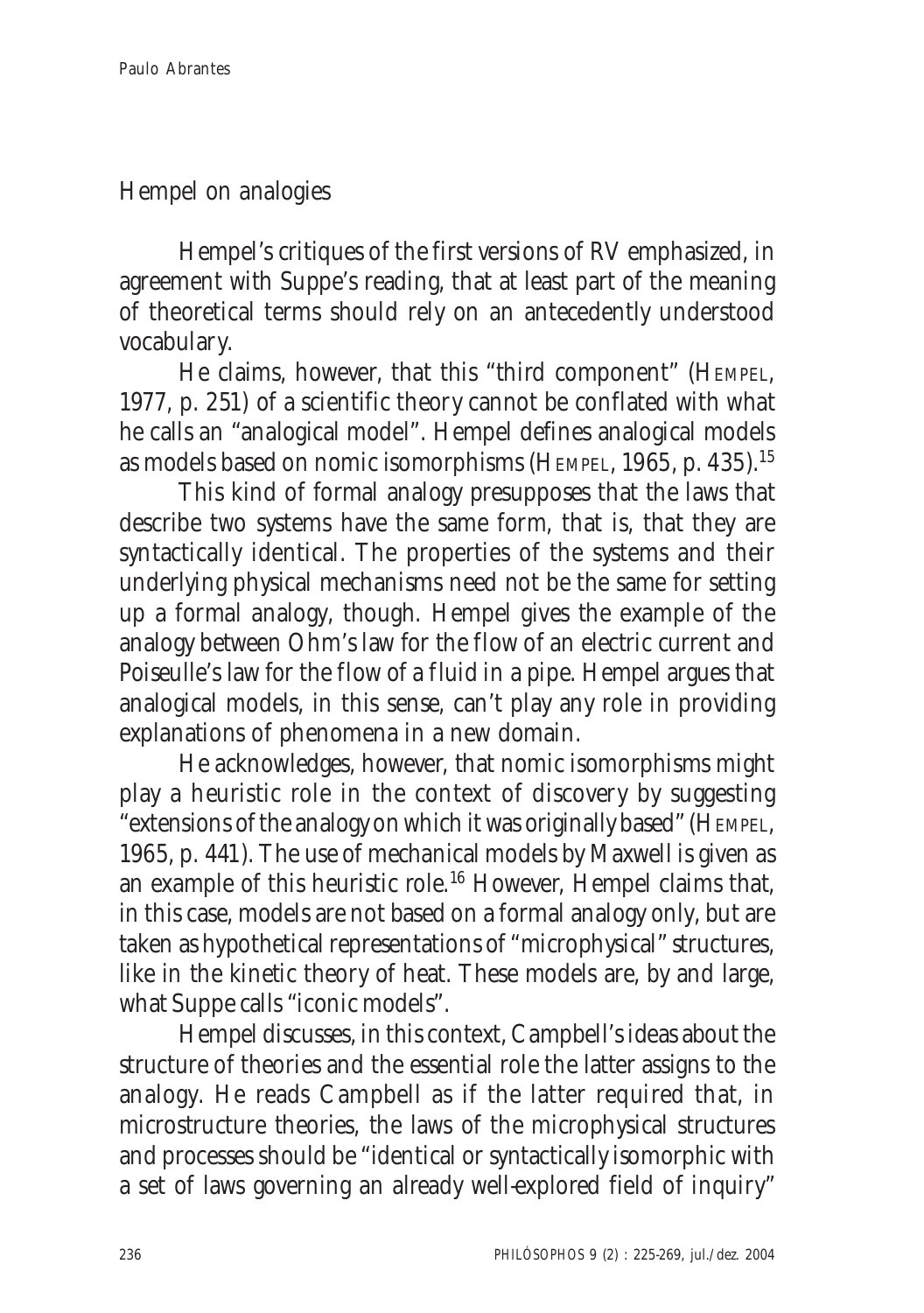(HEMPEL, 1965, p. 442).<sup>17</sup> Hempel goes on to argue that "Campbell" fails to establish that analogy plays an essential logic-systematic role in scientific theorizing and theoretical explaining" (p. 445).

However, in this criticism, Hempel presupposes that Campbell's analogy boils down to a nomic isomorphism. Some of Campbell's discussions can, certainly, be seen in this light. Nevertheless, I have emphasized that there is more to Campbell's notion of "analogy" than a mere formal dimension, since it is expected to play a role in steering the development of theories.

CRITICISM OF THE LOGICAL EMPIRICIST EXPLICATION

Despite Suppe's point that in some versions of RV, as in Hempel's, there is an explicit requirement of an independent semantic interpretation of the theoretical language, the early critiques of logical empiricism in the 50's and 60's hinged rather on the relevance of models to an account of the dynamics of theories.

Toulmin, in his 1953 book, claims that the role of models is not only to give an interpretation of a symbolism, but also to suggest further questions and to steer the investigation. Models (understood as representations, icons) are, he says, "deployed". However, Toulmin doesn't offer a detailed account of how this deployment is made, or any discussion of its reliability:

> [...] the process by which, as we go along, fresh aspects of the model are exploited and fresh questions given a meaning is a complicated one, and one which needs to be studied in detail for each fresh branch of physical theory if the logic of that theory is to be clearly understood. (TOULMIN, 1953, p. 37-8)

In the 60s and 70's, we find many other philosophers exploring the same point: Achinstein, Harre, McMullin and Swanson, among others.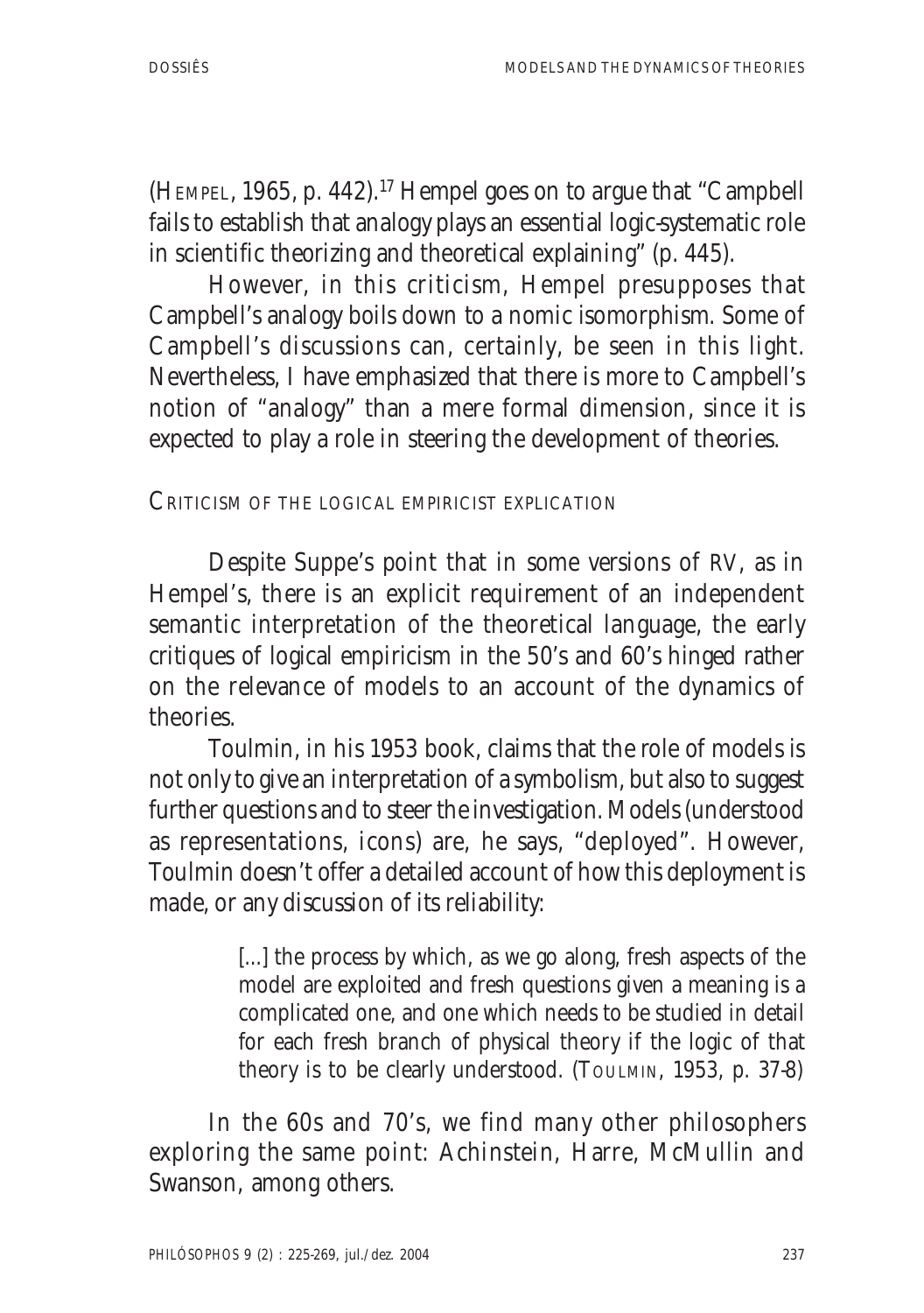Achinstein (1968, p. 250), for instance, claims that "models aid in formulating, developing, and understanding theories". He stands against the "semantic theory"18 since it doesn't account for these roles. He lists, among the supporters of the latter, Braithwaite, Nagel, Hempel, Brodbeck and Hutten.

The critiques to the "semantic explication" of "model" were often voiced in terms of a "surplus meaning" or "surplus content" associated with models, which introduces an assymetry in the relationship between model and theory, contrary to the symmetry presupposed by the 'formal' explication of this relationship (as in Braithwaite's or Hempel's accounts). For the model to suggest guidelines for the development of a theory it is not enough just to share a syntactical structure with the latter. In his 1970 book, Harré argues also forcefully that "theory construction is primarily model building" (HARRÉ, 1970, p. 46-47).

Swanson (1966) argued also against the explication of the relation between a model and a theory as a mathematical isomorphism. In the same vein as Nickles, he claims that in the latter account "models are conceptually vacuous devices". Instead, he claims that in science the relation between a model and a theory is asymmetrical: a model has a "deeper structure" than the theory it is modeling.19

Spector (1965) argues that theoretical terms must be (directly) interpreted in terms of a model if extensions and modifications of the theory are to be made non-arbitrarily.

He develops a criticism of the "semantical system approach" to models, which he associates with Carnap and Braithwaite. Spector claims that Braithwaite's concept of model, for instance, cannot distinguish between different roles models play in science. These roles go from "identities of formal structure"- where there is "no relevant connection between the domain or subject matter of the theory and the domain of the model" – to those in which there is a realist commitment of the physicist toward the model taken as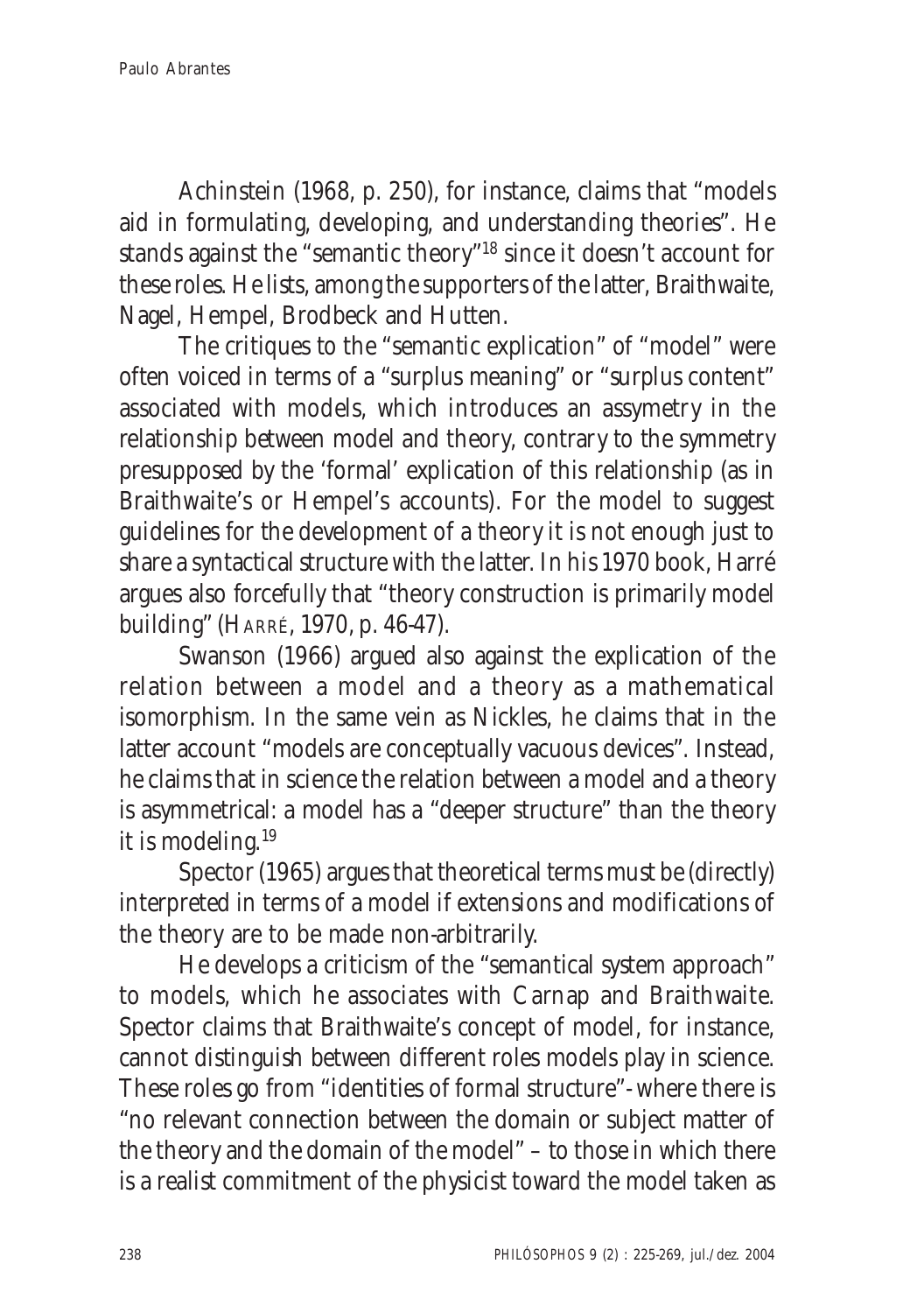a representation of the target system (even if it is an idealized representation).

Spector claims, like Hesse (below), that modeling is based on analogical reasoning:

> If, however, the observable properties of the domain of the theory- the designata of the observation terms- are similar to the properties of the model represented by these same terms when the calculus is interpreted in the domain of the model, then the possibility arises of comparing the properties of the model represented by the theoretical terms of the calculus with the theoretical objects of the theory. That is *we can argue* by analogy to the nature of the theoretical properties. (SPECTOR, 1965, p. 131)

Spector asks himself whether this condition could be seen as an "emendation" to Braithwaite's semantic approach. He concludes that, actually, his approach is incompatible with the partial interpretation thesis assumed by the logical empiricist accounts of the structure of scientific theories since to reason analogically

> from substantive similarities in the designata of terms in the derived formulas in the model and in the theory to substantive similarities in the theoretical (primitive) properties amounts to a direct interpretation of the theoretical terms in the theory. (SPECTOR, 1965, p. 139)

He mentions Campbell, Harre, Hesse and Putnam as anticipating this conclusion.

I will examine next Hesse's work which is, probably, the most systematic effort to flesh out Campbell's ideas on the role analogies play in theoretical dynamics.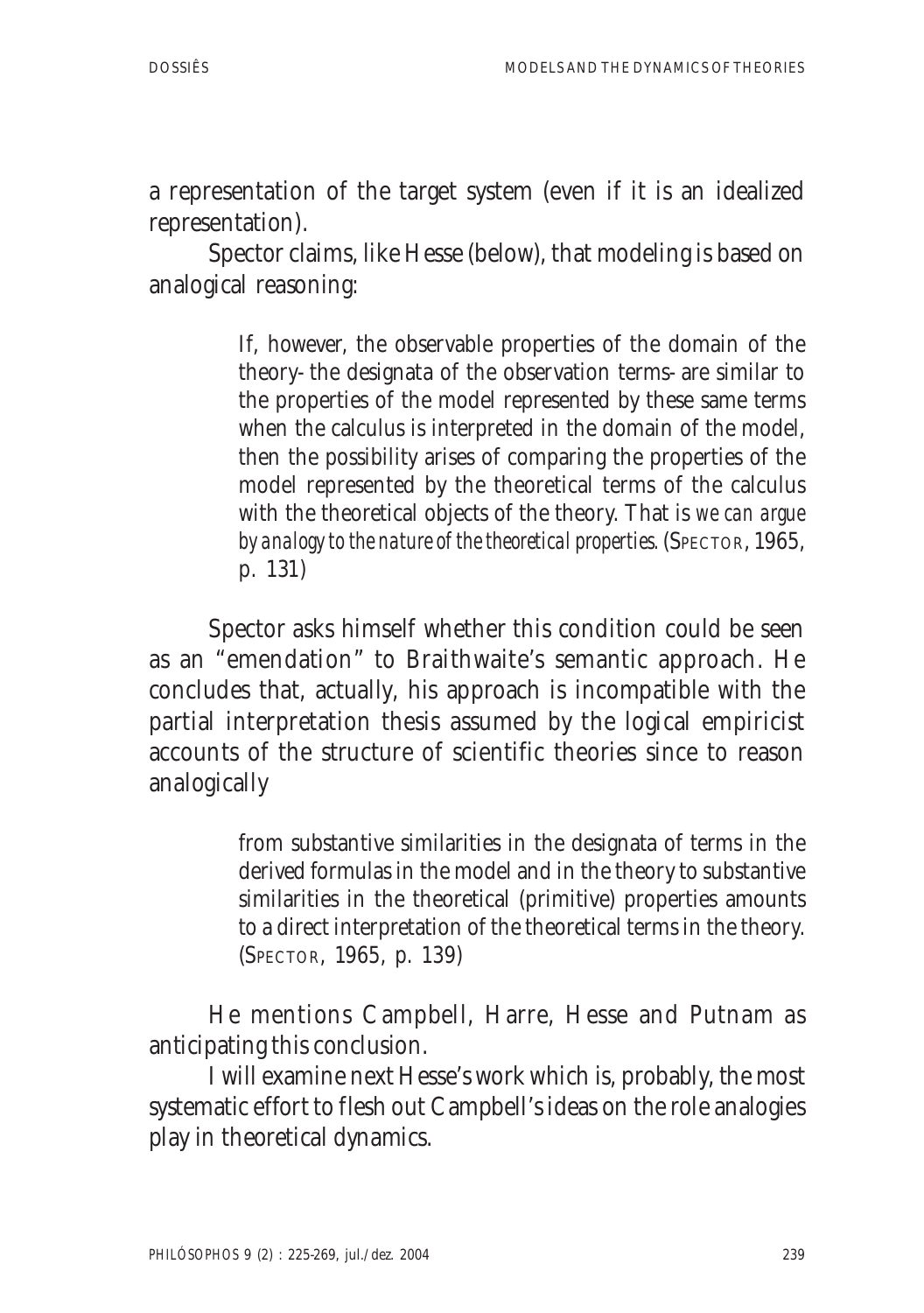## Hesse on scientific modeling

One year before Toulmin's 1953 book, Hesse argued that

one of the main functions of an analogy or model is to suggest extensions of the theory by considering extensions of the analogy, since more is known about the analogy than is known about the subject matter of the theory itself. (HESSE, 1952, p. 291)

In a paper published two years later, she claims that the mechanical models of 19th century physics, like Maxwell's, played an important role as "pointers towards future progress" (HESSE, 1954, p. 200).20

Many critics of the semantic explication of 'model' (especially in Braithwaite's version) argued that for a model to play the role of a "pointer", it has to share with the theory more than a common (syntactic/formal) structure. Hesse, likewise, makes a distinction between "formal" and "material" analogies.<sup>21</sup> She attempts to explicate the role of models as pointers in terms of the (classical) analogical argument.

In a nutshell, Hesse's fundamental thesis is that the logical empiricist semantic explication of 'model' cannot provide a rationale for modifications either in the axioms of the theory or in the correspondence rules. She argues that only models based on material analogies can provide this rationale and, therefore, make a theory predictive in a strong sense.<sup>22</sup>

In Hesse's account, material analogies presuppose a (pretheoretical) recognition of similarities at an observational level, between two systems or domains: the "source" and the "target".23 Hesse calls these similarities the "positive analogy", using a terminology she borrows from Keynes. Even if a source is able, by applying this condition, to provide a model for the target, the source and the target are supposed to differ in many respects, that is, they have a "negative analogy" as well. $24$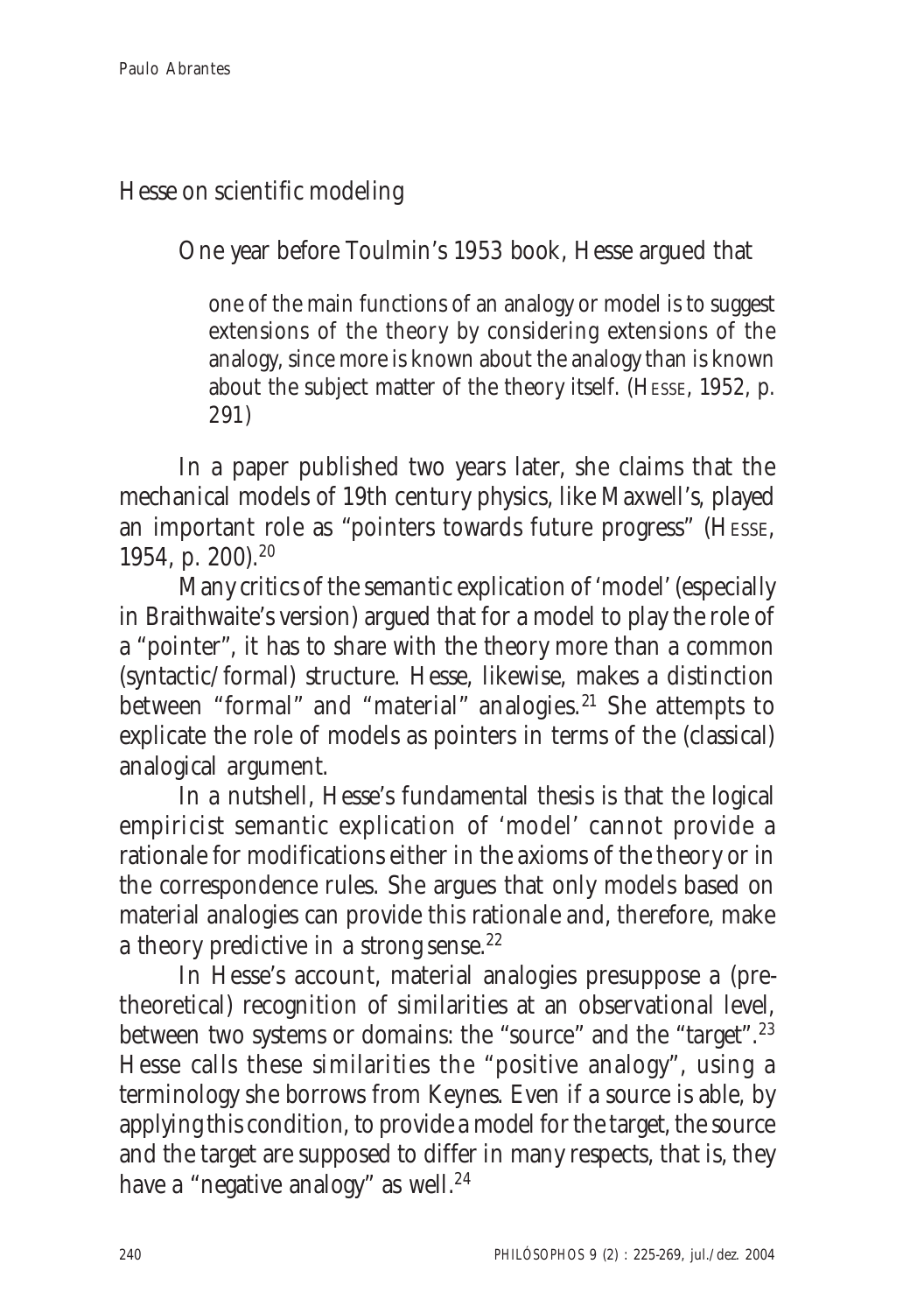A model for the target system  $(mod$  all is constructed from the representation of the source system  $\pmod{p}$  by the elimination (abstraction) of the recognized negative analogy.25 Billiard balls can be a model for gases if we abstract irrelevant properties of the balls, such as their color. The important point to emphasize here is that the construction of models always involves abstraction.

The positive analogy prompts analogical inferences from the description (theory or representation) of the source to a (tentative) description of the target domain. That is, from the perception of similarities at an observational level, we infer (analogically) that both systems probably share other features as well, comprising their "neutral analogy". In non-trivial cases, the inferred features are nonobservable in the target domain and, therefore, provide *prima facie* (theoretical) explanations of the manifest behavior of the target system.

What Hesse calls the neutral analogy has a fundamental importance for the constructive role she assigns to scientific modeling. Theories are, for Hesse, dynamic entities and the neutral analogy between a (source) model and a (target) system constitutes, in her terms, its "growing points" (HESSE, 1966, p. 10; 2000, p. 299-300).26

## AN ANALYSIS OF HESSE'S APPROACH TO SCIENTIFIC MODELING

Several problems are generated by Hesse's analogical inference approach to the role of models as guidelines for theoretical construction. This might explain why it remained relatively marginal from mainstream philosophy of science. Nevertheless, Hesse's ideas have resurfaced in the recent interest in analogical reasoning in AI and CS (ABRANTES, 1999). In the following, I will, first of all, highlight some problems suggested by her early account and then indicate how they can be worked out by adopting a new approach.

Should observations play a special role in looking for a potential analogy?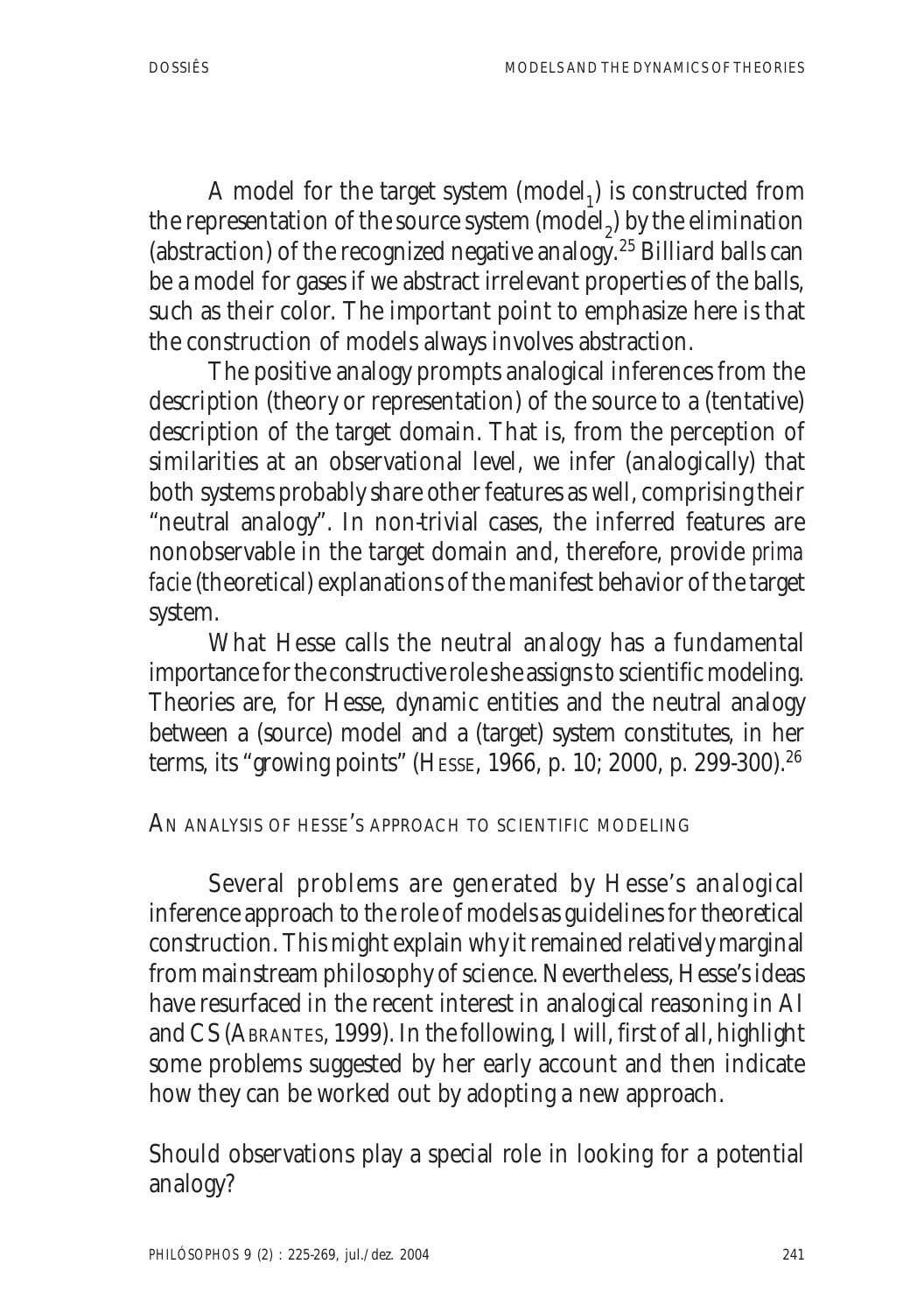Some argument has to be provided for the privilege conceded to observations (or, rather, descriptions using observational terms) in assessing the similarity of the source and the target systems. Hesse insists, in her 1966 book, that similarities should be figured out "pre-theoretically" since to construct a theory for the target domain is what analogical modeling is all about. Obviously, similarity assessments should not presuppose this theory. But this is not the same as to reject any theoretical bias at all.

The privilege conceded to observations in providing a semantics for scientific theories can be seen as a reminiscence of the logical empiricist strict separation between the theoretical and the observational. From this point of view, meaning should ultimately rest on observational language since the latter is taken to be antecedently understood.

Spector argues that if we "impute observational properties to unobservable objects" by means of analogical reasoning, we cannot anymore accept one of the basic presuppositions of the "semantical system approach", that is, a strict distinction between an observational and a theoretical language (SPECTOR, 1965 p. 139).

The claim that analogical arguments are at the basis of concept formation and meaning ultimately undermines a strict distinction between the observational and the theoretical languages. Through analogical reasoning, a predicate that describes an observed property in the source domain may be (hypothetically) applied to non-observed/able properties in the target domain.27 If the constructed target theory is successful, the application of this predicate to non-observed/able entities becomes entrenched and can be, tentatively, further applied to other analogous systems.28

A more useful distinction can be made, therefore, between entrenched and non-entrenched predicates. Entrenched predicates are "familiar" in the sense that they have been successfully applied to different kinds of systems in the past, and figure in accepted theories. That is, entrenched predicates are those employed in the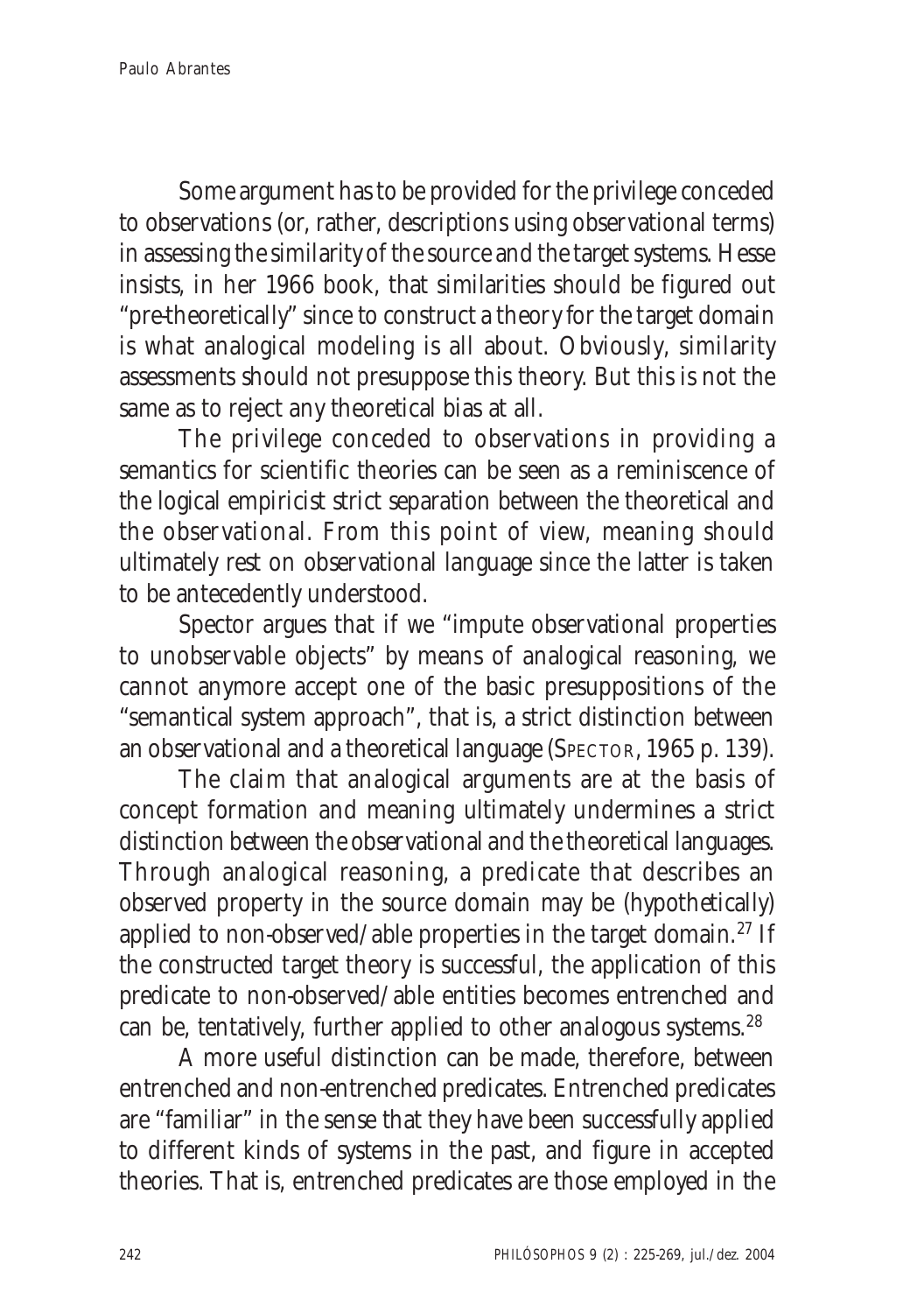"ordinary" scientific lexicon (which is usually far removed from the language of "ordinary" experience).

Therefore, the distinction between "observable" and "theoretical" terms should not be regarded as absolute. The dividing line can shift from time to time and from science to science. Mellor, writing roughly at the same time as Hesse, highlights that the border line between the observational and the theoretical is always relative to a particular domain of application and to a particular stage of scientific development:

> To be an observable in a science is to be referred to by a term so enmeshed in that science's law network that its correct application to relevant experience (controlled observation) is taken to be unproblematic, direct, not involving interpretation by assuming any particular structure of relations between it and other such terms. (MELLOR, 1968, p. 288)

A theoretical term, instead, is a term introduced by a new theory and depends on this particular theory to be applicable to experience. However, those theoretical terms can later become entrenched: "terms introduced by a successful theory become part of that science's observation language" (MELLOR, 1968, p. 288).

Metaphors in science<sup>29</sup>

If this is so, there can't be a strict separation either between the observational and the theoretical languages, or between 'literal' and 'metaphorical' applications of a term, a point acknowledged by Hesse herself: "What is important, is not to try to draw a line between the metaphoric and the literal, but rather to trace out the various mechanisms of meaning-shift and their interactions" (HESSE, 1966, p. 166; 1976, p. 8).30

Already in her 1966 book, Hesse criticized the deductivenomological account of explanation and argued for a view of explanation as a metaphorical redescription of the domain of the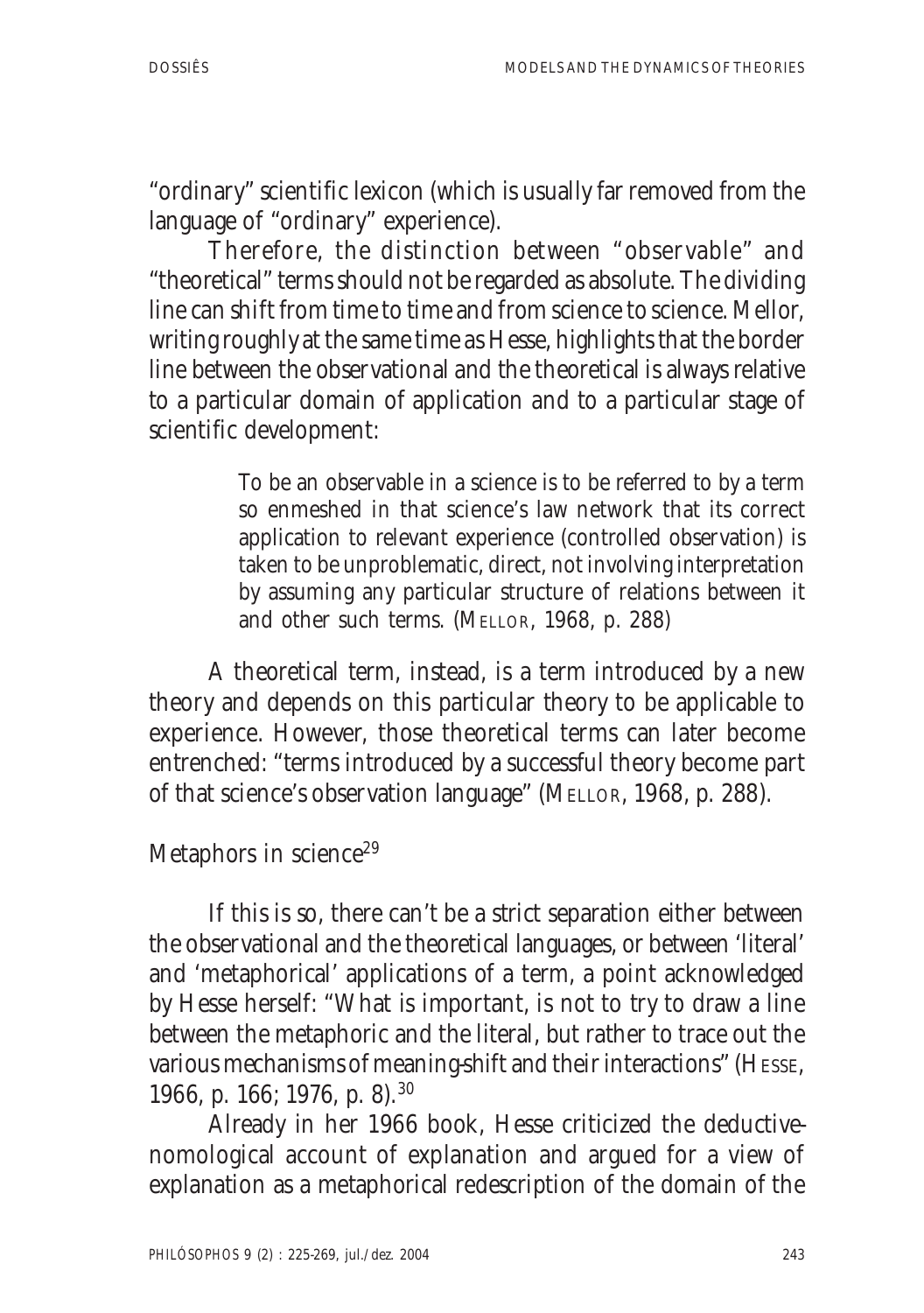*explanandum*. In her proposal, to explain is to redescribe the *explanandum* using the language of the *explanans* what leads to a shift in the meaning of the terms originally used to describe the domain of the *explanandum*. 31

From a realist point of view, metaphor has the function of *catachresis*, as already pointed out by Boyd (1979). The theoretical vocabulary in scientific theories refers to things and properties that are beyond our ordinary experience. So, an ostention theory of meaning – which considers that all meaning is based on experience – cannot account for the role scientific theories play in refering to those things.

Martin & Harré make also this point, associating it with modeling:

> It is the role of *catachresis* which is, in an indirect way, the reason why metaphor is so very useful in scientific theorymaking, for, as suggested earlier, it is not the model in itself as heuristic device that makes models indispensable in creative theory-making, but the fact that the model gives rise to, 'spins off' a matrix of terminology which can then be used by the theorist as a probative tool. Speaking metaphorically on the basis of a model, a scientist is enabled not only to posit but to refer to theoretical entities by the use of terms which transcend experience in that their semantic context is not fully determined *a priori* by the empirical conditions for their application. Meaning is not exhausted by the conditions of assertability. (MARTIN & HARRÉ, 1982, p. 101-102).<sup>32</sup>

The large litterature on metaphors provides clues to work out, for instance, some of the insights we find in Campbell, especially on the way analogies provide meaning to scientific theories.

## Similarity and relevance

A central problem for any account of analogical reasoning concerns the notion of "similarity". Any two systems can be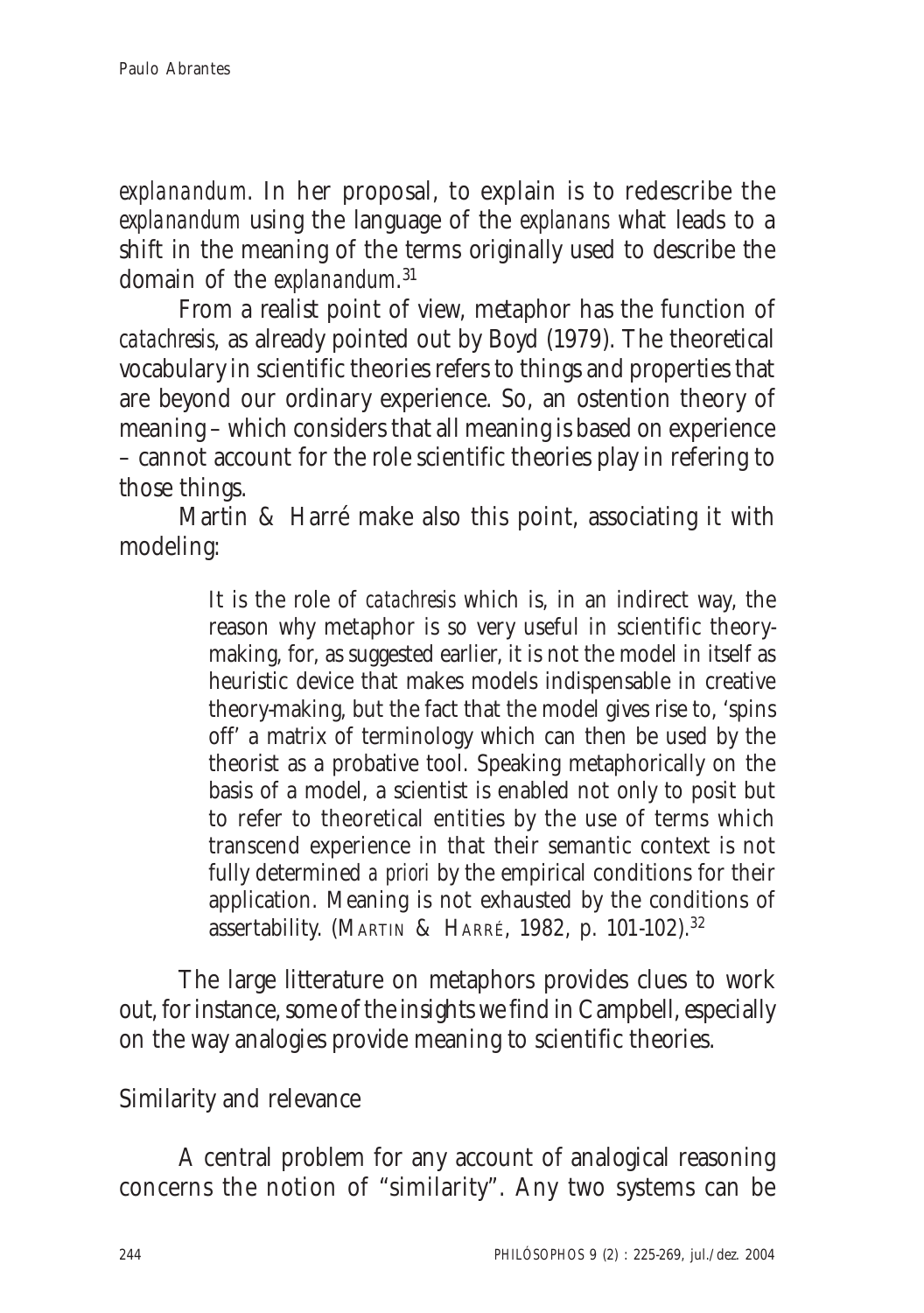perceived as "similar" in an indefinite number of respects and in various degrees.33 Granting, for the moment, that we have selected a source analog, we need to distinguish those respects (e.g. properties) that are relevant from those that aren't, in mapping it to the target. This is certainly a precondition for the plausible transfer of concepts from this particular source representation to the target.

Hesse was aware of the need for criteria in deciding what the relevant respects are in mapping the source to the target. I will, for the sake of argument, grant Hesse's (problematic) requirement that the positive analogy should be established solely on the basis of observation. Given the positive analogy, Hesse proposes, furthermore, that those properties in the source which are causally related to the properties that comprise the (already recognized) positive analogy, should also be taken as relevant in making analogical inferences to the target. These "essential properties" should not be dismissed (that is, they should not be included in the negative analogy), since this would amount to the rejection of the source as a model for the target.<sup>34</sup>

Hesse's emphasis on causal relations has a pragmatic and an ontological justification. If the basic aim of science is to set up (causal) explanations for the target phenomena, then the criteria that constrain the selection, the mapping and analogical inferences to the target should give a prominent role to causal relations in the source domain.<sup>35</sup>

Relevance criteria for similarity assessments are, therefore, always relative to a context, that is, to ontological and pragmatic commitments of the scientific community in a particular historical period. This point is recognized, in different ways, by many philosophers.

Kuhn (1977, p. 297-298), for instance, claims that "models [...] are what provide the group with preferred analogies or, when deeply held, with an ontology". Here, the term "model" is used to single out a broad world view. Normal science is described, in Kuhn's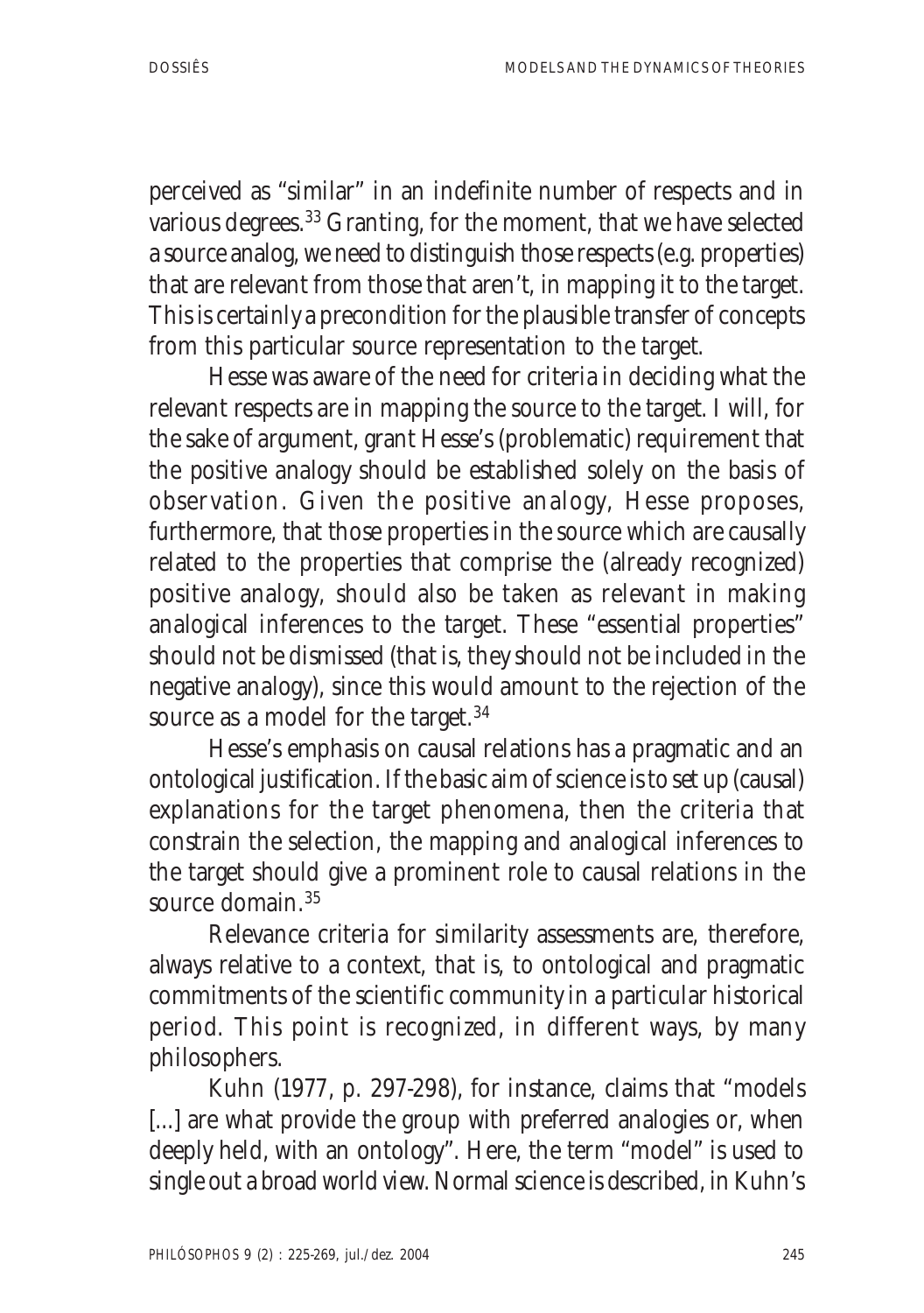work, as problem solving based on similarity with a set of "exemplars".36

Popperian philosophers conceded also a central role to ontological commitments in their reconstruction of scientific practice. Lakatos, particularly, was much more interested in theoretical dynamics than logical empiricists. The development of a scientific research program involves the construction of better (that is, less idealized) models of the phenomena on the guidance of the "positive heuristics" which, in Nickles' words, "amounts to a kind of *transducer* for converting metaphysical ideas into a progressive series of scientific theories" (NICKLES, 1987b, p. 118).37

However, Kuhn and Lakatos are somewhat vague on how ontological commitments shape heuristics and, consequently, theoretical dynamics. McLaughlin explicitly makes the same point:

> For each person, [a Scientific World View] consists of a vast set of beliefs about the world, many of them unconscious, un-articulated or implicit in more overt ones, which serve to define what seems to him/her 'natural' as well as 'odd' in his/her experience, and thence to pick out or highlight striking or significant features of problem situations, as well as of possible models therefor. (MCLAUGHLIN, 1982, p. 94)

In a note to this passage, McLaughlin highlights the "affinities" between his notion of "scientific world view", Kuhn's paradigms, Lakatos' research programs and Holton's themata. McLaughlin could also have included in this list Harre's "theoryfamilies" (Harré, 1986). Actually, since his 1970 book, Harré has been arguing for the role ontological commitments play in scientific modeling:

> Plausibility for a model is determined partly by the slowly changing general assumptions of the scientific community as to what the world is really like, partly by the way the model fits in to the particular circumstances for which it was created. (HARRÉ, 1970, p. 50)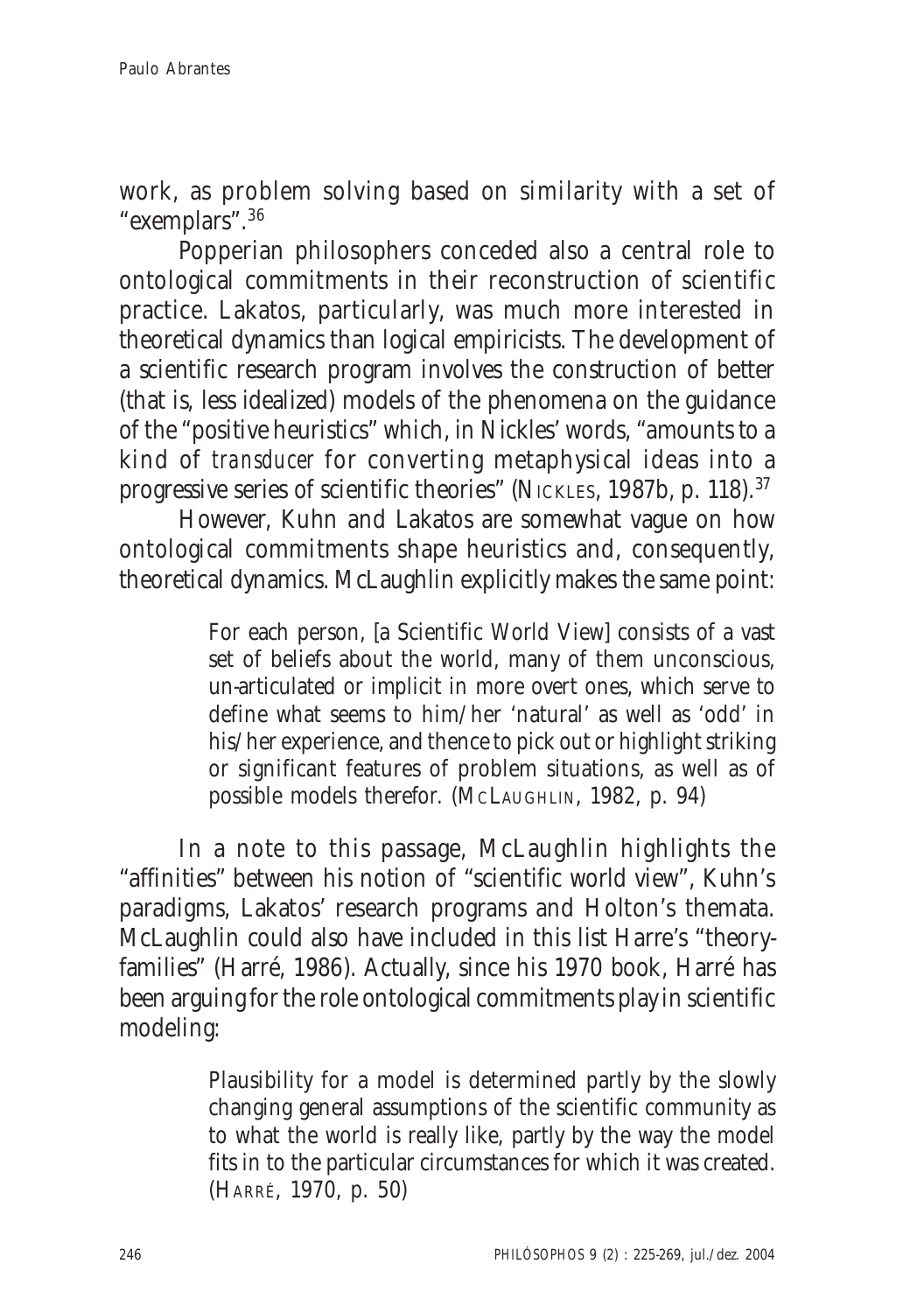## The plausibility of analogical inferences

This problem is a central one in Hesse's approach to modeling. She acknowledges, however, that this might be as hard a problem to solve as that of the justification of induction. Its solution is required, though, for replying to the critique that analogical reasoning is unreliable. Braithwaite, for instance, typically says:

> Analogy can provide no more than suggestions of how the theory might be extended; and the history of science tells us that while some analogical suggestions have led to valuable extensions of the theory, others have led to dead ends. (BRAITHWAITE, 1962, p. 230)

It is not enough to reply that analogical arguments – like inductive arguments and other kinds of plausible arguments – cannot support logically necessary conclusions and, therefore, that these conclusions should be vindicated *a posteriori* (HESSE, 1966, p. 14). Some account has to be provided of the *a priori* plausibility of analogical inferences. I'll suggest below that this problem should be reformulated in other terms.

#### ANALOGICAL REASONING AND SCIENTIFIC MODELING

Cognitive science (CS) research on analogical reasoning helps to make explicit and to articulate many insights from philosophers of science concerning the role played by models in the sciences. Henceforth I will embrace an explicit naturalistic and cognitivist approach, which is noticeable in some of my former comments.38

I will address in this final part just a few of the insights discussed above, to give a flavor of the contributions a cognitivist approach can give to the understanding of modeling in actual scientific reasoning.

I have just mentioned that Hesse devoted many efforts to tackling the problem of the validity of analogical arguments that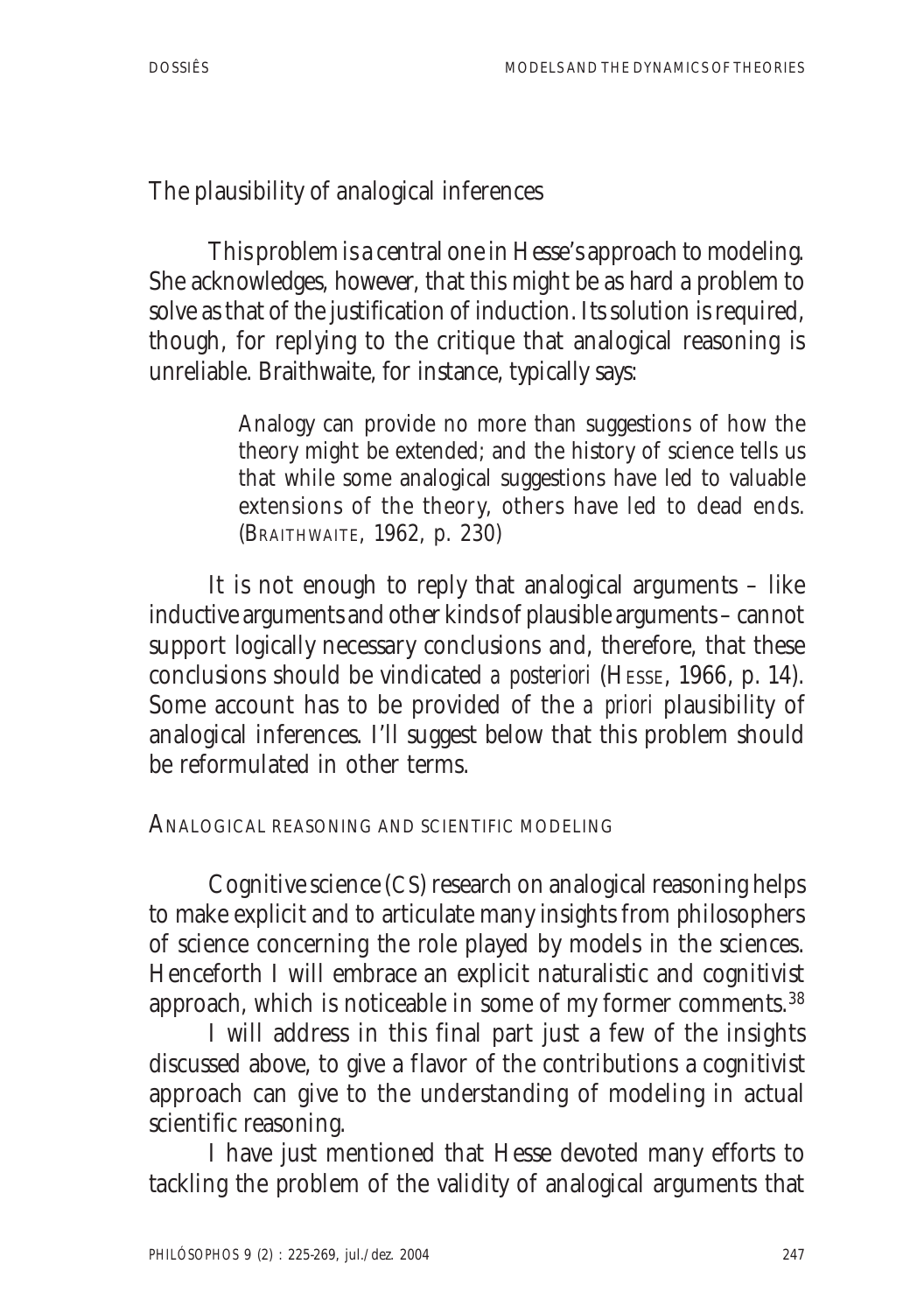supposedly underlie scientific modeling. The foregoing discussion suggests, however, that the reasoning process involved here can't be explicated in terms of a simple kind of inference.<sup>39</sup>

In fact, recent work in CS analyzes analogical reasoning into various elementary sub-processes: the selection of a source, its representation, the mapping of the source and the target representations and, finally, the extension or transfer of the source's representation to the target domain.

A main divergence between different computational simulations of analogical reasoning concerns whether the construction of representations for the source and the target domains might be regarded as an integral part of this kind of reasoning or not. For instance, Hofstadter (1995) criticizes a simulation proposed by Gentner (1989) and shows, convincingly, that the construction of representations cannot be separated from the mapping in analogical reasoning. The hard problem for a theory of analogy is to give an account of the construction of representations and the mapping as intertwined processes.40

Artificial Intelligence (AI) implementations have shown that the processing of information is sensitive to the way it is encoded.<sup>41</sup> We can expect, therefore, that the transfer of information from the source to the target be affected by the way the source and the target are represented. The mapping is also, obviously, dependent on these representations. CS brought to the investigation of reasoning processes in general, and to analogical reasoning in particular, this fundamental result: the various sub-processes of analogical reasoning should not be regarded as autonomous, but as interacting in complex ways.42

The claim that analogical reasoning involves a complex reasoning process has also been made in philosophical discussions. Leatherdale, for instance, distinguishes an analogical argument from what he calls an "analogical act":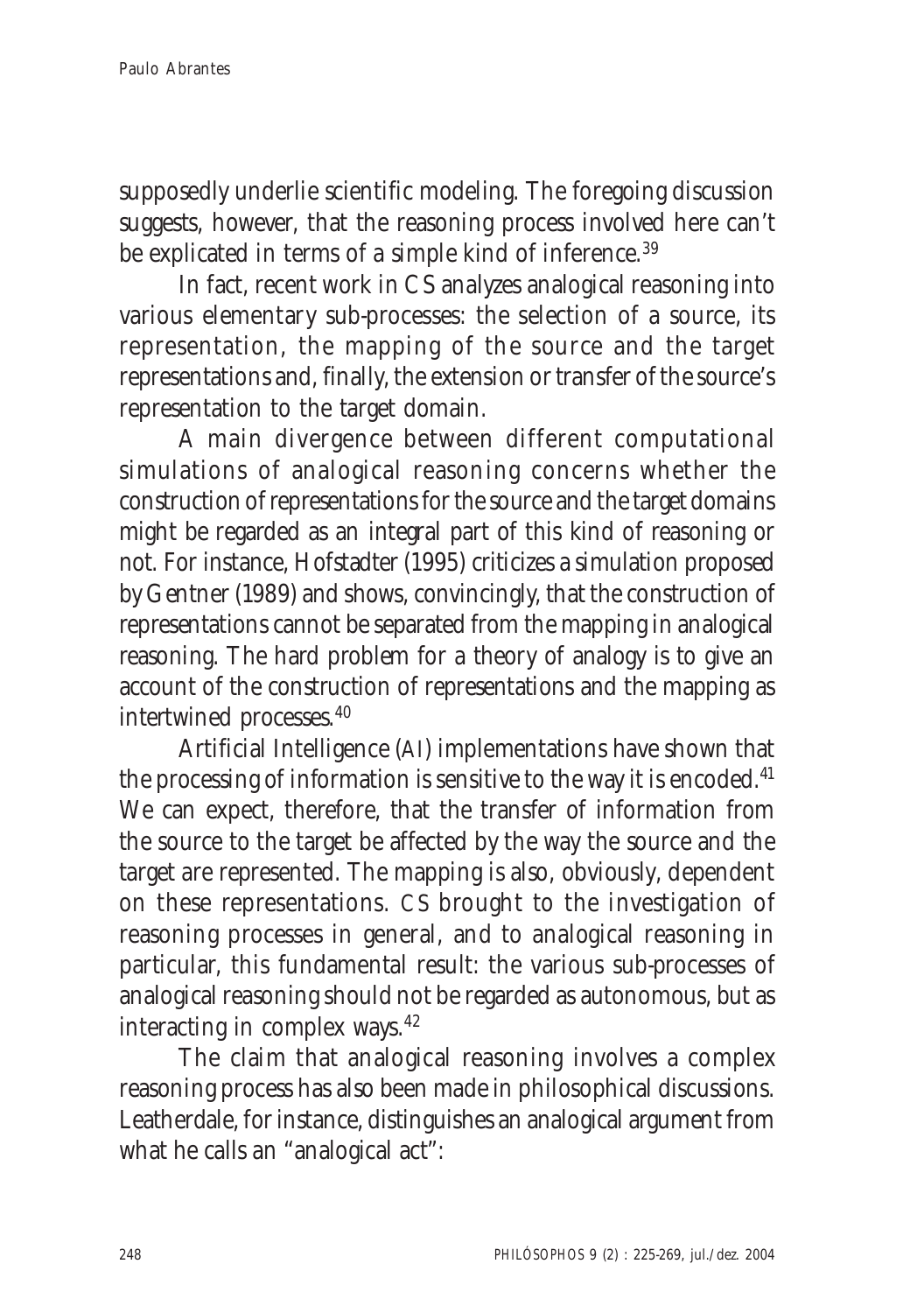[...] it cannot be stressed enough that an analogical act is not in any sense an argument, even though it may well provide a basis for one. Even where it does provide the basis of an argument, it cannot be a purely formal argument on the lines of the logical paradigm of an argument from analogy [...] (LEATHERDALE, 1974, p. 14-15)

Analogy-making is likened to an act of recognition, or perception, involving "revisualization" or "re-representation".43 In AI, Hofstadter (1995) champions this analogy- as- perception approach.

Ontological commitments in analogical reasoning

I highlighted previously one of the insights of many philosophers of science that addressed scientific modeling: ontological commitments are involved not only in selecting a particular source analogue for modeling purposes, but also in determining the properties that should be taken into account when the source and the target are likened. I showed also how Hesse faces the problem of relevance in her account of analogical modeling.

A distinctive way to handle this issue is by adopting a topdown approach to similarity. Instead of taking 'similarity' as a primitive notion, as in a bottom-up approach, we should consider 'similarity' as a derivative notion and make explicit the basis of similarity judgments. In a top-down approach, ontological commitments indicate the relevant respects in which the source and the target domains should be compared.

Work in AI on knowledge representation can help to make these ideas more precise and workable. It is worth considering an example of this kind of approach in Aranson et al. (1995).<sup>44</sup>

If we represent a particular ontology (or world-view) by a typehierarchy, then to select a source model amounts to making a (rough)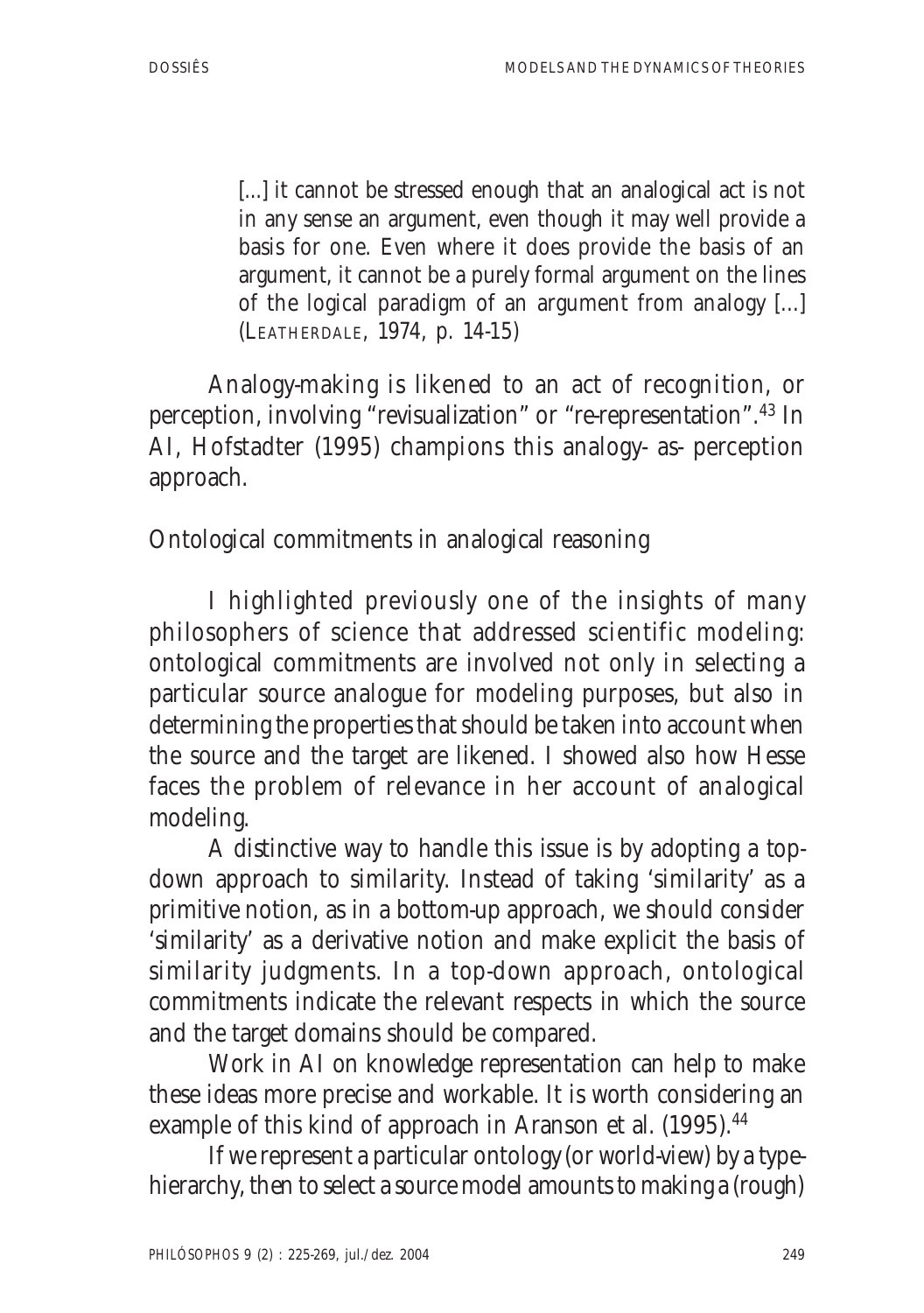hypothesis about what type of system the target is an instance of. The source and the target are supposed to share a certain number of properties, relations etc. corresponding to given types (of systems) at different levels in this hierarchy. The decision to map only certain respects of the source and the target systems, and to dismiss others, follows from this localization of both systems in a type-hierarchy.45

Analogical reasoning can be understood, from this point of view, as a process of representing the model and the modeled systems as instances of the same or of similar types of system. As a result of this re-representation, the differences between the source and the target (Hesse's negative analogy) are considered as non-essential or accidental.

This process often involves the construction of more abstract concepts through an interplay of constraints imposed by the source and the target domains (or, better, their original representations) as well as by the accepted ontology.

For instance, modeling sound phenomena on a description of water waves, involves a procedure for creating a new and more abstract concept of 'wave' that can be instantiated in both domains of phenomena. We have to tell those features of both domains of phenomena that have to be ignored from those that are relevant. If we try to extend the analogy to include light phenomena, the similarities between these realms of phenomena have to be figured out by constructing an even more abstract concept of wave. This abstraction led, historically, to sever the original concept of wave from its connections with the notion of a material medium. The failure to make this step prompted, initially, analogical inferences to the existence of an electromagnetic ether (see DARDEN, 1982, p. 149).46

It can, therefore, be helpful to understand analogical reasoning underlying modeling as higher-order categorization.<sup>47</sup> One much discussed problem about categorization is whether it is based on the (pre-conceptual) perception of similarities between different objects or, rather, these similarities are perceived as a result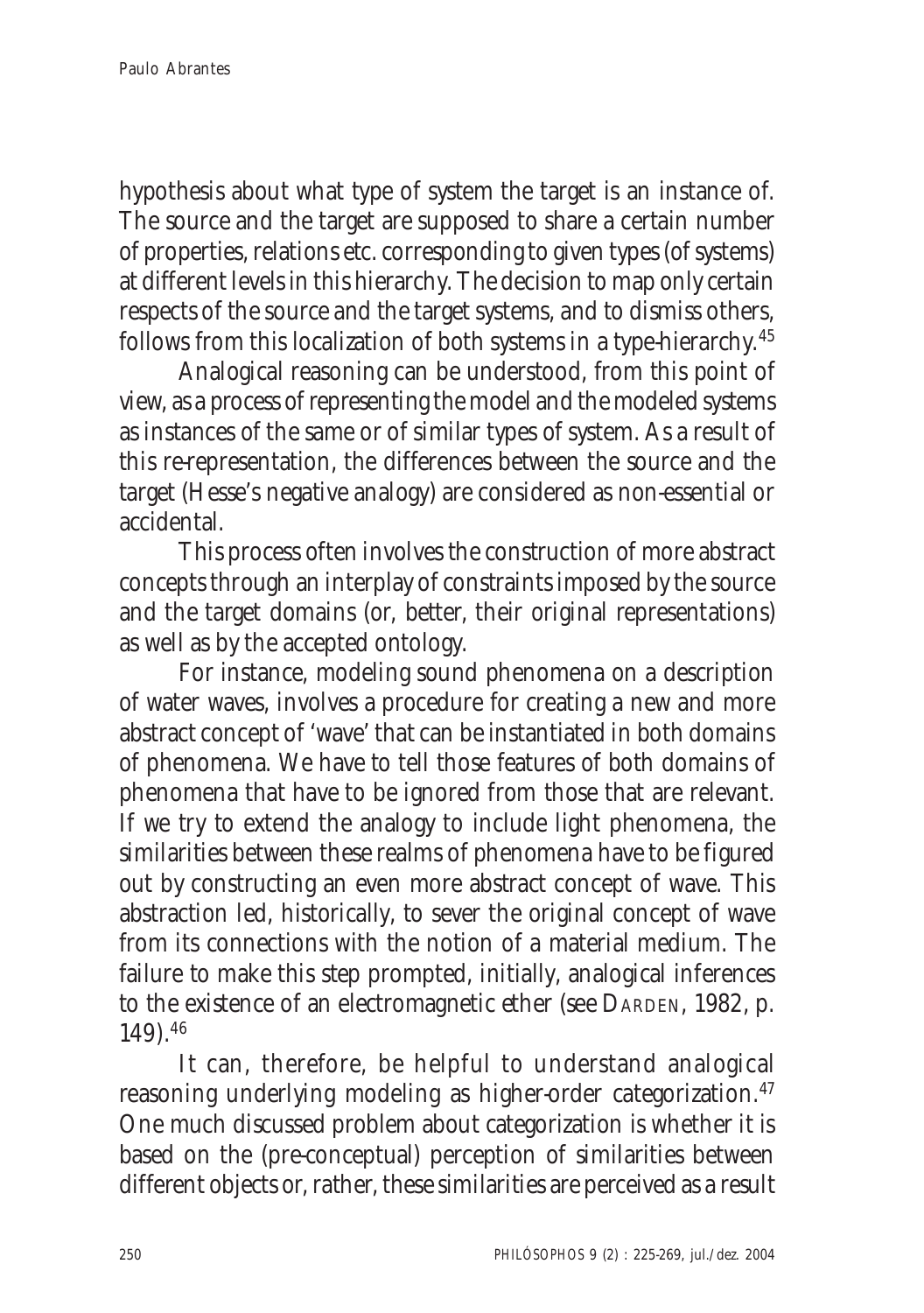of the instantiation of concepts. Categorization actually seems to involve both top-down (that is conceptual) as well as bottom-up (that is perceptual) contraints. Analogical reasoning is, likewise, constrained by the accepted ontology (with its associated conceptual schemes) and by phenomena in both domains.

Similarities between the source and the target are, therefore, not discovered as objective relationships but are, rather, constructed through a complex reasoning process, where the source and the target descriptions interact in many ways.48 One of the consequences of this interaction is a change in the meaning of (familiar) predicates (or terms).49 Similarity assessments are not, therefore, the starting point but, rather, the upshot of a process that can be better described as "analogy-making" (HOFSTADTER, 1995).

#### **CONCLUSION**

The main trend in the philosophy of science in the last century disregarded heuristics as worth investigating. "Heuristics" (as a topic in methodology) has been associated with an essential irrationality attributed to discovery processes and contrasted with "logics".50 This trend found a firm ground in a reconstructivist approach to modeling in science (resulting, itself, in a particular "model of science", as Hesse suggested). Despite the many respects in which Hesse's and Campbell's accounts of the dynamics of scientific theories depart from that proposed by logical empiricists, they still accepted this dichotomy and struggled to show that models (or analogies) play not only a heuristic but also a logical role in theorizing.<sup>51</sup>

Heuristics became a central concern to those working in AI.52 The current interest in analogical reasoning in this field corresponds, however, to a shift from universally applicable, formal and contextindependent reasoning strategies, to a knowledge-driven approach, tied to specific bodies of knowledge, influenced by the context – the representations, the world view and the goals of the agent.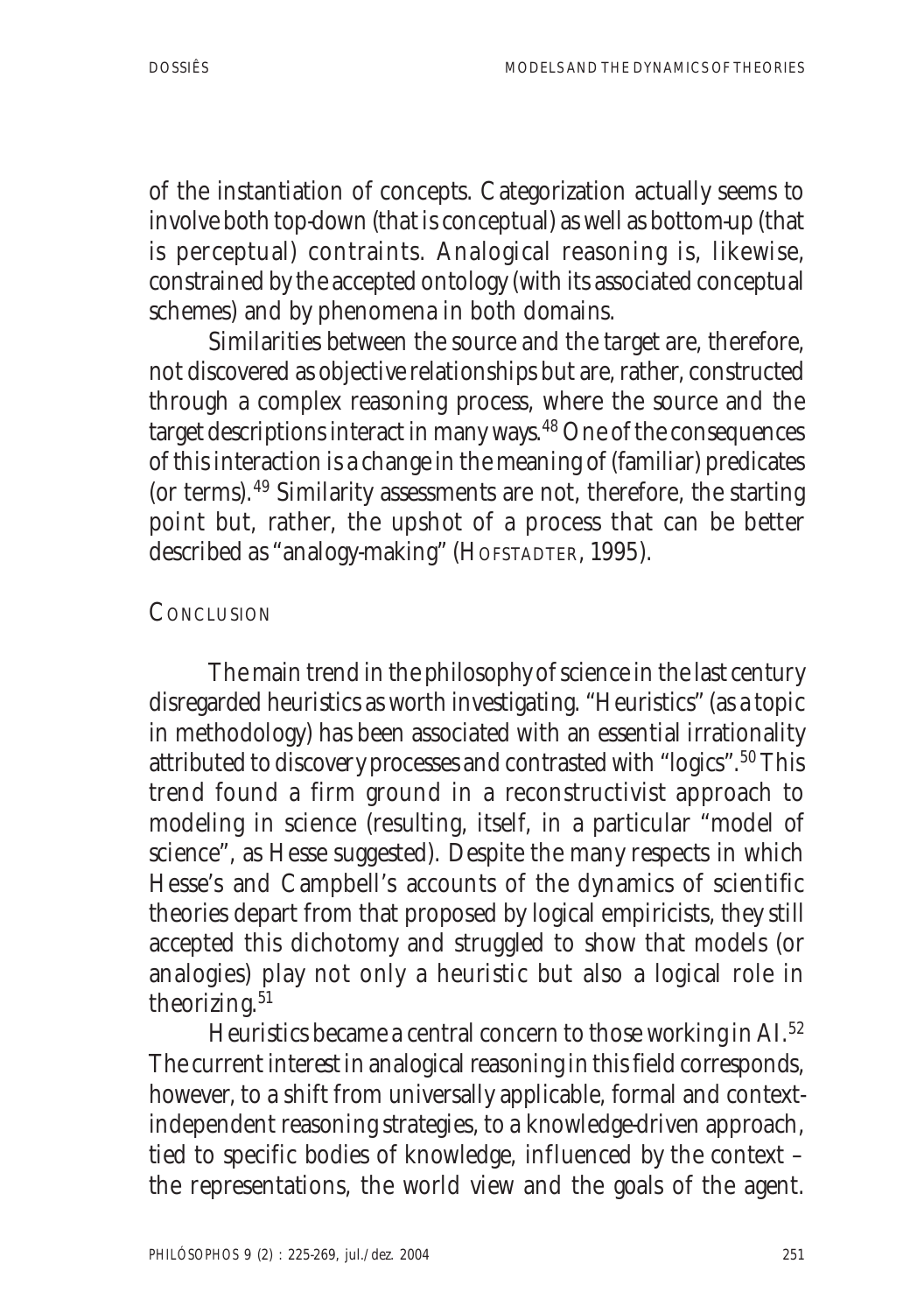# Philosophy of science should take advantage of this trend and approach modeling as one of the most important heuristics in scientific activity.<sup>53</sup>

OS MODELOS <sup>E</sup> AS DINÂMICAS DAS TEORIAS

**Resumo**: O artigo traça um panorama histórico das várias correntes em filosofia da ciência que lidaram com modelos e sua relação com os tópicos da heurística e da dinâmica teórica. Em primeiro lugar, apresenta-se a proposta de N. Campbell de ver analogias como componentes de teorias científicas. Examina-se, em seguida, a noção de "modelo" na reconstrução da estrutura das teorias científicas propostas pelos empiristas lógicos. Esse panorama completa-se com as tentativas de M. Hesse de desenvolver as idéias preliminares de Campbell em termos de uma inferência analógica. A parte final do artigo aponta para desenvolvimentos contemporâneos sobre esses tópicos que adotam uma perspectiva cognitivista. Indica-se como as ciências cognitivas poderiam ajudar a materializar algumas das intuições que os filósofos da ciência tiveram a respeito do papel que modelos e analogias desempenham na teorização científica real.

Palavras-chave: Modelos, raciocínio analógico, metáforas em ciência, estrutura das teorias científicas, dinâmica teórica, heurística, descoberta científica.

## **Notas**

- 1. The term "model" is ambiguous and is used, by scientists and philosopheres alike, with a plurarity of meanings. These meanings correspond to a plurality of roles models are supposed to play in scientific practice. It is not my aim, in this paper, to give an exhaustive account of these roles but, rather, to focus on one of them. Nonetheless, my discussion, in what follows, will have to deal with different kinds of models, and I hope the context will make clear what their differences are.
- 2. The notion of "hypothesis" corresponds roughly to a "calculus", and the notion of "dictionary" corresponds to a set of "correspondence rules" or "meaning postulates". Carnap, himself, in his later works, acknowledges Campbell's contribution (CARNAP, 1966, p. 233). He doesn't mention, however, Campbell's notion of "analogy".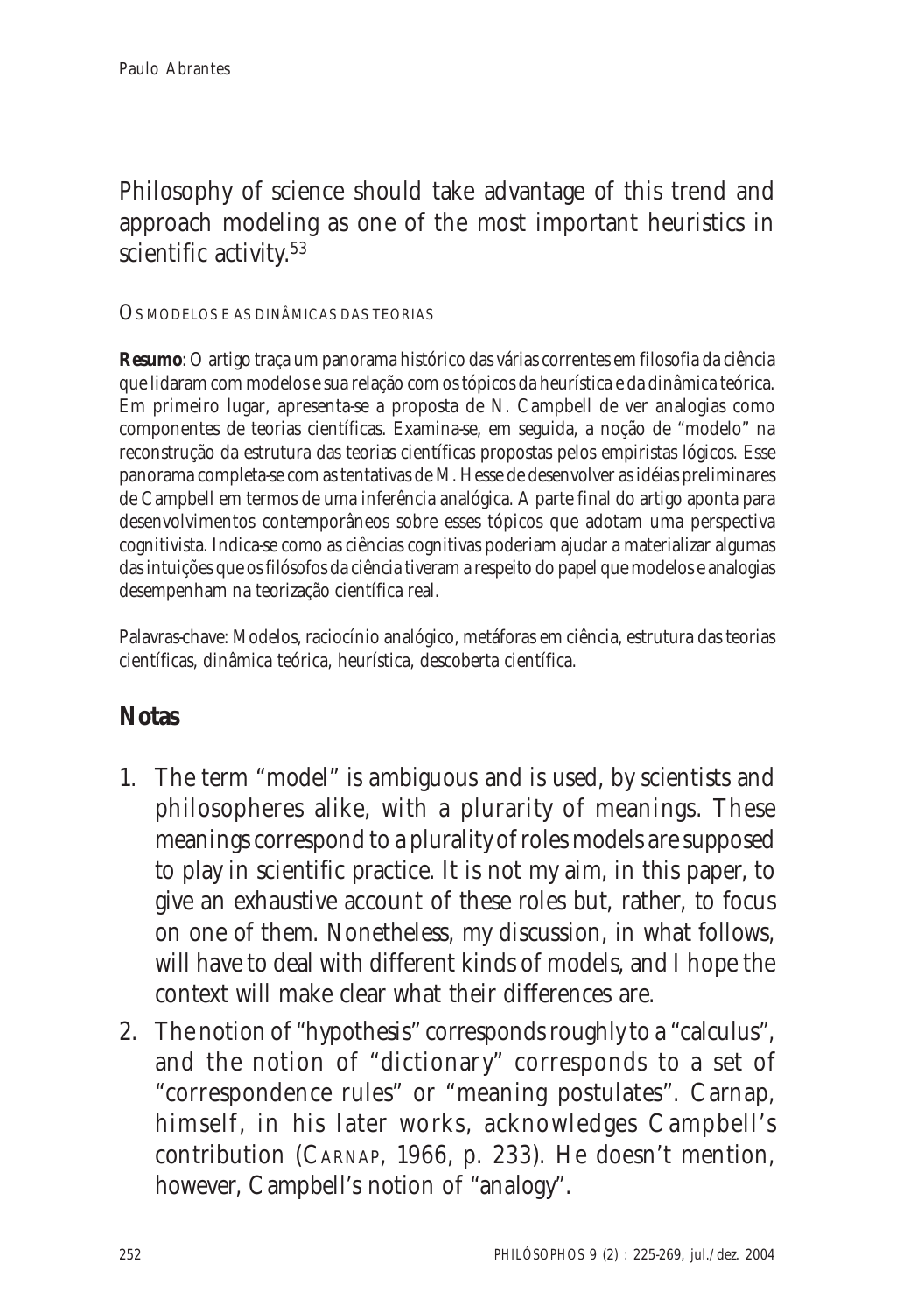- 3. The appraisal of the "value" of a theory can, however, vary from individual to individual: "[...] an analogy is a function of the contemplating mind; when we say that one set of propositions is analogous to another we are saying something about its effect on our minds; whether or not it produces that effect on the minds of others, it will still have that effect on our own" (CAMPBELL, 1920, p. 144). This claim is made in the context of his discussion of the role simplicity plays in choosing an analogy in the case of "mathematical theories". Hence, there is a personal and arbitrary feature in analogies and in our appraisal of their value. Hempel (1965) criticizes this subjective aspect of Campbell's analogy.
- 4. In Carnap's 1942 book we can also read: "For the application [of calculi or postulate sets] in science it is necessary to leave the purely formal field and construct a bridge between the postulate set and the realm of objects. This is usually called constructing models for the postulate set or laying down correlative definitions for it ('Zuordnungsdefinitionen', Reichenbach)" (CARNAP, 1942, p. 204).
- 5. We can read in another passage from these lectures: "It must not be forgotten that, both in the history of science and in the psychological history of a creative scientist, a theory has often first appeared as a kind of visualization, a vision that comes as an inspiration to a scientist long before he has discovered correspondence rules that may help in confirming his theory" (CARNAP, 1966, p. 245).
- 6. Surprisingly, when discussing the development of Maxwell's theory, Carnap acknowledges that "the great strength of the new model was revealed in its power to predict, to formulate empirical laws that had not been previously known" (CARNAP, 1966, p. 242). However, since Carnap does not specify clearly what counts as a "theoretical model" in this context, I guess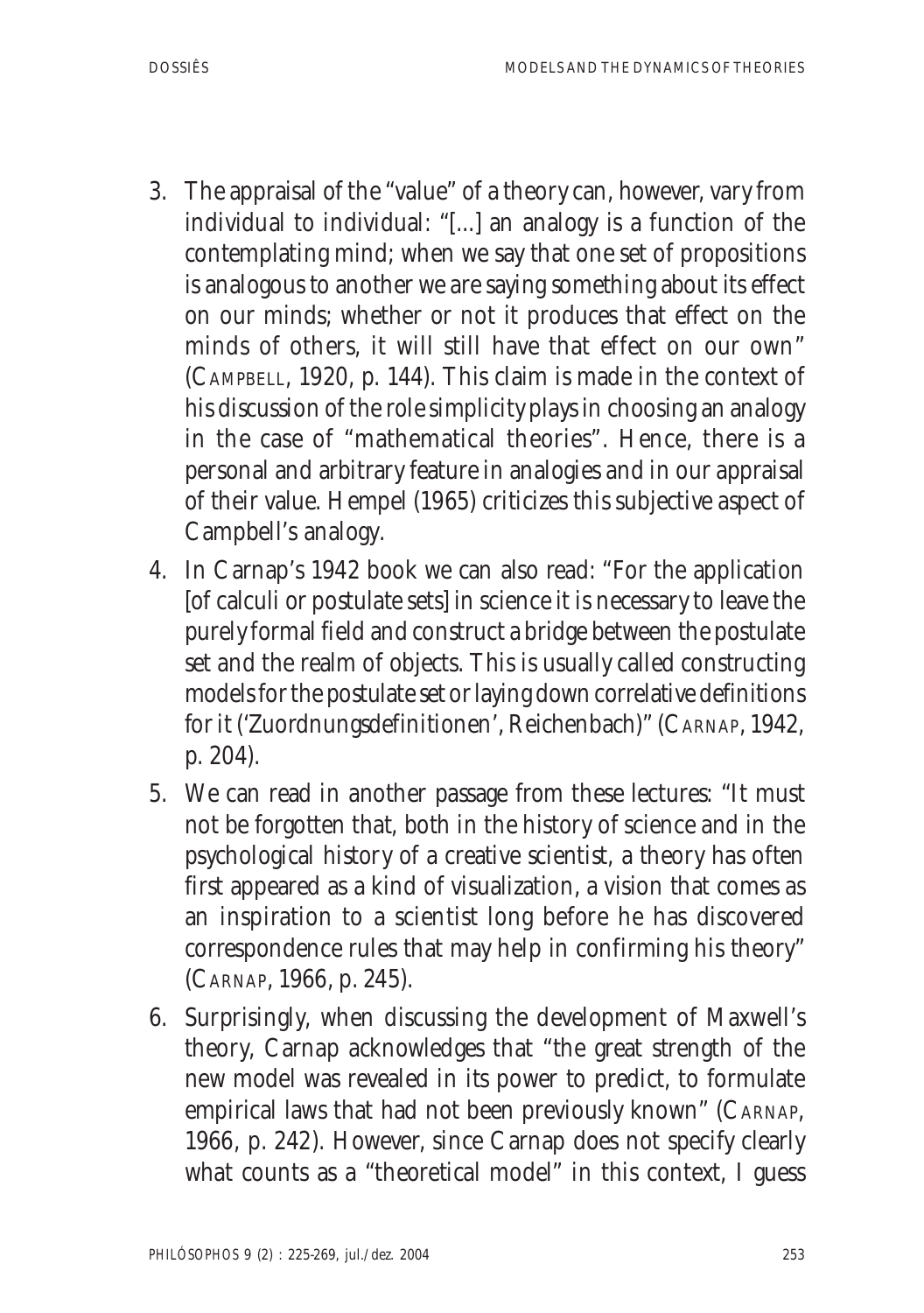that, in this particular example, he is simply identifying "model" and 'theory'.

- 7. We find in empiricist philosophers an ambiguity concerning the nature of models. Sometimes they are presented as a set of entities (non-linguistic things or a structure, by adopting a settheoretic approach). Formally, given two relational systems S and S', defined as ordered tuples of sets of objects, properties and relations, S is said to be "a model for S" if there is a homomorphic mapping from the objects of S to the objects of S' (that is, a mapping that preserves the relations that hold in S). Other times, models are taken to be linguistic objects (a set of propositions). An example of this ambiguity we find in Nagel: "Let P be a set of postulates; let  $P^*$  be a set of statements obtained by substituting for each predicate variable in P some predicate that is significant for a given class of elements K; and finally, let P\* consist only of true statements about the elements in K. By a model for P we understand the statements P\*, or alternately the system of elements K characterized by the properties and relations that are designated by the predicates of P\*" (NAGEL, 1961, p. 96, note). See also the distinction in Apostel (1961) between "semantic" and "syntactic" models. Achinstein (1968) and Mellor (1968) make the same point in distinguishing linguistic and set-theoretic notions of "model" in mathematical logic. Let us call these two concepts of "model" the S-view and the L-view. In the L-view, a model is any set of propositions (true of some set of objects) having the same formal structurethe same calculus- as the modeled theory. "Model" and "theory" are just different interpretations of the same calculus. Braithwaite (1955) adopts clearly the L-view of "model". Cf. Giere (1999).
- 8. Suppe says that the predicate "mathematical" used here is, probably, misleading. The expression "mathematical models" stands here simply for semantic models, as in model theory (adopted by Carnap), its scope not being restricted in any way to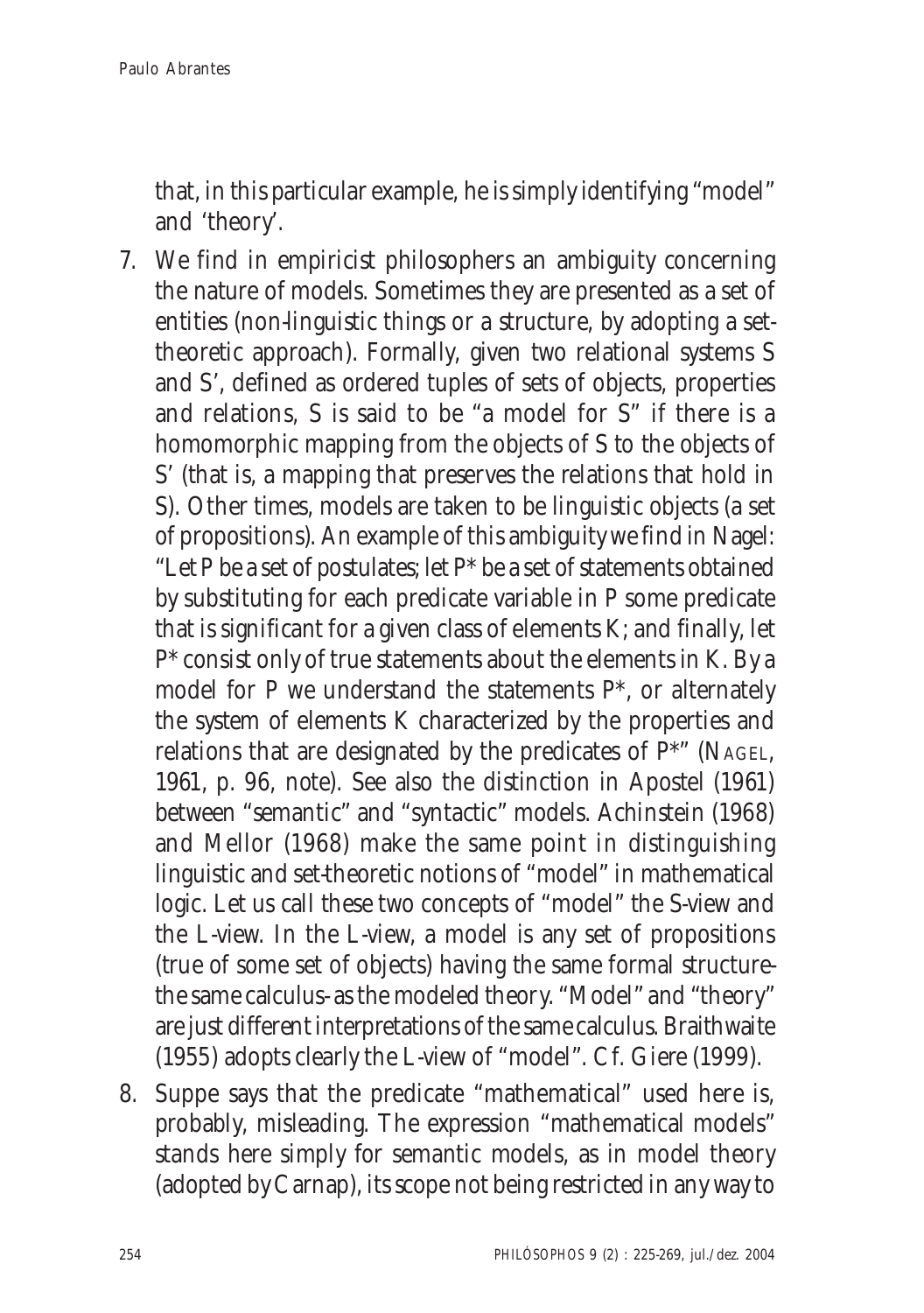mathematics (SUPPE, 1977, p. 97, note 200). The relevant distinction for Suppe, as I will show in what follows, is between "mathematical" and "iconic" models.

- 9. Suppe claims that "the prohibition on supplying [theoretical vocabulary] terms with an independent semantic interpretation is limited to observational interpretation and does not prohibit supplying them with nonobservational meaning. Moreover, Carnap and Hempel do make it clear various places that independent nonobservational semantic interpretations are permissible" (SUPPE, 1977, p. 90).
- 10. Suppe (1977, p. 90, note 191; p. 101, note 211).
- 11. See note 8.
- 12. Harré uses the same terminology: "An iconic model stands in for the real mechanism of nature, of which we happen to be ignorant" (HARRÉ, 1970, p. 52).
- 13. See Suppe (1977, p. 99, note 208). Cf. Hesse's requirements for strongly predictive theories (see note 22, below).
- 14. Suppe has been one of the proponents (with many others) of what has been called a 'semantic' conception of the structure of scientific theories, presented as an alternative to the 'syntactical' conception (also named the 'standard' or 'received' view of theories-RV). This loose terminology to refer to very different philosophical reconstructions of scientific theories brings a lot of confusion to the debate, though. I won't go into further terminological clarifications, which would depart from my chief concern here. I just mention that in the semantic conception, the notion of 'model' becomes the central one and a theory is not anymore identified with a set of sentences, as in RV. A theory is regarded by the semantic view as a set of models. The semantic view was developed, through many versions, during the 60's and is still an active philosophical program. For a historical overview of these attempts, see Diez & Lorenzano (2002). I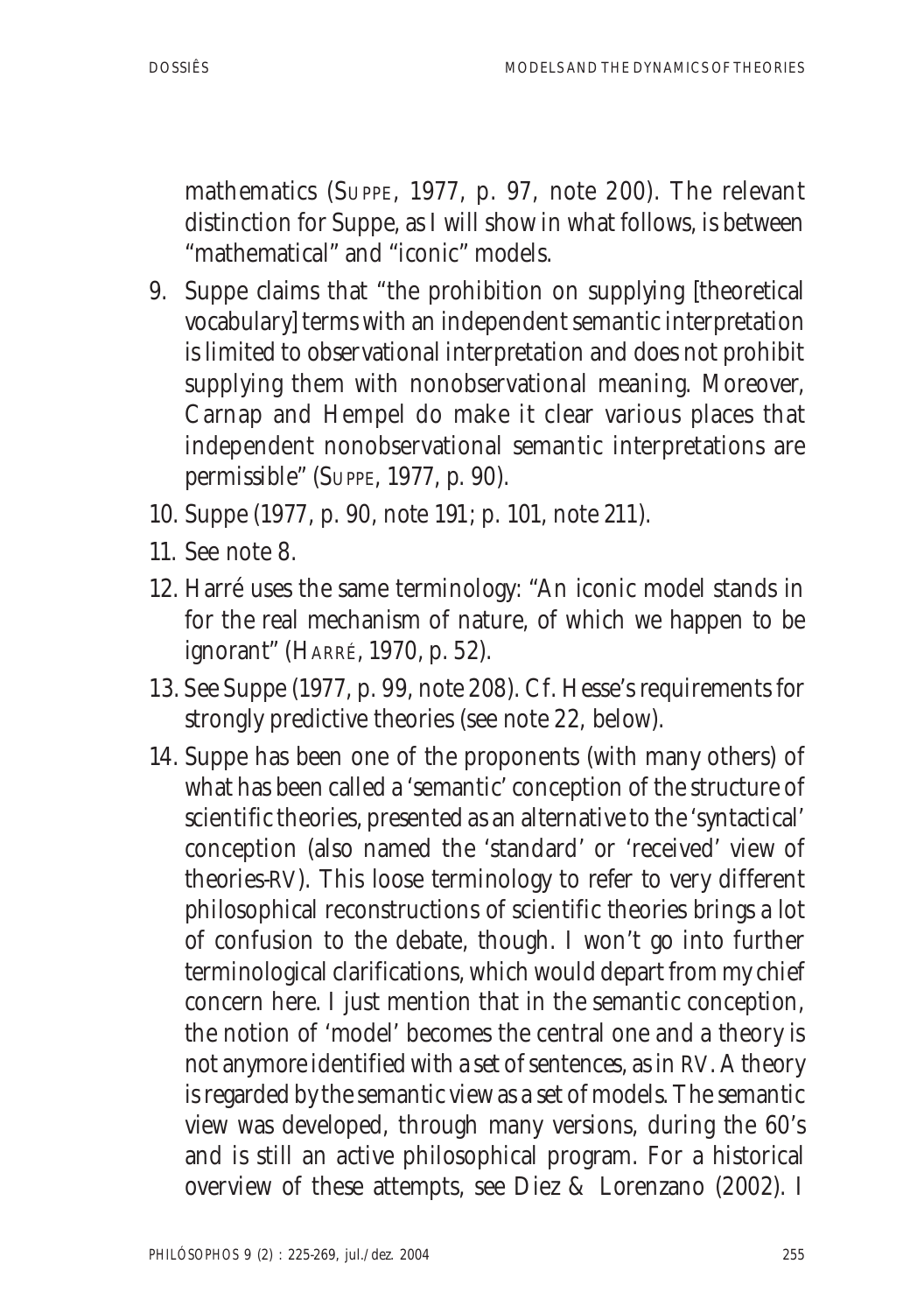discuss the semantic view in the context of Kuhn's work in Abrantes (1998b, p. 86). In her 2000 paper, Hesse compares three accounts of theories: the syntactical (or hypotheticodeductive) account, the semantic and the analogical. She argues for the latter one, as I will show below. See also note 18, below.

- 15. He mentions, in this context, Maxwell's famous definition of "analogy" in "On Faraday's lines of force" (1855).
- 16. He is certainly referring here to Maxwell's 1861-2 paper. Cf. note 15. For historical case-studies on the role different kinds of models and analogies play in science and, especially, in the construction of Maxwell's electromagnetic theory, see Abrantes (1998a).
- 17. Hempel gives also the example of the kinetic theory of gases and its "analogy" with billiard balls.
- 18. We have here an example of the confusing terminology used to name different philosophical reconstructions of the structure of scientific theories, as I mentioned in note 14. The target of Achinstein's critique here is clearly the notion of a "semantic model", itself a component of later versions of RV (that is, what I have been calling the "syntactical view" of theories) and not what I named, in that note, the "semantic view".
- 19. More recently, Hughes (1997) proposed a triadic "denotationdemonstration-intepretation" account of models, where the internal dynamics of the models is captured by the "demonstration" part of the triad. To model is to represent a kind of system as being of another kind. Novel predictions are made about the system under investigation by exploring the internal dynamics of the model (which can be of different kinds: material, analogical, mathematical etc.).
- 20. The main thesis of this paper, however, is that not only "physically imaginable models" (like the forementioned mechanical models) can serve as pointers, but also purely mathematical models: "Theories of a purely mathematical kind may function in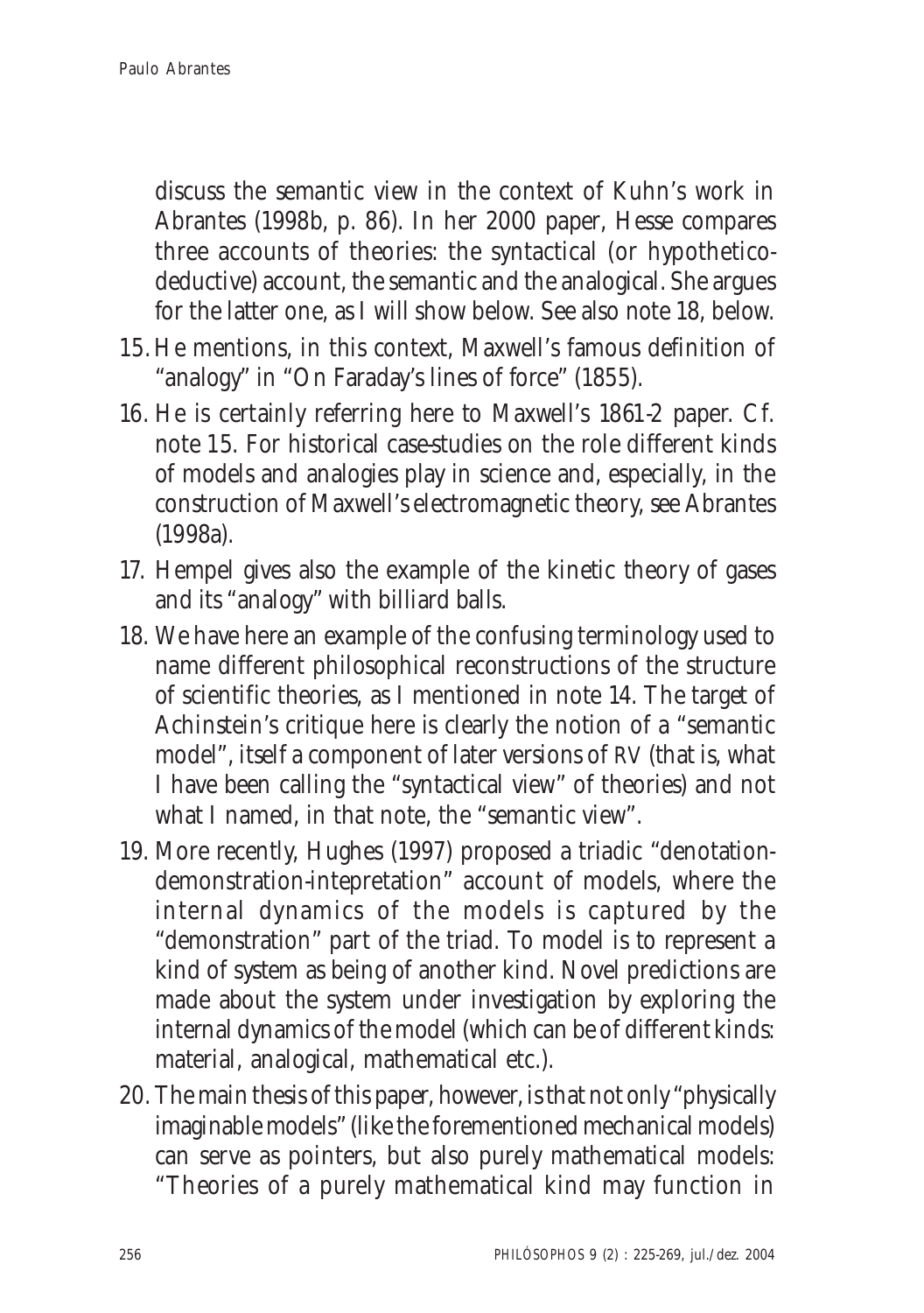essentially the same way as physically imaginable models" (HESSE, 1954, p. 200). She claims that in contemporary physics, mathematics is the main basis for heuristics and not, anymore, the former kind of models. Here Hesse is clearly not using "mathematical models" in the same sense as Suppe, above (see note 8). Redhead (1980) and Cushing (1982) argue, more recently, for this heuristic role played by mathematical models. In this respect, see also Steiner (1989), Hesse (1966, p. 20, 23). Hesse's later work will be, however, focused on physical models and not on mathematical models.

- 21. We should distinguish in this context two senses of "formal" (in qualifying analogies and models): Braithwaite's and Hempel's. We saw that Hempel claims that nomic isomorphisms can be heuristically useful in suggesting extensions of a theory. In her 1966, Hesse talks rather about the first, Braithwaitean sense of a common (formal) structure shared by a model and a theory. We find also characterizations of "material" or "substantial" analogies in Nagel (1961), Harre (1970, 1986) and Achinstein (1968), among others. Likewise, Harré claims that "[iconic] models are related to their subjects and to their sources by relations of similarity and difference in material properties. They are to be contrasted with formal or abstract models, which are based on isomorphisms of structure. Model theory in mathematics and the sentential models that are used in some branches of mathematical physics are such formal models. They have their uses too, but play little role in the organization of the intentional objects of middle level theory-families" (HARRÉ, 1988, p. 120).
- 22. The distinction between strongly and weakly predictive theories is basic to Hesse's account. A theory is weakly predictive when it is able to predict only new relationships between the same observational predicates used already in the formulation of accepted (empirical) laws. Hesse calls weakly predictive theories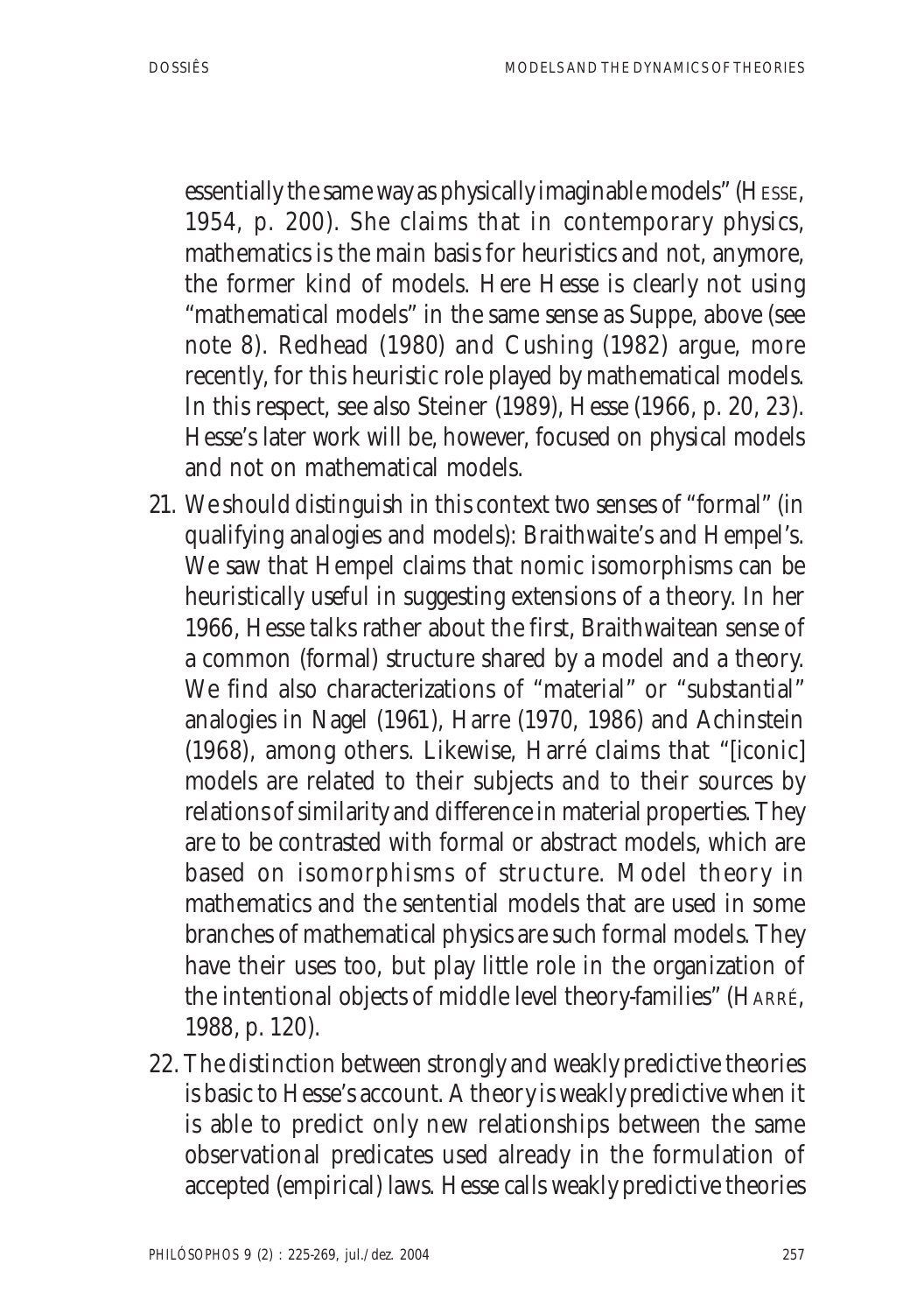"formal theories", referring to RV (1966, p. 38). A theory is strongly predictive when it can predict new relationships involving new observational predicates. This presupposes either changes in the axioms of the theory (changes in Campbell's "hypothesis") or in the correspondence rules (changes in Campbell's "dictionary"). Hesse claims that models based on material analogies are necessarily constitutive of strongly predictive theories. If a theory has no model, changes in the axioms of the theory, or in the correspondence rules, can only be made in an arbritrary way. We saw that Suppe distinguishes this argument for models from the issue of the testability of theories, used by Hesse as another argument for the "essential" role models play in science. Suppe claims that an independent semantic interpretation of the theoretical language can account for testability, but not for Hesse's "strong prediction" (see Suppe, 1977, p. 99-100, esp. note 208). Hesse argued for the idea of 'strong prediction' as early as in her 1954 paper (HESSE, 1954, p. 199). Cf. Braithwaite's distinctions between kinds of 'prediction' (1962, p. 228-229).

- 23. Hesse calls this a "horizontal condition" for analogical modeling.
- 24. The plausibility of analogical inferences should be, somehow, a function of the ratio of the positive and the negative analogies.
- 25. In a nutshell we have: Model  $1 =$  Model  $2 -$  (negative analogy).
- 26. More adequately, we should perhaps speak not of a single theory, but of a "research program" in the sense of Lakatos, or of "theoryfamilies" in the sense of Harre (1986), in which the neutral analogy provides the "positive heuristic" for constructing a series of models, more and more realistic (that is, less and less idealized).
- 27. See also Putnam (1962, p. 242-243); Spector (1965).
- 28. See Mellor (1988, p. 288) and Hesse (1980, p. 107-108).
- 29. I don't have here enough space to develop this large topic. I will just indicate how it is related to the issue of the (fuzzy) boundaries between the theoretical and observational languages.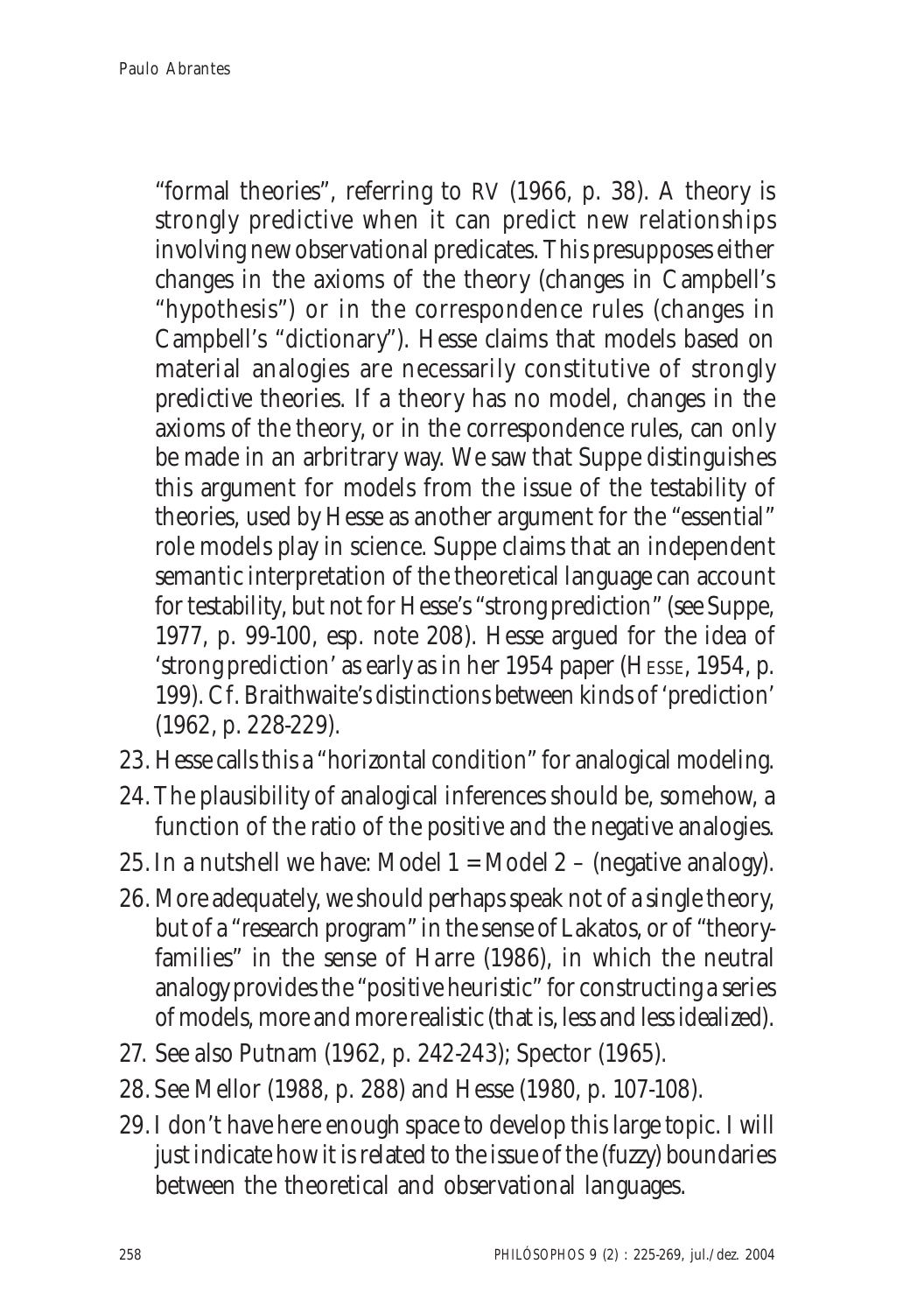- 30. In her more recent work, Hesse makes explicit the implications of this point: she acknowledges that the similarity basis of relations between object's properties be "either directly perceived" or a consequence of "conceptual resemblances of ideas or pictures derived from preconceived cultural forms" (HESSE, 1988, p. 324-325).
- 31. See note 40.
- 32. More recently, Harré keeps mentioning the relevance of Boyd's account of metaphorical language in science: "Metaphor is a trope through which new vocabulary is created. By means of it our conceptual grasp of a subject matter (referent) is enhanced by the use of a term with a well established context of use, and thus an existing deep grammar and set of associated commonplaces. A term used metaphorically is a term used in a new context to express a belief for which there is no existing vocabulary. In using a metaphor we are not comparing the subjects of the attribution of the term in the old and the new contexts, that is looking for similarities and differences between the old and the new extensions of the term. We are not acquainted with the referent of the term in the new context. But perhaps from theory we know some of the things we want to say about it. We are illuminating the new subject by virtue of the existing intension of the displaced term. In the new context that intension will be modified through the exigencies of the new conditions for its uses. In this way, through metaphor, new vocabulary can be created within the existing structure of language, so securing the intelligibility of the term in its new context of use. Only the displacement theory of metaphor [a term Harré borrows from Schon] could explain how the use of terms metaphorically could open up the epistemic access which Boyd (1979) has rightly seen to be their creative function" (HARRÉ, 1986, p. 77).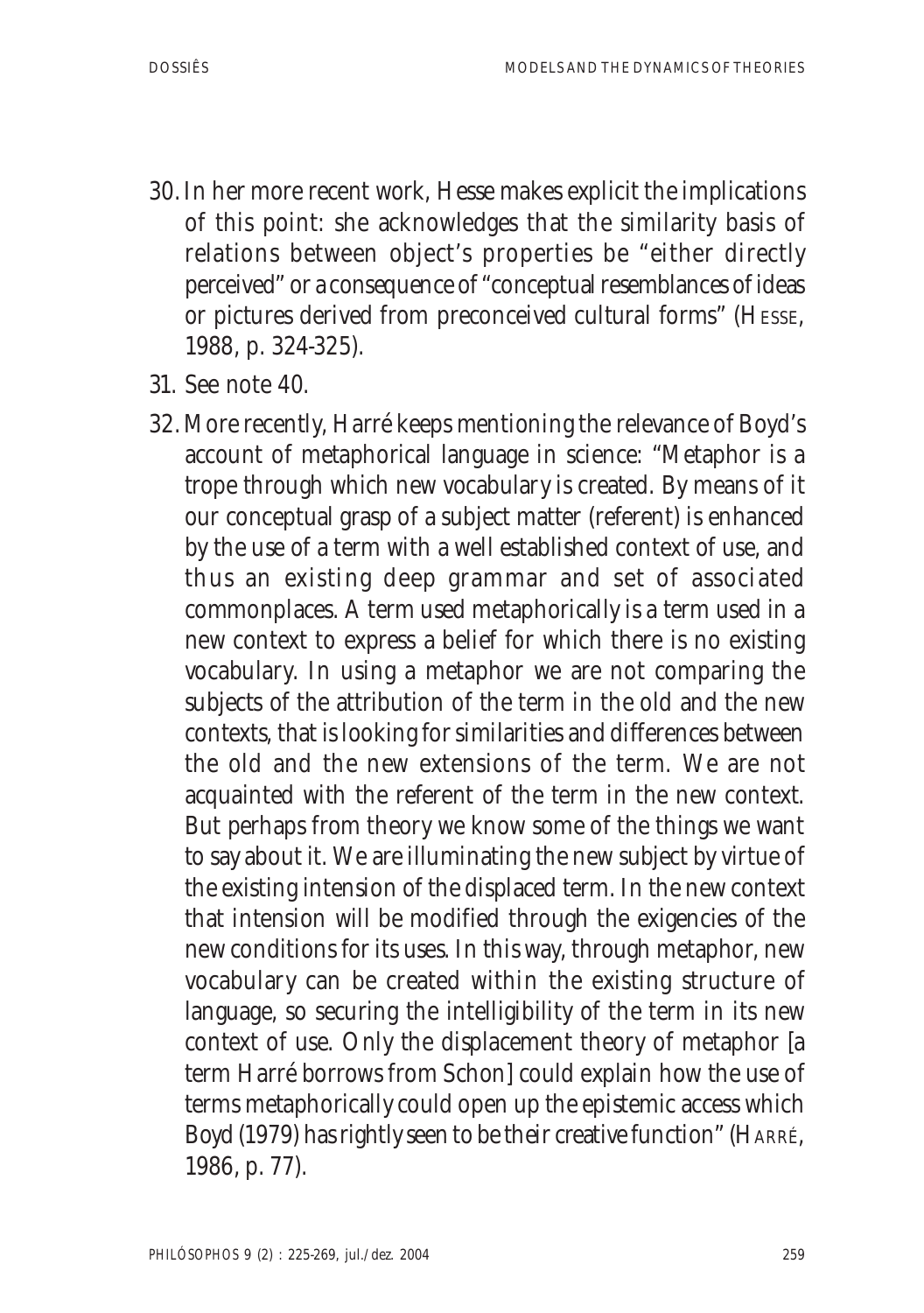- 33. See, for instance, Goodman (1976, p. 77), Black (1962), Quine (1994).
- 34. Hesse highlights that there are actually two possibilities here: a) "essential properties" are those engaged in causal relations (in the source theory) with properties in the positive analogy, and/ or; b) essential properties are those engaged in causal relations (in the source theory) with properties in the neutral analogy (HESSE, 1966, p. 79, 90).
- 35. This second, "vertical", requirement can be understood as a claim that relations (and not only isolated properties) are central for analogical reasoning. Cf. Gentner (1989) and the privilege she also gives to relations in her simulation of analogical reasoning. I discuss Gentner's and other simulations in Abrantes (1999).
- 36. For an in depth discussion of the role Kuhn assigns to exemplars in "normal science", see Abrantes (1998b).
- 37. Lakatos (1978, p. 51) describes the positive heuristics as a "metaphysical' principle". It is remarkable that the popperian tradition, in contrast with logical empiricism, also helped to reintroduce, in the agenda of the philosophy of science, the topic of theoretical dynamics (through Popper's focus on the "growth of knowledge").
- 38. This approach is salient, for instance, in some of my references to "understanding", "visualization" and "reasoning" in the role played by models in scientific activity.
- 39. I have developped more fully this approach in other papers (ABRANTES, 1999, 2003), where I compare several computational simulations of analogical reasoning and used this to account for analogical modeling in the sciences.
- 40. We can, retrospectively, see Hesse's early attempt of accounting for scientific explanation in terms of 'metaphorical redescription' (HESSE, 1966) as compatible with this more general account of analogy-making. See above my discussion of the role metaphors play in science.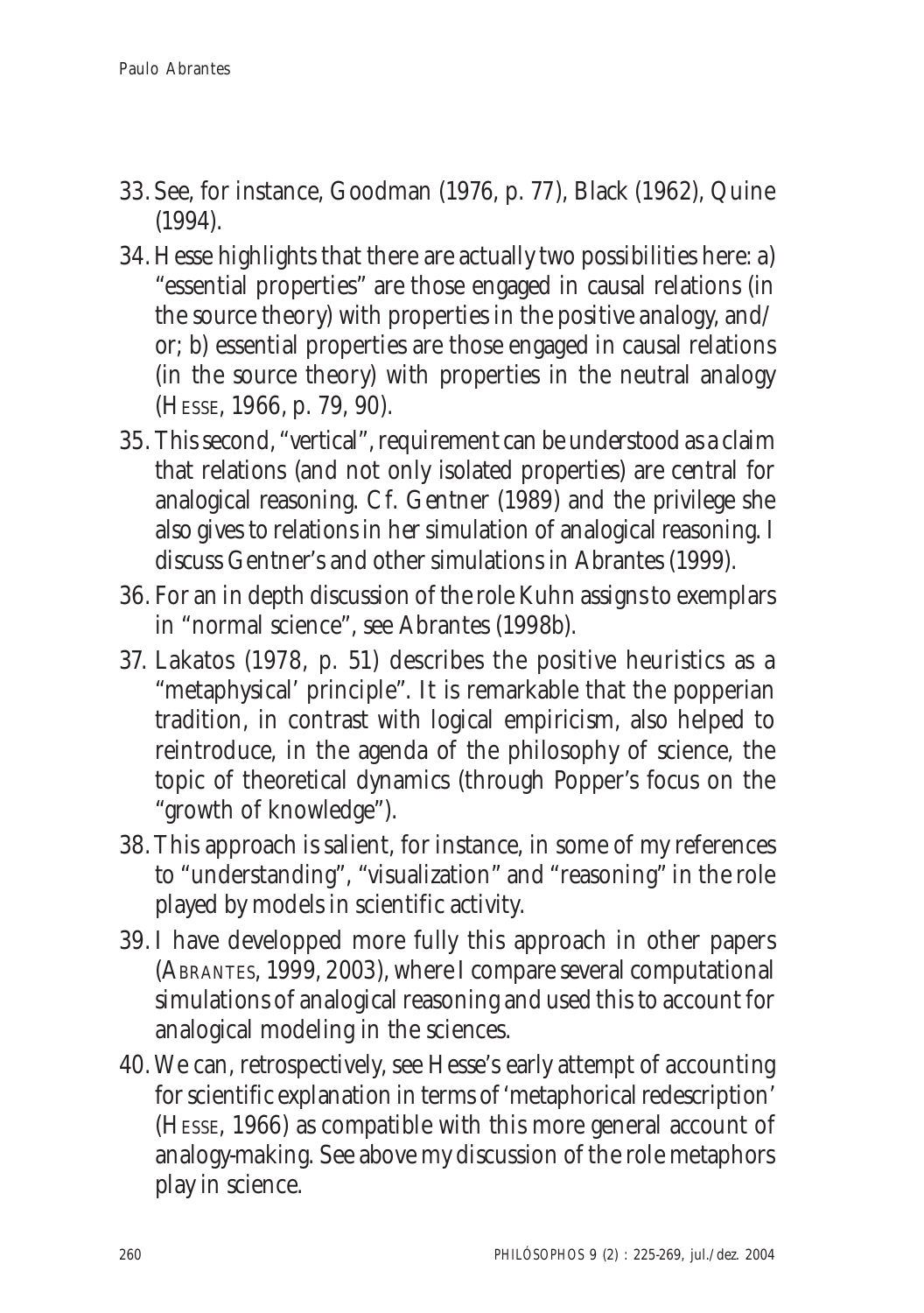- 41. This point has been made by many people. See, for instance, Gardenfors, 1990, p. 93-94. Toulmin (1953) suggested that new forms of representation make possible new inferences.
- 42. Darden (1991) makes the same point by also referring to the CS litterature.
- 43. Carloye (1971, p. 566), for instance, distinguishes the roles of models as providing revisualizations of the target domain and as a basis for inference. He argues for intermingling them. See also Swanson (1966). Margolis (1993) argues that cognitive processes are acts of pattern-recognition, and apply this perspective to the role played by analogies in the construction of theories: "New theories emerge about what lies beyond what we directly perceive, when we see the context as looking like (roughly fitting) some pattern already in the repertoire. On the argument here, analogy is not one route to discovery, it is the only route" (MARGOLIS, 1993, p. 153). Indurkhya (1992) makes, fundamentally, the same point.
- 44. I discussed their proposal elsewere (Abrantes, 1999) in more details than I can do in the present paper.
- 45. Aranson et al. (1995) use resources from AI to implement the notion of 'type-hierarchy' as a representation of one's current ontology. Conceptual schemata and nomic relationships are associated with each type, which is represented as a node in a tree. A major difference between Hesse's and Aranson's accounts of material analogies is that the latter presuppose, besides constraints imposed by the source representation, also constraints imposed by an ontology (represented by a typehierarchy) where the source and the target representations are embedded. Gardenfors' "conceptual space" (1990, p. 83ff) plays basically the same role as a type-hierarchy, by constraining which predicates should be considered as "projectible" in inductions and in analogical transfer of information: "Analogical and metaphorical thinking is another way of establishing the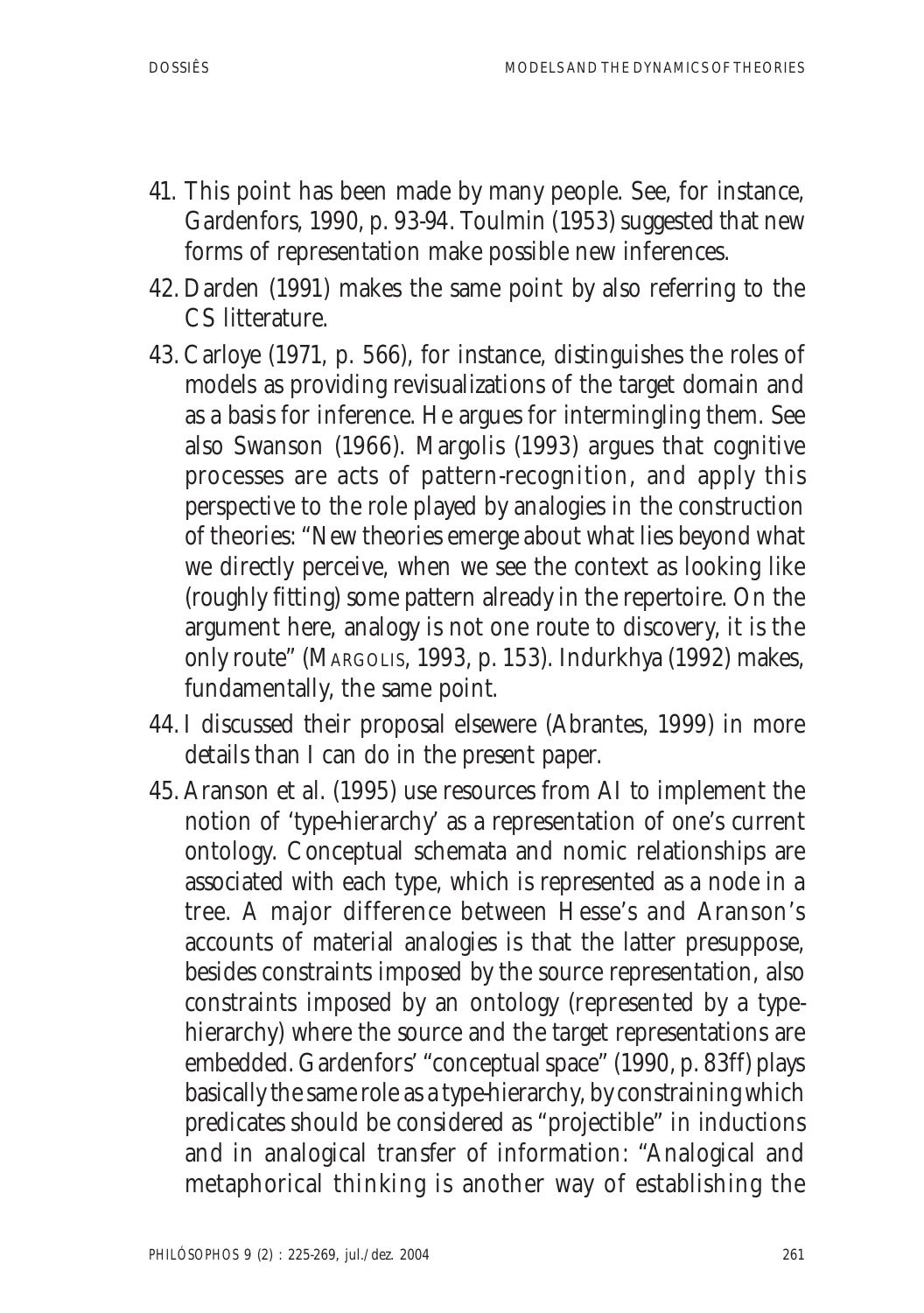similarity of objects. An analysis of these faculties in terms of conceptual spaces may also be helpful in explaining how inductive inferences can transfer information from one domain of qualities to another" (GARDENFORS, 1990, p. 91).

46. Another example: the predicate "electric displacement" was applied, before Maxwell, just to metals (or, more generally, to matter) and Maxwell managed to apply it also to the ether (or, more, generally, to the space that separates bunches of material conductors). The "displacement of electricity" in the ether was not like the unbounded displacement of electricity in material conductors, though. One crucial question was: are magnetic effects generated by the displacement of "electricity" in a conductor (metal) also generated by the "electricity" displaced in the ether? Maxwell bet on this hypothesis but he, at first, had no empirical evidence for it. The consequences were, however, dazzling: the finite speed of electromagnetic effects in the ether and, ultimately, the identification of those electromagnetic "waves" with the propagation of light. For details, see Abrantes (1998a).

Hesse refers to this example in her 1976, p. 8. See also her discussion of the application of the predicate 'hard' in Eddington's "two tables" (1980, p. 106-107). Harre and Gillet (1994) give the example of an abstraction to the type "Newtonian material objects and their modes of interaction", which is instantiated both in macroscopic objects and in molecules in order to construct a kinetic theory of gases.

- 47. See also Hesse (1988, p. 336-337).
- 48. Cf. Black's "interaction view of metaphor" (BLACK, 1962; 1979). This view is discussed by Boyd (1979) and Indurkhya (1992).
- 49. Hesse gives the example of the change in meaning of the predicate 'charge' in her 1980, p. 91-92, in the context of what she calls "the network model of theoretical science".
- 50. See Nickles (1987b).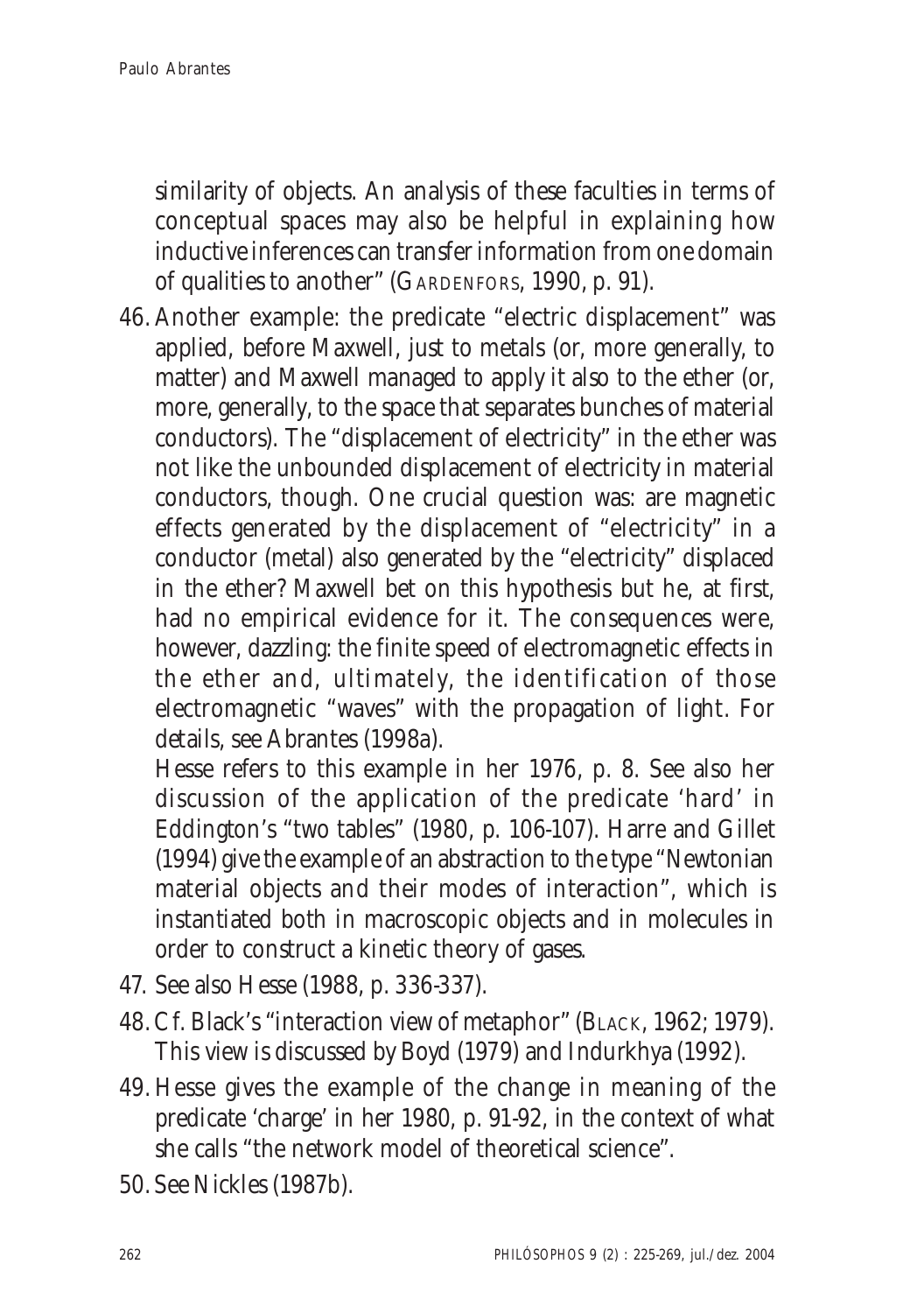- 51. I think this was the main motivation behind Hesse's early attempts of explicating modeling as a kind of analogical inference.
- 52. Helman (1988) provides a broad overview of the importance of analogical reasoning in AI and in CS. See also Vosniadou (1989).
- 53. I am grateful to the Brazilian Research Council (CNPq) for a grant that made possible this research.

## **Bibliography**

ABRANTES, P. *Imagens de natureza, imagens de ciência*. São Paulo: Papirus, 1998a.

\_\_\_\_\_. Kuhn e a noção de "exemplar". *Principia* (Florianópolis), v. 2(1), p. 61-102, jun. 1998b.

. Analogical reasoning and modeling in the sciences. *Foundations of Science*, v. 4, n. 3, p. 237-270, 1999.

\_\_\_\_\_. Razonamiento analógico y modelado en las ciencias. In: DUARTE, A.; RABOSSI, E. (Orgs.). *Psicología cognitiva y filosofía de la mente: pensamiento, representación y conciencia*. Buenos Aires: Alianza, 2003, p. 55-98. [Translation into Spanish of Abrantes, 1999].

ACHINSTEIN, P. *Concepts of science*. Baltimore: Johns Hopkins Press, 1968.

APOSTEL, L. Towards the formal study of models in the non-formal sciences. In: FREUDENTHAL, H. (Ed.). *The concept and the role of the model in mathematical, natural and social sciences.* Reidel: Dordrecht, 1961.

ARONSON, J. L.; HARRE, R.; WAY, E. C. *Realism rescued:* how scientific progress is possible. Chicago: Open Court, 1995.

BAILER-JONES, D. Tracing the development of models in the philosophy of science. In: MAGNANI, L. et al. (Eds.). *Model-based reasoning in scientific discovery*. New York: Kluwer, 1999. p. 23-40.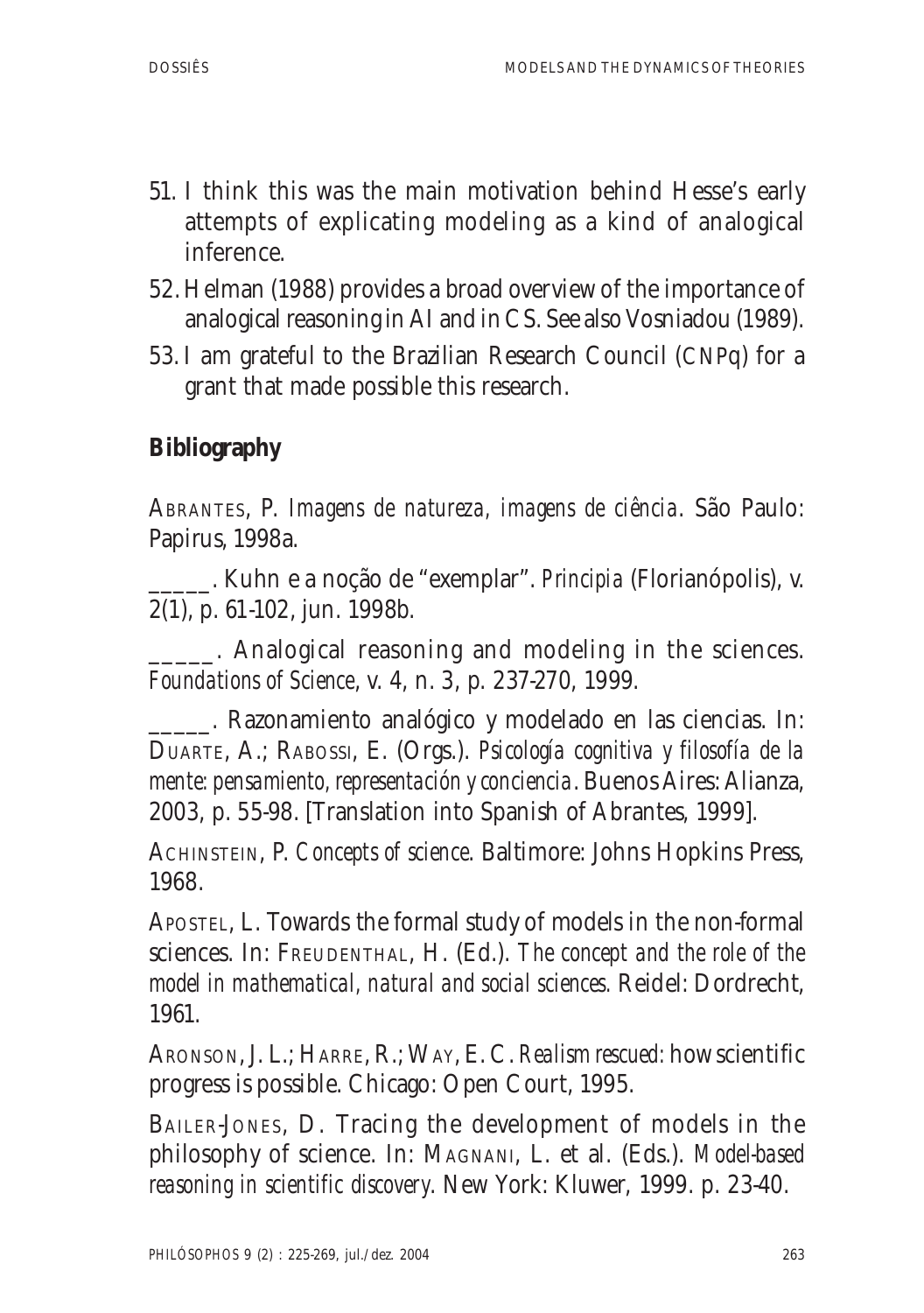BLACK, M. *Models and metaphors*. Ithaca, NY: Cornell University Press, 1962.

\_\_\_\_\_. More about metaphor. In: ORTONY, A. (Ed.). *Metaphor and thought*. Cambridge: Cambridge University Press, 1979, p. 10-43.

BOYD, R. Metaphor and theory change: what is "metaphor" a metaphor for? In: ORTONY, A. (Ed.). *Metaphor and thought*. Cambridge: Cambridge University Press, 1979. p. 356-408.

BRAITHWAITE, R. *Scientific explanation.* Cambridge (Eng.): Cambridge University Press, 1953.

\_\_\_\_\_. Models in the empirical sciences. In: NAGEL, SUPPES, TARSKI (Eds.). *Logic, methodology and philosophy of science*. Standford: Standford University Press, 1962.

BRODBECK, M. Models, meaning and theories. In: GROSS, L. (Ed.) *Symposium on sociological theory*. New York: Harper and Row, 1959, p. 373-403.

CAMPBELL, N. R. *Physics:* the elements. Cambridge: The University Press, 1920.

CARLOYE, J. An interpretation of scientific models involving analogies. *Philosophy of Science*, v. 38, p. 562-569, 1971.

CARNAP, R. *The logical syntax of language*. New York: Harcourt, Brace, 1937.

\_\_\_\_\_. Foundations of Logic and Mathematics. In: NEURATH et al. (Eds.). *International Encyclopedia of Unified Science*. Chicago: The University of Chicago Press, 1939, v. 1, cap. 3.

\_\_\_\_\_. *Introduction to semantics*. Cambridge: Harvard University Press, 1942.

\_\_\_\_\_. *An introduction to philosophy of science*. New York: Basic Books, 1966.

CUSHING, J. Models and methodologies in current theoretical highenergy physics. *Synthese*, v. 50, p. 5-101, 1982.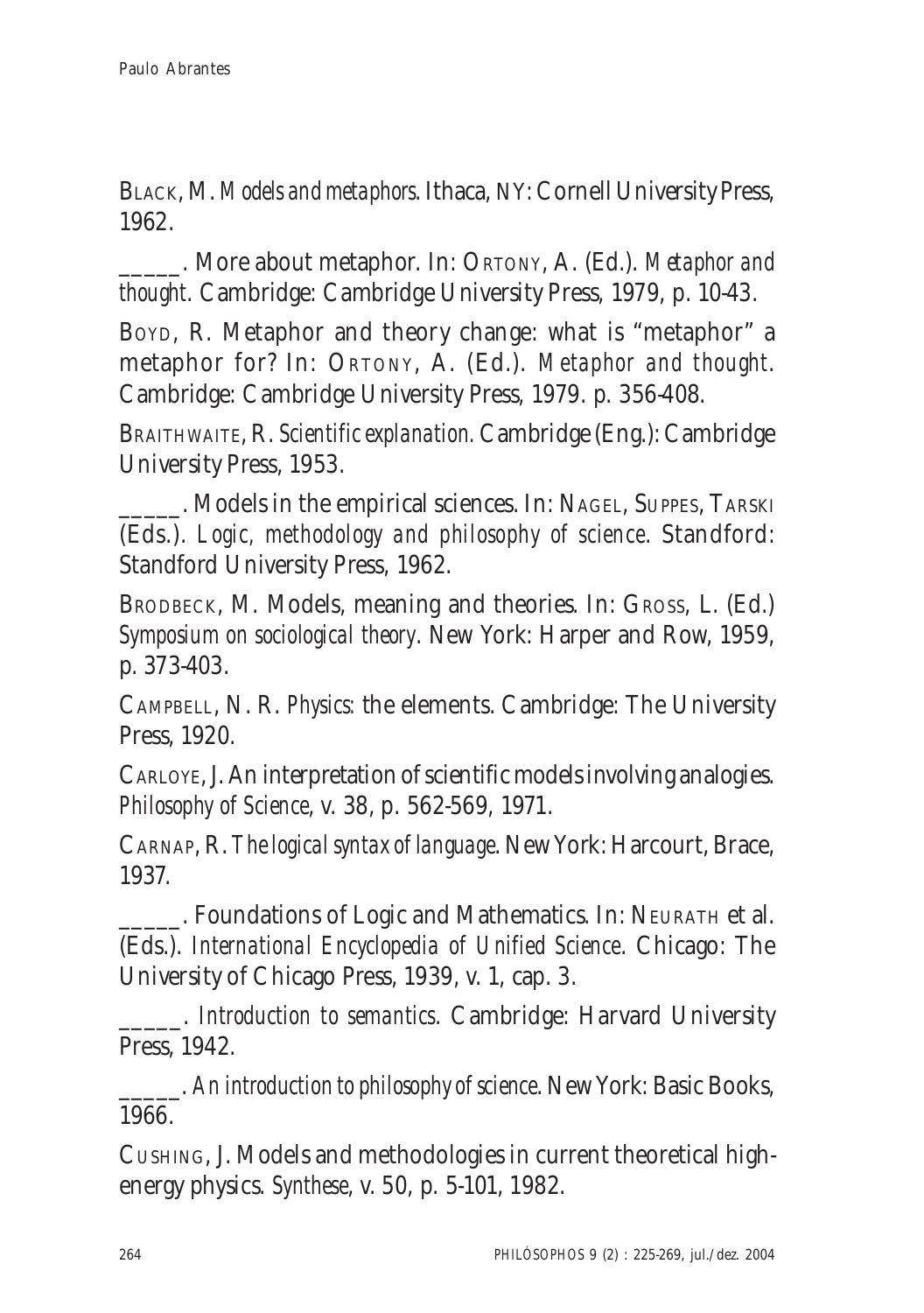DARDEN, L. Artificial intelligence and philosophy of science: reasoning by analogy in theory construcion. In: NICKLES, T.; ASQUITH, P. (Eds.). *PSA Proceedings*. East Lansing (Michigan): Philosophy of Science Association, 1982, v. 2, p. 147-165.

\_\_\_\_\_. AI and philosophy of science: reasoning by analogy in theory construction. In: NICKLES, T.; ASQUITH, P. (Eds.). *PSA*, v. 2, p. 147- 165, 1983.

\_\_\_\_\_. *Theory change in science.* New York: Oxford University Press, 1991.

DIEZ, J.; LORENZANO, P. La concepción estructuralista en el contexto de la filosofía de la ciencia del siglo XX. In: DIEZ & LORENZANO (Eds.). *Desarrollos actuales de la metateoría estructuralista:* problemas y discusiones. Buenos Aires: Universidad Nacional de Quilmes, 2002, p. 13-78.

FREUDENTHAL, H. (Ed.). *The concept and the role of the model in mathematical, natural and social sciences.* Reidel: Dordrecht, 1961.

GARDENFORS, P. Induction, conceptual spaces and AI. *Philosophy of Science*, v. 57, n. 1, p. 78-95, 1990.

. Induction and the evolution of conceptual spaces. In: MOORE, E. C. (Ed.). *Charles Peirce and the philosophy of science.* Tuscaloosa: The University of Alabama Press, 1993.

GENTNER, D. The mechanisms of analogical learning. In: VOSNIADOU, S.; ORTONY, A. (Eds.). *Similarity and analogical reasoning.* Cambridge: Cambridge University Press, 1989, p. 199-241.

GIERE, R. Using models to represent reality. In: MAGNANI, L. et al. (Eds.). *Model-based reasoning in scientific discovery*. New York: Kluwer, 1999, p. 41-57.

GOODMAN, N. *Languages of art*. Indianapolis: Hackett Publishing Co., 1976.

HARRÉ, R. *The principles of scientific thinking.* London: Macmillan, 1970.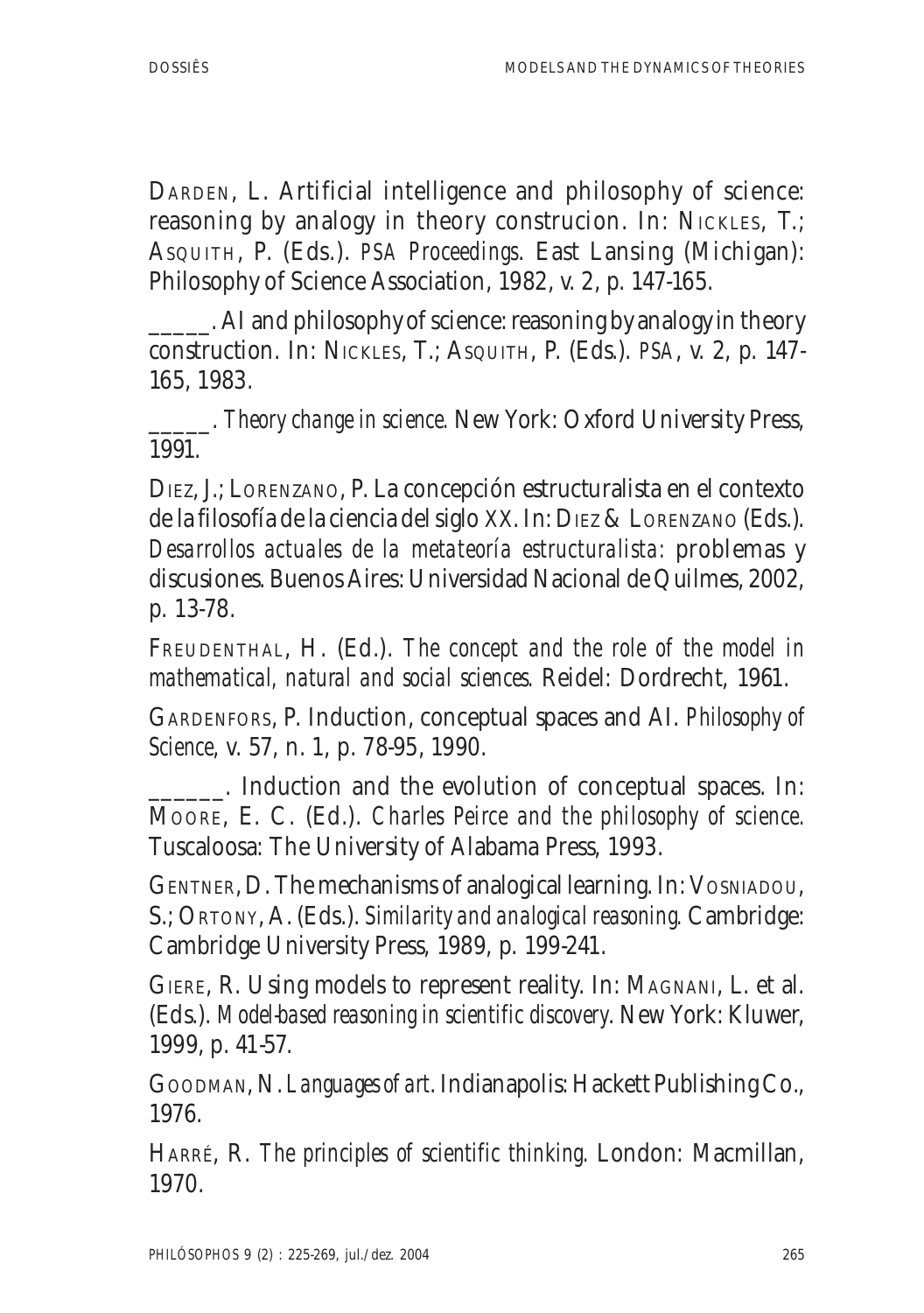\_\_\_\_\_\_. *Varietes of realism.* Oxford: Blackwell, 1986.

\_\_\_\_\_\_. Where models and analogies really count. *International studies in the philosophy of science*, v. 2, n. 2, p. 118-133, 1988.

HARRE, R.; Gillett, G. *The discursive mind.* Thousand Oaks (CA): Sage Publications, 1994.

HELMAN, D. H. (Ed.). *Analogical reasoning*. Dordrecht: Kluwer, 1988. HEMPEL, C. *Aspects of scientific explanation*. New York: Free Press, 1965.

\_\_\_\_\_\_. Formulation and formalization of scientific theories. In: SUPPE, F. (Ed.). *The structure of scientific theories*. Urbana: University of Illinois Press, 1977, p. 244-254. Abstract of Hempel's 1970 paper: "On the 'standard conception' of scientific theories". In: RADNER & WINOKUR (Eds.). *Minnesota Studies in the Philosophy of Science*, v. IV, 1970.

HERFEL, W. E.; KRAJEWKSKI, W.; NIINILUOTO, I.; WÓJCICKI, R. *Theories and models in scientific processes*. Amsterdam: Rodopi, 1995.

HESSE, M. Operational definition and analogy in physical theories. *Brit. J. Phil. Sci*., v. 2, p. 281-294, 1952.

\_\_\_\_\_\_. Models in physics. *Brit. J. Phil. Sci.,* v. 4, p. 198-214, 1954.

\_\_\_\_\_\_. *Forces and fields*. New Jersey: Littlefield, Adams, 1965.

\_\_\_\_\_\_. *Models and analogies in science.* University of Notre Dame Press, 1966.

\_\_\_\_\_\_. Models versus paradigms in the natural sciences. In: COLLINS, Lyndhurst (Ed.). *The use of models in the social sciences*. London: Tavistock, 1976, p. 1-15.

\_\_\_\_\_\_. *Revolutions and reconstructions in the philosophy of science*. Bloomington: Indiana University Press, 1980.

\_\_\_\_\_\_. Theories, family resemblances and analogy. In: HELMAN (Ed.). *Analogical reasoning*. Dordrecht: Kluwer, 1988, p. 317-340.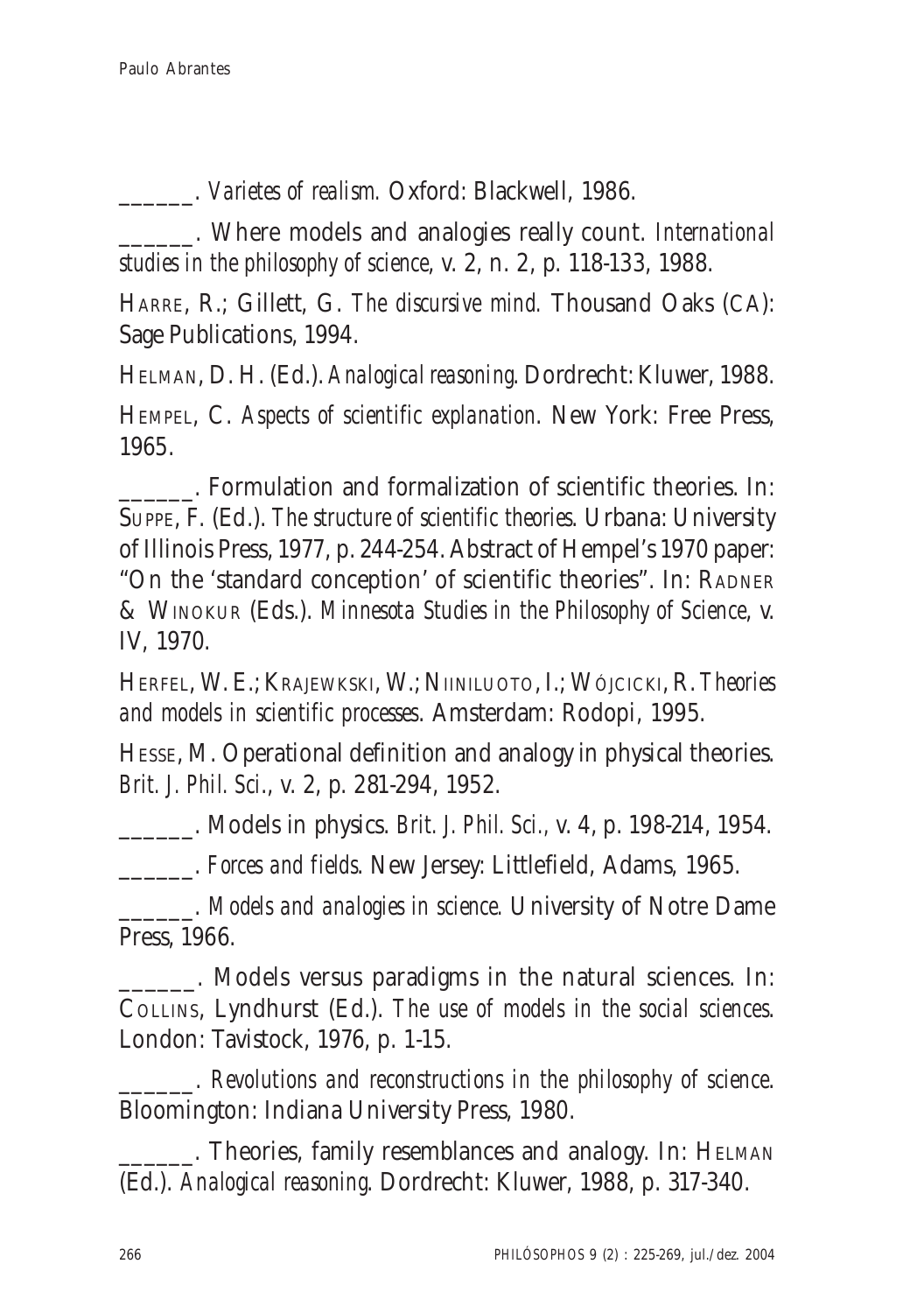\_\_\_\_\_\_. Models and analogies. In: NEWTON-SMITH (Ed.). *A companion to the philosophy of science*. Oxford: Blackwell, 2000. p. 299-307.

HOFSTADTER, et al. *Fluid concepts and creative analogies*. New York: Basic Books, 1995.

HOLYOAK, K.; THAGARD, P. *Mental leaps*. Cambridge (MA): The MIT Press, 1995.

HUGHES, R. I. G. Models and representation. In: DARDEN, L. (Ed.). Proceedings of the 1996 biennial meeting of the Philosophy of Science Association, parte II. *Philosophy of Science*, v. 64 (supl.), n. 4, p. S325-S336, 1997.

HUTTEN, E. H. On semantics and physics. *Proc. Arist. Soc.*, v. 49, p. 115-132, 1948-1949.

\_\_\_\_\_\_. The role of models in physics. *Brit. J. Phil. Sci.*, v. 4, p. 284- 301, 1954.

INDURKHYA, B. *Metaphor and cognition.* Dordrecht: Kluwer, 1992.

KUHN, T. Second thoughts on paradigms. In: KUHN, T. *The essential tension*. Chicago: The University of Chicago Press, 1977. p. 293- 319. [Published originally in 1974].

LAKATOS, I. *The methodology of scientific research programs*. New York: Cambridge University Press, 1978.

LEATHERDALE, W.H. *The role of analogy, model and metaphor in science*. Amsterdam: North-Holland, 1974.

MARGOLIS, H. *Paradigms and barriers:* how habits of mind govern scientific beliefs. Chicago: University of Chicago Press, 1993.

MARTIN, J.; HARRÉ, R. Metaphor in science. In: MIALL, D. S. (Ed). *Metaphor:* problems and perspectives. Brighton: Harvester Press, 1982, p. 89-105.

MAXWELL, J. C. On Faraday's lines of force. In: NIVEN, W. D. *The scientific papers of James Clerk Maxwell*. Cambridge: Cambridge University Press, 1890a, v. l. p. 155-229.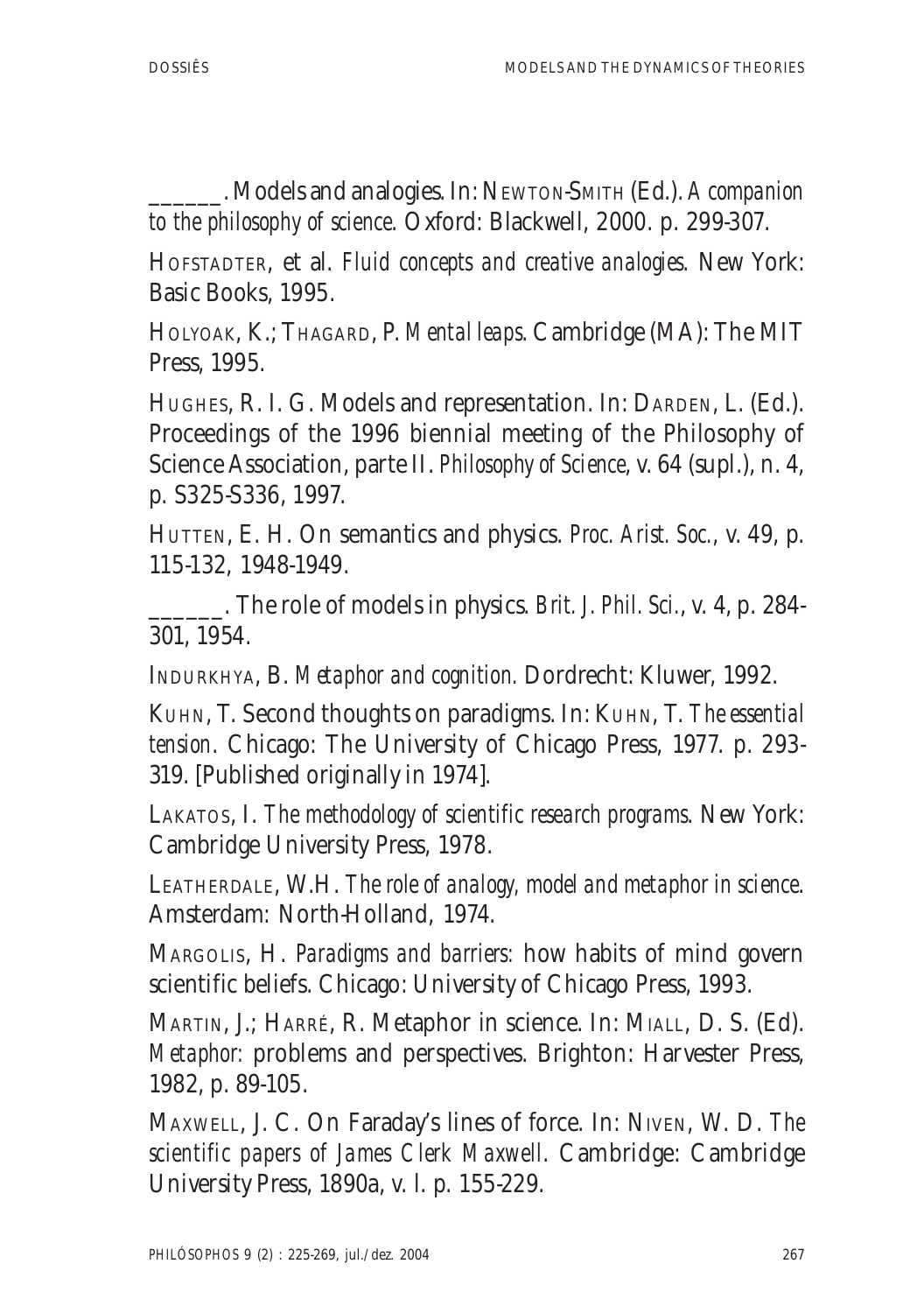\_\_\_\_\_\_. On physical lines of force. In: NIVEN, W. D. *The scientific papers of James Clerk Maxwell*. Cambridge: Cambridge University Press, 1890b, v. l. p. 451-513.

MCLAUGHLIN, R. Invention and appraisal. In: MCLAUGHLIN, R. (Ed.). *What? Where? When? Why?* Dordrecht: Reidel, 1982, p. 69-100.

MCMULLIN, E. What do physical models tell us? In. VAN ROOTSELAAR, B.; STAAL, J. (Eds.). *Logic, methodology and philosophy of science III:* Proceedings of the Third Internationcal Congress for Logic, Methodology and Philosophy of Science. Amsterdam: North-Holland Publishing Company, 1967. p. 384-396.

MELLOR, D. H. Models and analogies in science; Duhem versus Campbell? *ISIS*, v. 59, p. 282-290, 1968.

NAGEL, E. *The structure of science*. London: Routledge & Kegan Paul, 1961.

NICKLES, T. Heuristics and justification in scientific research. In: SUPPE, F. (Ed.). *The structure of scientific theories*. Urbana: University of Illinois Press, 1977, p. 571-589.

\_\_\_\_\_\_. Lakatosian heuristics and epistemic support. *Brit. J. Phil. Sci.,* v. 38, p. 181-205, 1987a.

. Methodology, heuristics, and rationality. In: PITT, J. C.; PERA, M. (Eds.). *Rational changes in science*. Dordrecht: Reidel, 1987b. p. 103-132.

PUTNAM, H. What theories are not. In: NAGEL, SUPPES, TARSKI (Eds.). *Logic, methodology and philosophy of science*. Standford: Standford University Press, 1962, p. 240-251.

QUINE, W. V. Natural kinds. In: STALKER, D. (Ed.). *Grue*. Chicago: Open Court, 1994, p. 41-56.

REDHEAD, M. Models in physics. *Brit. J. Phil. Sci.*, v. 31, p. 145-163, 1980.

SCHAFFNER, K. *Discovery and explanation in biology and medicine*. Chicago: The University of Chicago Press, 1993.